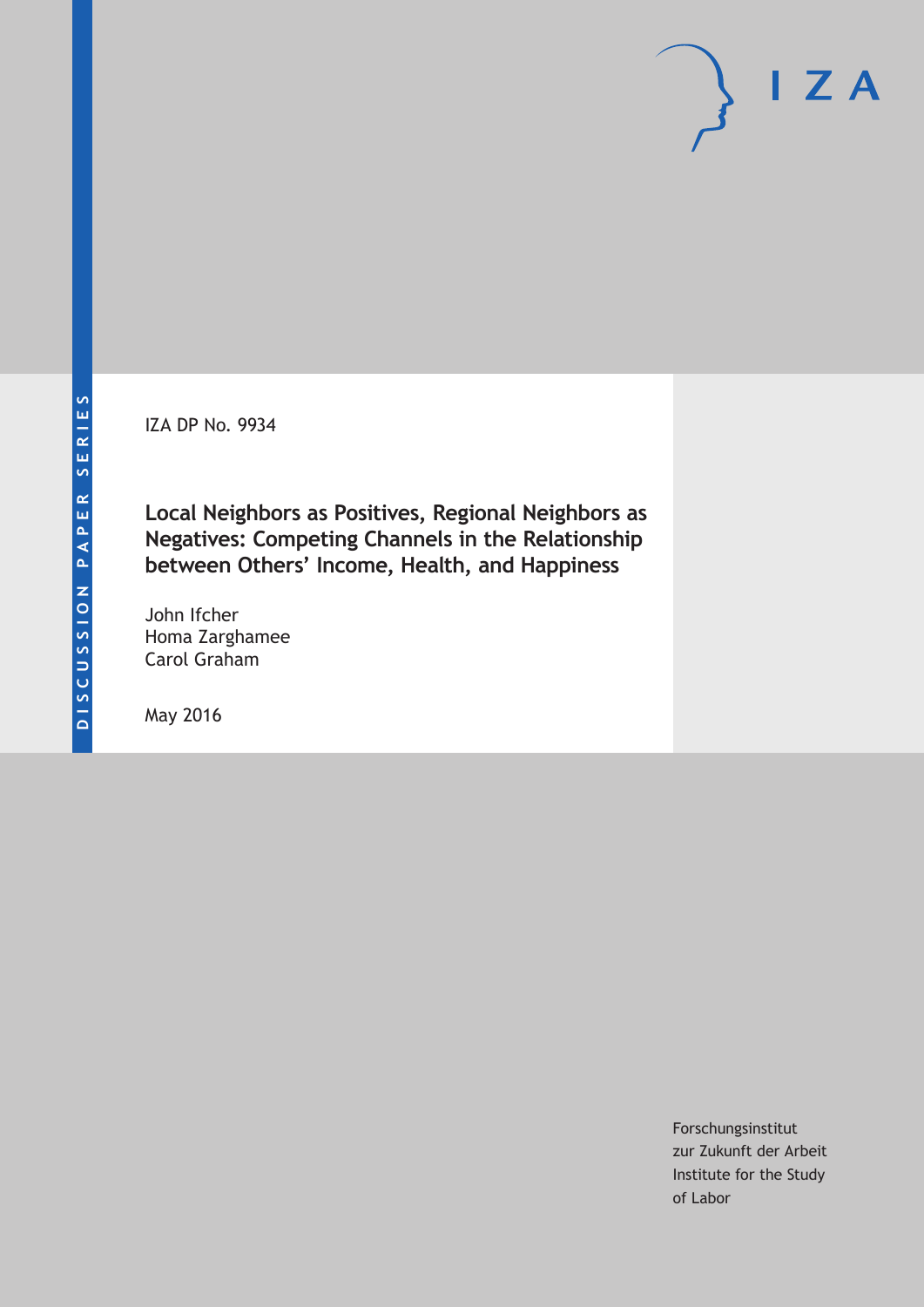# **Local Neighbors as Positives, Regional Neighbors as Negatives: Competing Channels in the Relationship between Others' Income, Health, and Happiness**

## **John Ifcher**

*Santa Clara University and IZA* 

### **Homa Zarghamee**

*Barnard College, Columbia University* 

## **Carol Graham**

*Brookings Institution, University of Maryland and IZA*

### Discussion Paper No. 9934 May 2016

IZA

P.O. Box 7240 53072 Bonn Germany

Phone: +49-228-3894-0 Fax: +49-228-3894-180 E-mail: iza@iza.org

Any opinions expressed here are those of the author(s) and not those of IZA. Research published in this series may include views on policy, but the institute itself takes no institutional policy positions. The IZA research network is committed to the IZA Guiding Principles of Research Integrity.

The Institute for the Study of Labor (IZA) in Bonn is a local and virtual international research center and a place of communication between science, politics and business. IZA is an independent nonprofit organization supported by Deutsche Post Foundation. The center is associated with the University of Bonn and offers a stimulating research environment through its international network, workshops and conferences, data service, project support, research visits and doctoral program. IZA engages in (i) original and internationally competitive research in all fields of labor economics, (ii) development of policy concepts, and (iii) dissemination of research results and concepts to the interested public.

IZA Discussion Papers often represent preliminary work and are circulated to encourage discussion. Citation of such a paper should account for its provisional character. A revised version may be available directly from the author.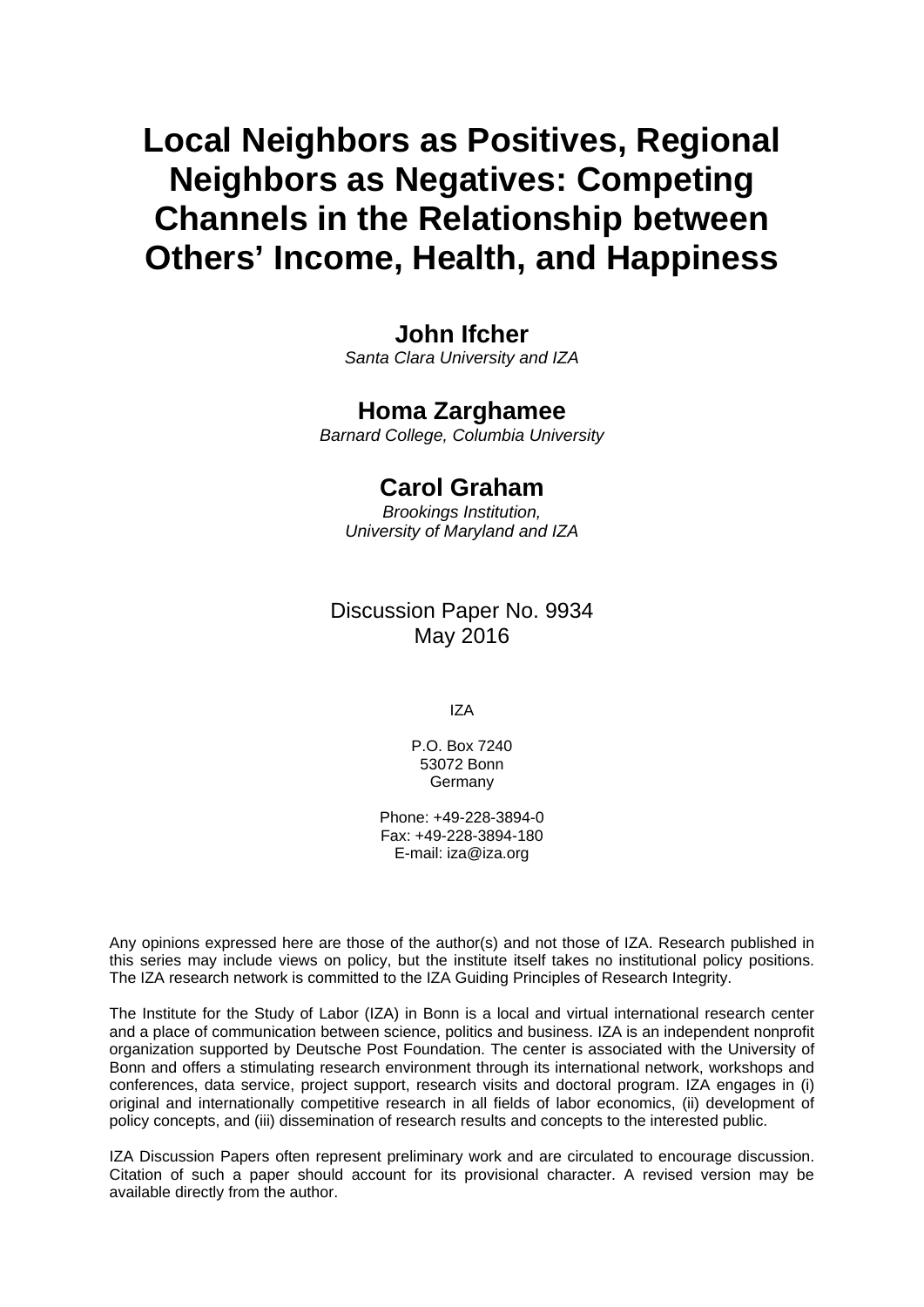IZA Discussion Paper No. 9934 May 2016

## **ABSTRACT**

## **Local Neighbors as Positives, Regional Neighbors as Negatives: Competing Channels in the Relationship between Others' Income, Health, and Happiness\***

We develop a theoretical framework that integrates four distinct channels through which others' income can affect utility: public goods, cost of living, expectations of future income, and direct effects (relative income hypothesis and/or altruism). We empirically estimate the relationship with U.S. well-being and health data from Gallup and geographically-based median-income data for ZIP codes and MSAs. The relationship is proximity-dependent: positive (negative) with ZIP-code (MSA) median income as reference income, suggesting that positive (negative) channels dominate locally (regionally) and reconciling seemingly divergent results from the literature. Additional analyses provide evidence of the importance of the public-goods and cost-of-living channels.

JEL Classification: D6, D31, I31

Keywords: subjective well-being, relative income hypothesis, others' income, reference group, relative utility, income comparison, happiness

Corresponding author:

 $\overline{\phantom{a}}$ 

Homa Zarghamee Barnard College Columbia University 3009 Broadway New York, NY 10027 USA E-mail: hzargham@barnard.edu

<sup>\*</sup> The authors thank seminar participants at Santa Clara University, FGV-Rio de Janiero, and the 2015 Western Economics Association International conference. Ifcher graciously acknowledges financial support from a Leavey Research Grant from Santa Clara University.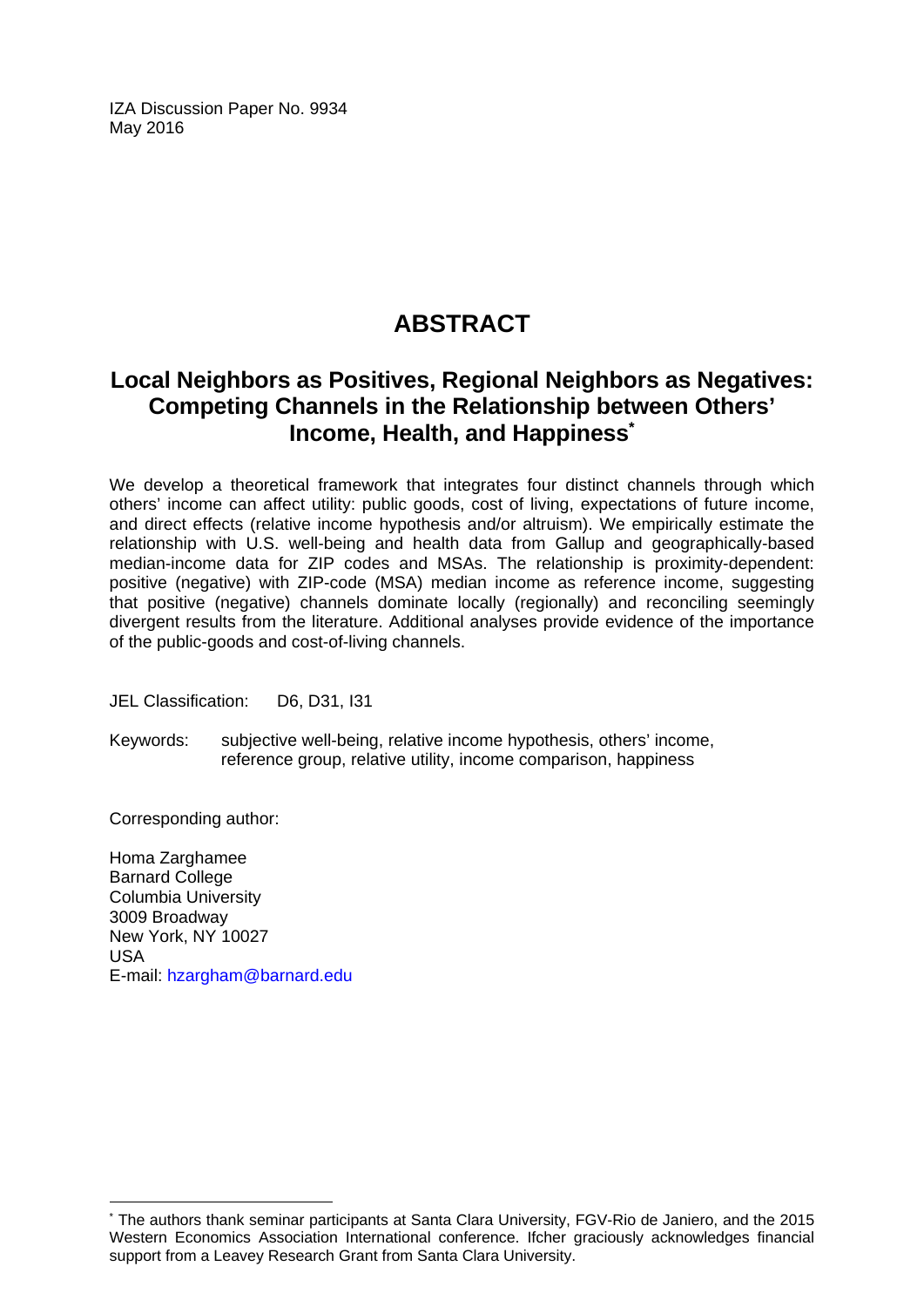#### **1. Introduction**

 

That well-being is decreasing in others' income has been termed the "relative income hypothesis" (RIH) by scholars of subjective well-being (SWB) and has substantial empirical support (e.g., Blanchflower & Oswald, 2004; Clark et al., 2008; Helliwell et al., 2012; Luttmer, 2005). A handful of studies, however, present evidence that the relationship between others' income and well-being is complex, with multiple explanatory channels (positive and negative) at play concurrently (e.g., Brodeur & Fleche, 2015; Clark et al., 2009a; Deaton & Stone, 2013; Kingdon & Knight, 2007; Senik, 2008).

To systematically examine the relationship between others' income and well-being, we restrict our attention to geographically based reference groups (i.e., *neighbors*, the most prevalent benchmark in the literature) and develop a unified theoretical framework that considers four distinct explanatory channels through which neighbors' income might affect utility: public goods, cost of living, expectations of future income, and direct effects (RIH and altruism). We show that the relationship is theoretically ambiguous and then empirically estimate it. To proxy for utility, we use a wide range of SWB measures from the U.S. Gallup-Healthways Well-Being Index (GHWBI) survey;<sup>1</sup> and to proxy for neighbors' income, we use geographically-based median-income data from the American Community Survey (ACS). We use two distinct geographic areas—ZIP code and Metropolitan Statistical Area (MSA)—to explore whether our explanatory channels vary with reference-group proximity.<sup>2</sup>

<sup>2</sup> ZIP-codes are postal designations with an average population of roughly 7,500 individuals. MSAs designate larger, more populated areas with an average population of roughly 850,000 individuals. Specifically, the Census defines the MSA as "a large population nucleus [with a minimum of 50,000 individuals], together with adjacent communities having a high degree of social and economic integration with that core. Metropolitan areas comprise one or more entire counties, except in New England, where cities and towns are the basic geographic units." (http://quickfacts.census.gov/qfd/meta/long\_metro.htm)

<sup>1</sup> Recent research finds that while SWB cannot be considered a proxy for utility, insofar as people do not exclusively make choices to maximize it, it can be considered a "uniquely important argument of the utility function" (Benjamin et al., 2012) (see also Angner (2010) and Benjamin et al. (2014)). The outcome variable in our theoretical framework is utility, and we use SWB as a proxy for it in the empirical analysis, recognizing its shortcomings as such.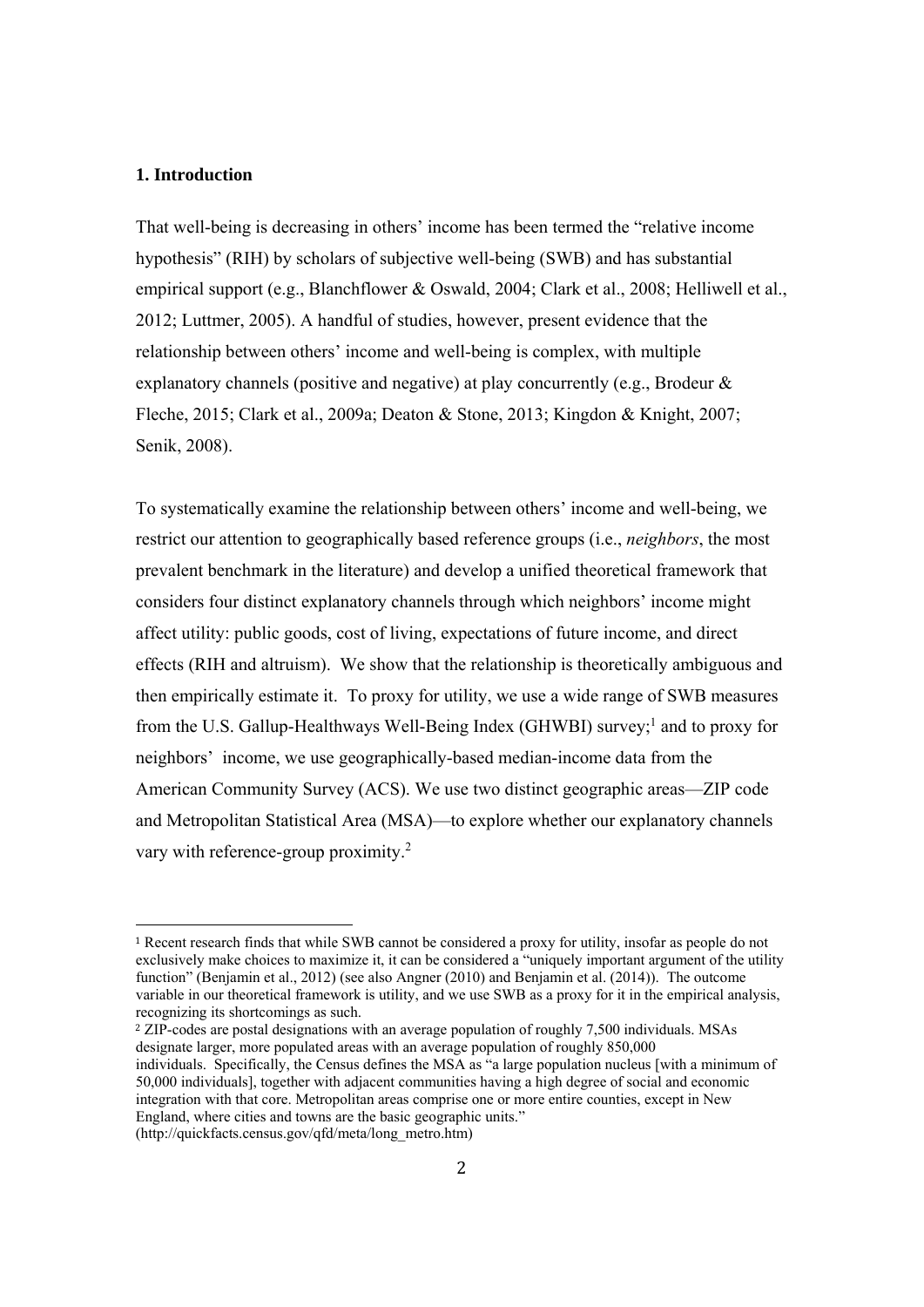We find that the sign of the relationship between SWB and neighbors' income is proximity-dependent: the relationship is positive when using ZIP-code median income as the reference income and negative when using MSA. This suggests that positive channels dominate locally while negative channels dominate regionally, demonstrating that the RIH is not always the dominant channel by which others' income and well-being are related. These findings are consistent across SWB measures and a wide range of healthrelated indices, for a variety of specification checks, and for most subgroups. One important exception is that, for the subgroup of low-income individuals living in lowincome ZIP-codes, negative channels dominate locally and positive channels dominate regionally. Lastly, conditioning on explanatory-channel proxies, we find that the relationship between SWB and neighbors' income is either nullified or rendered positive, suggesting that the RIH is either inoperant or offset by altruism. Of the other channels, the public-goods channel is operant at the ZIP-code- and MSA-levels, whereas the costof-living channel is operant at the MSA-level.

Our research contributes to the literature by providing a unified theoretical framework of the relationship between neighbors' income and utility. Our approach is subtly different from much of the literature in that we holistically consider the possible ways in which utility may be impacted by neighbors' income. As such, our model and estimation organize the multiple channels through which the relationship may be mediated to give equal prominence to non-relative-income channels (i.e., public goods, cost of living, and altruism) as to relative-income channels (i.e., RIH and expectations of future income). Another contribution is that our empirical analyses use a large, nationally representative U.S. sample from a dataset uniquely rich in measures of well-being, with six SWB indices that can meaningfully attempt to proxy for utility and twelve healthrelated indices. In addition to addressing robustness, having multiple SWB measures in the same dataset is important due to the nuances of different types of SWB and to examine whether they respond differently to SWB-determinants.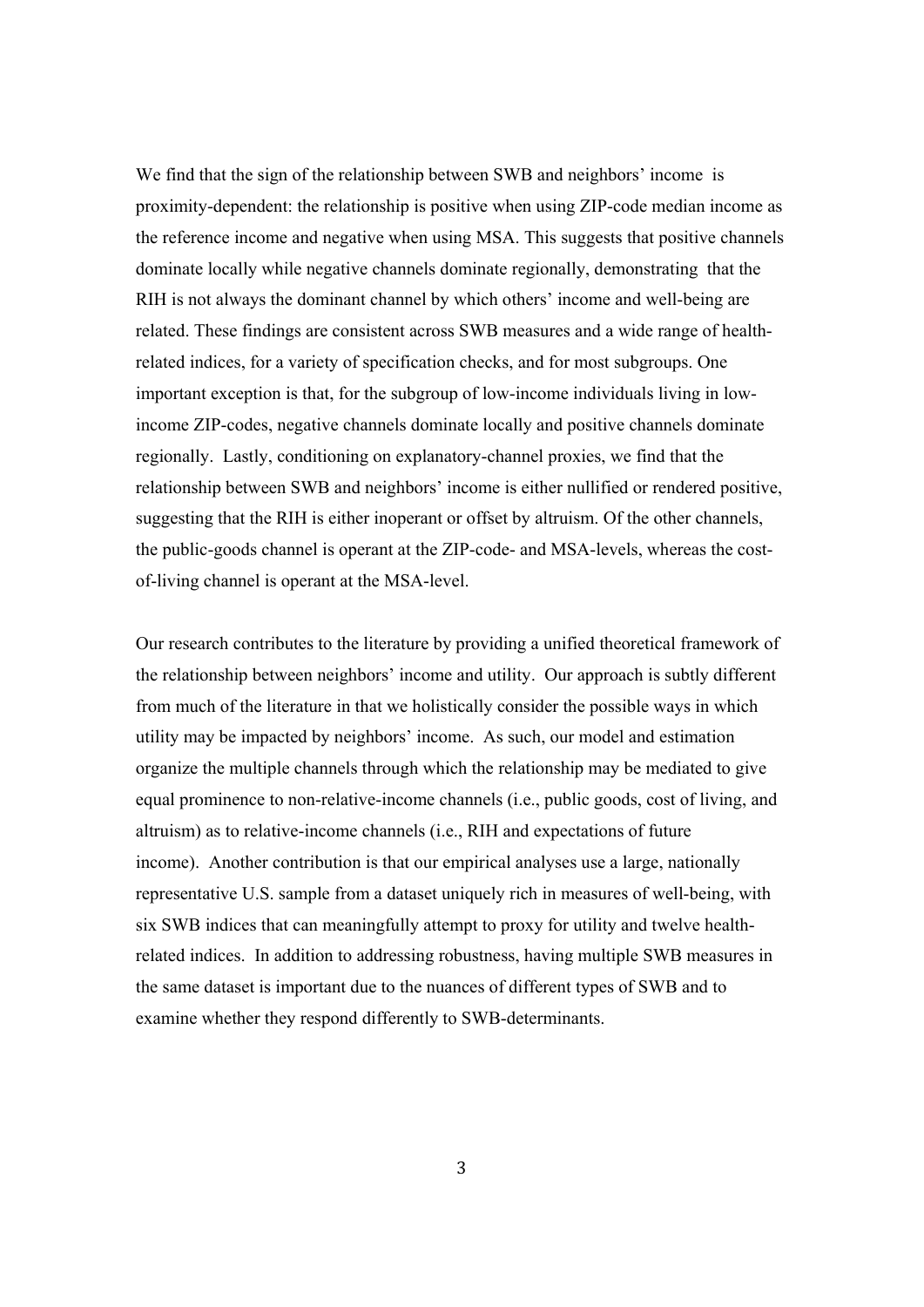#### **2. Literature review**

 

Interest in the theoretical relationship between others' income and well-being has a long tradition in economics dating back at least as far as Veblen (1899). Duesenberry (1949) puts forth the RIH, asserting that individual consumption behavior is influenced by one's income relative to a reference group or one's past consumption. Duesenberry's RIH was revived by Frank (1985) and, in the SWB literature, has come to mean that income comparisons cause SWB to decrease with others' income. It has been used as a potential explanation for the Easterlin Paradox—whereby, over time at the national level, average SWB does not increase with per capita GDP (Easterlin, 1974; Frank, 2012).<sup>3, 4</sup>

The relationship between others' income and SWB has been studied using different benchmarks for reference income: geography (e.g., Brodeur & Fleche, 2015; Clark et al., 2009a; Clark & Senik, 2012; Deaton & Stone, 2013; Luttmer, 2005); occupation (e.g., Senik, 2004; 2008); demographic characteristics like age, sex, race, and religion (e.g., Dahlin et al., 2014; FitzRoy et al., 2014; Perez-Asenjo, 2011); education (e.g., Graham & Felton, 2006); friends and family (e.g., Senik, 2009); one's own past (e.g., Knight et al., 2009; Senik, 2009); and combinations thereof (e.g., Ferrer-i-Carbonell, 2005; McBride, 2010).

In the current paper, "others" are defined based on geographic proximity, the most prevalent benchmark used in the literature; we henceforth refer to "neighbors" to mean geographically proximate others. We use geographic reference groups because they are the most frequently used in the literature, not because we consider geographic reference groups to be more impactful or important than other reference groups. Our theoretical

4 Concerns about the validity and reliability of SWB metrics have been addressed at length elsewhere, and we refer interested readers to the corresponding literature. SWB metrics have been shown to be psychometrically sound, internally consistent and comparable across individuals, over time, and for different levels of economic development (Diener et al., 1999; Helliwell et al., 2010; Krueger & Schkade, 2008). Further, they are increasingly used in public policy and economic analyses (Diener et al., 2009; Di Tella & MacCulloch, 2006; O'Donnell, 2013; Stiglitz et al., 2010; Stone & Mackie, 2013). Indeed, some countries (e.g., Bhutan, Britain, and France) are now including SWB metrics in official statistics.

<sup>&</sup>lt;sup>3</sup> In sociology, the RIH is conceptualized as the contrapositive--feelings of relative deprivation arising from unfavorable personal comparisons to others (e.g., Davis, 1959).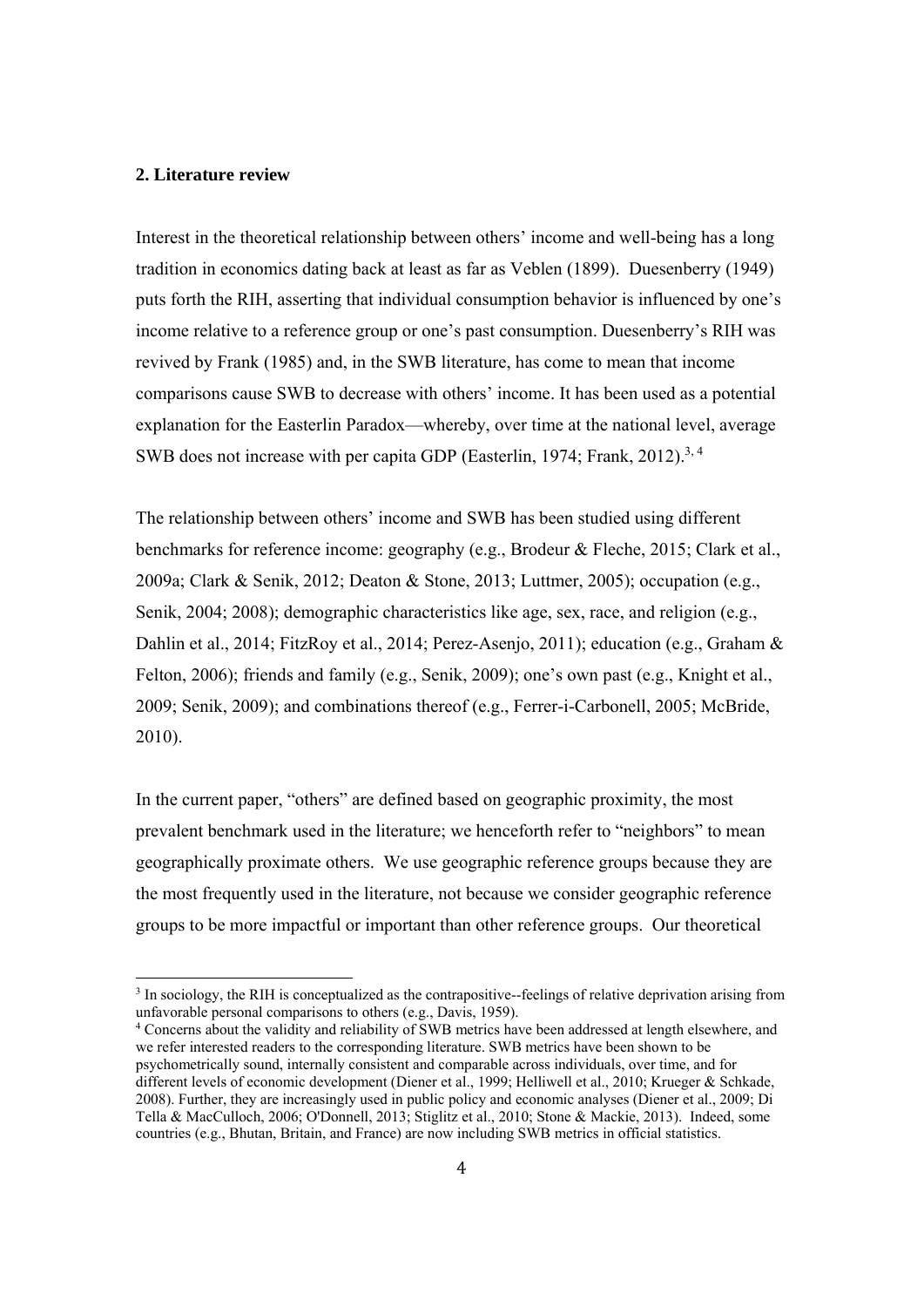framework considers channels that mediate utility and neighbors' income. Channels mediating utility and the income of other reference groups would presumably differ. For example, the cost-of-living channel may be less relevant if considering occupational reference groups. Our identification strategy uses multiple levels of geographic proximity to assess the dominance of the various explanatory channels—of which the RIH is but one. As such, we organize the literature review around these channels.

#### *2.1. Direct effect (RIH and altruism)*

 

Perhaps the best known empirical support of the RIH is Luttmer (2005), which uses Public Use Microdata Area (PUMA) median income as reference income.<sup>5</sup> Luttmer reports a negative relationship between individuals' PUMA median income and SWB that is of the same magnitude as the positive relationship between own income and SWB. Because controls are included for PUMA-level housing prices (as a proxy for cost of living), the result is interpreted as supportive of the RIH. Two authoritative literature reviews reach the same conclusion (Clark et al., 2008; Helliwell et al., 2012). Daly & Using the U.S. General Social Survey, Wilson (2009) find that the perception that own income is lower than the typical U.S. family's increases the risk of suicide.

In contrast, Kingdon & Knight (2007) find a positive relationship between neighbors' income and SWB using data from South Africa, with the magnitude of the neighbors' income coefficient exceeding own income's. Like Luttmer (2005), the reference group is geographic, but South African "clusters" are much smaller than PUMAs, containing roughly 3,000 individuals. The authors test various explanations for the relationship and rule out that it is driven by mutual insurance, observable public goods, or measurement error. The preferred interpretation is community-level altruism, as the positive relationship becomes negative and insignificant as the reference groups become larger and less geographically proximate. The authors also note that unobserved public goods cannot be ruled out as an interpretation.

<sup>&</sup>lt;sup>5</sup> PUMAs are geographic areas used for Census surveying and have an average (minimum) of 150,000 (100,000) people.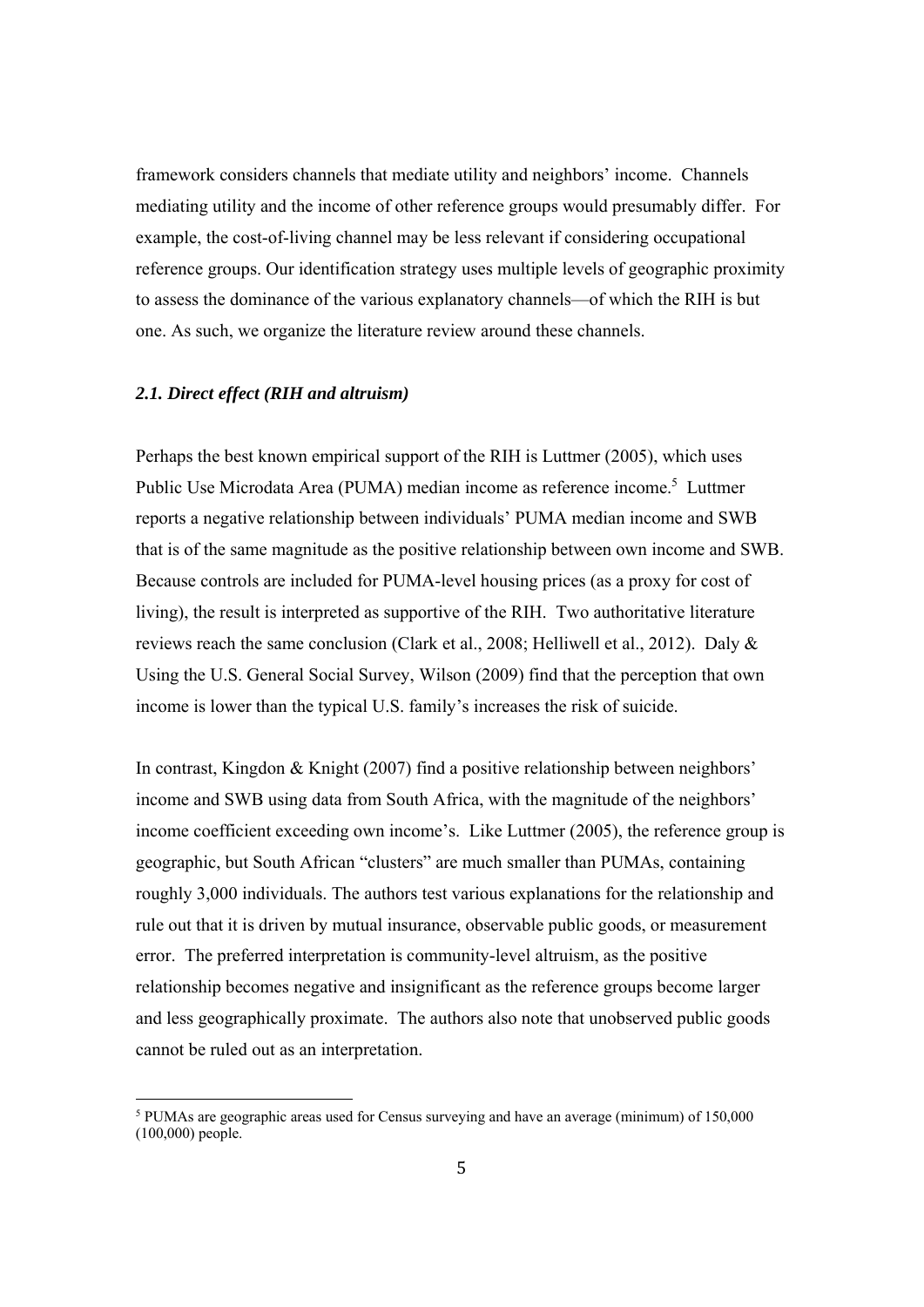#### *2.2. Cost of living*

Another channel by which neighbors' income can impact SWB is through cost of living. Neighbors with high income might be indicative of a higher cost of living, reducing real income and SWB. Luttmer (2005) attempts to account for cost of living in the relationship between neighbors' income and SWB by controlling for local housing prices, and finds that local housing prices are negatively correlated to SWB. Similarly, Glaeser et al. (2016) find a negative relationship between median housing prices and SWB. Lastly, the negative relationship between the inflation rate and SWB identified in the literature suggests SWB decreases with cost of living (Di Tella et al., 2001).

#### *2.3. Expectations of future income (tunnel effect and zero-sum effect)*

Hirschman & Rothschild (1973) put forward another theoretical relationship between others' income and SWB called the "tunnel effect," whereby others' income can serve as a positive signal of one's future income and enhance current utility. Hirschman & Rothschild's model focuses on early periods of rapid economic development; they posit that the tunnel effect is likely short-lived, as individuals' expectations become disappointments if not realized. The model was reinstituted in the SWB literature by Senik (2004; 2008); using predicted occupation-income as the reference income, Senik (2004; 2008) finds evidence consistent with the tunnel effect in "new" Europe (transition economies) and the U.S.: controlling for own income, there is a positive relationship between SWB and reference income. In "old" Europe, on the other hand, the relationship is negative. While evidence consistent with the tunnel effect in the SWB literature has also been reported by Clark et al. (2009b), D'Ambrosio & Frick (2012) and FitzRoy et al. (2014), it should be noted that none of this evidence emerges using static geographicallybased reference groups. Hirschman & Rothschild (1973) also note that it is possible for others' income to serve as a negative signal of one's future income. While this effect is not named and receives less attention, the example provided is one of a resourceconstrained society that members perceive as a zero-sum game. We will refer to this as the "zero-sum effect."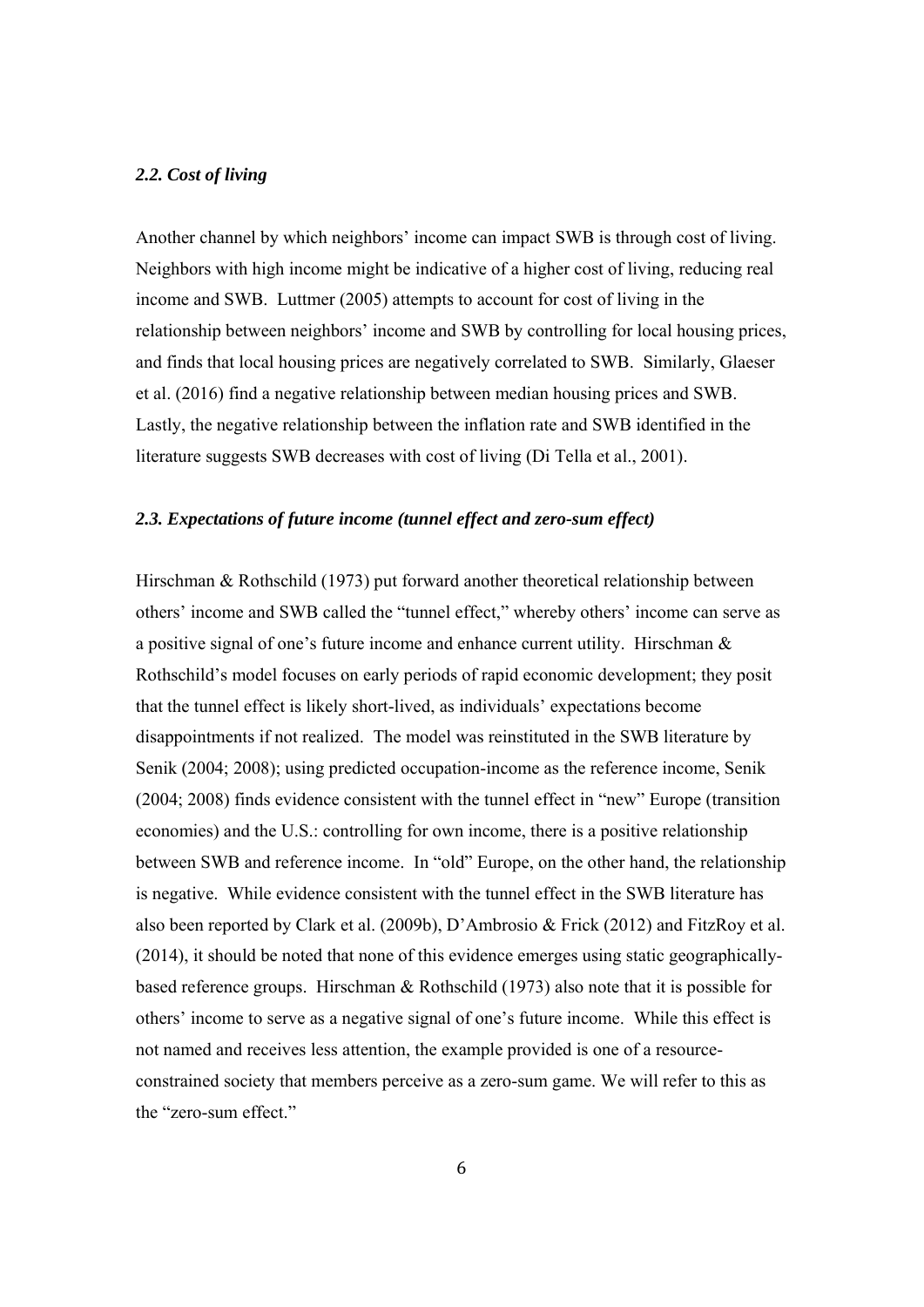#### *2.4. Public goods*

 

Deaton & Stone (2013) use the U.S. GHWBI to examine the relationship between neighbors' income and both evaluative and hedonic SWB,<sup>6</sup> using various geographic reference groups ranging from ZIP codes  $(\sim 7,500)$  individuals, on average) to states ( $\sim 6.4$ ) million individuals, on average). First they estimate standard individual-level SWB equations to obtain an own-income coefficient. They then aggregate observations at various geographic levels to estimate an SWB equation for each level of aggregation (e.g., ZIP code, state, etc.). They reason that if the RIH is the dominant channel in the relationship between neighbors' income and SWB, then the relationship between, for example, ZIP-code average income and ZIP-code average SWB should be smaller than the own-income coefficient in the individual-level SWB regression. They find that the relationship between average income and evaluative SWB in the ZIP-code level regression exceeds the own-income coefficient in the individual-level regression. The authors speculate that this may be driven by public goods and/or expectations of future income (specifically, permanent income may impact evaluative SWB, and ZIP-code income may better proxy for permanent income than does own current income). However, in line with the RIH, the average-income coefficient decreases in magnitude with increased aggregation thereafter. That said, the largest decrease in magnitude compared to the individual-level regression is fairly small  $(\sim 20\%$  decline).

In contrast, Deaton & Stone find more support for the RIH using hedonic SWB, as measured by happiness felt yesterday. Unlike evaluative SWB, the average-income coefficient in the ZIP-code level regression is smaller than the own-income coefficient in the individual-level regression. As with evaluative SWB, the average income coefficient

<sup>&</sup>lt;sup>6</sup> There is increasing consensus among scholars on the need to differentiate two distinct measurable dimensions of well-being: evaluative and hedonic. Evaluative well-being captures how people assess their lives or particular domains of their lives; it is typically measured on numerical scales corresponding to life satisfaction or happiness. Hedonic well-being captures the quality of individuals' experiences in their daily lives and their moods during those experiences; it is typically measured on a numerical scale corresponding to positive and/or negative affect during a relatively short time frame. It should be noted that there is a third dimension that has recently emerged as a distinct category: eudemonic well-being assesses the extent to which individuals have purpose or meaning in their lives. For a detailed discussion of the distinct dimensions of SWB metrics and the corresponding report for the National Academy of Sciences, see Stone and Mackie (2013).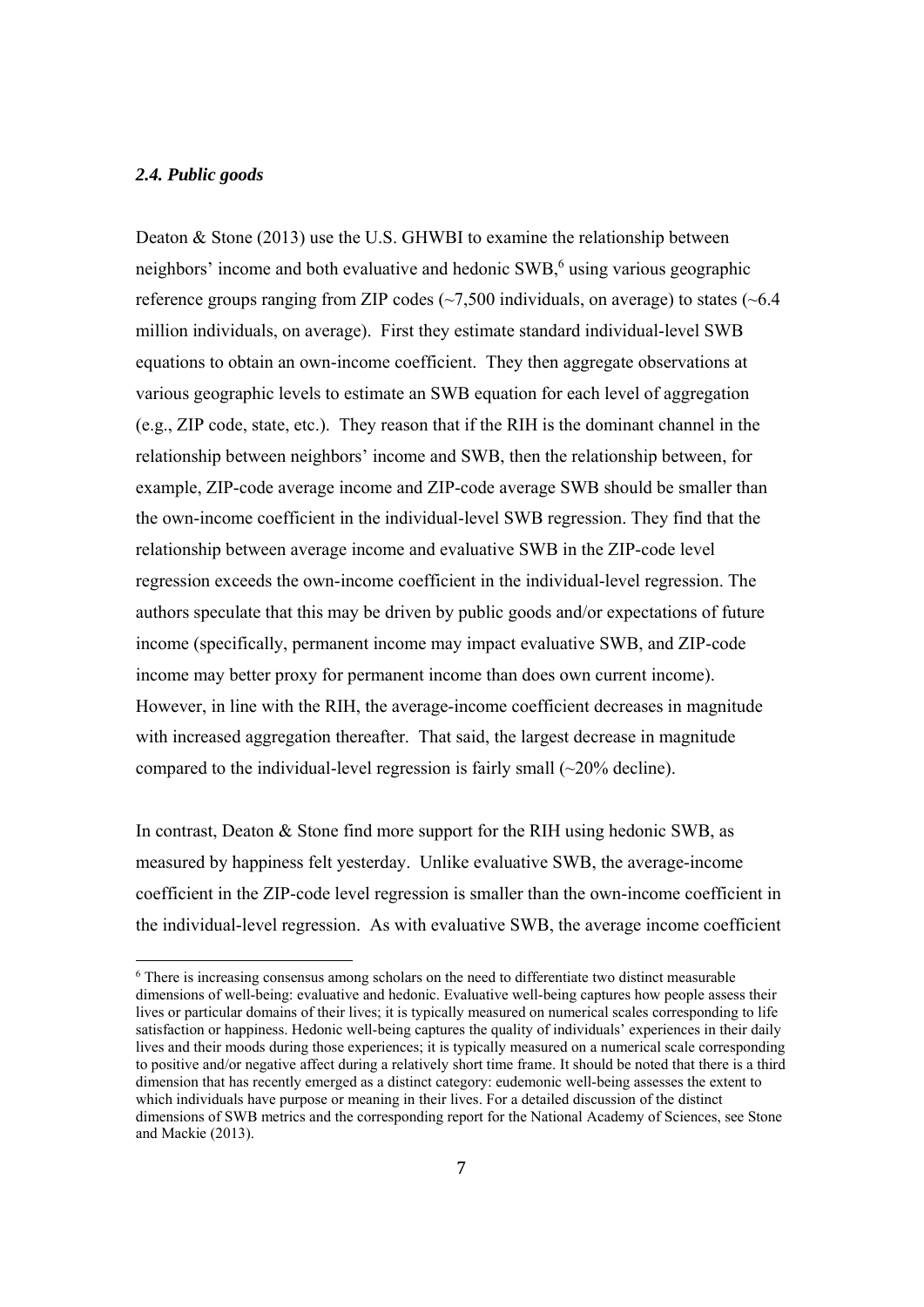decreases in magnitude with increased aggregation, but the decreases are greater in magnitude: at the state level, average income and hedonic SWB are insignificantly correlated, suggesting that the magnitude of the negative relationship between hedonic SWB and state average income fully offsets the positive relationship between hedonic SWB and own-income. The authors speculate that hedonic SWB may be more relational than evaluative SWB, or that it is more responsive to transitory than permanent income, with transitory-income effects being washed out with increased aggregation.

Brodeur & Fleche (2015) use the Centers for Disease Control and Prevention's Behavioral Risk Factor Surveillance System to estimate the relationship between neighbors' income and life satisfaction at the ZIP-code and county levels in eight U.S. states (Arizona, Maine, Ohio, Rhode Island, South Dakota, Texas, Utah and Wyoming). Controlling for housing prices, they obtain positive ZIP-code and negative county median-income coefficients. When they control for ZIP-code and county-level public goods (e.g., number of schools, health expenditure, murder rate) and economic conditions (poverty rate, unemployment rate), the positive ZIP-code median-income coefficient reduces in magnitude and becomes statistically insignificant, and the negative county median-income coefficient increases in magnitude. They interpret these results as supporting the importance of public goods in mediating the relationship between neighbors' income and SWB. They use a small dataset from Somerville, MA that allows them to examine the relationship between neighbors' income and SWB for more proximate levels of geographic aggregation. There, the results flip: the street/block median-income coefficient is negative, while the precinct median-income coefficient is positive. They interpret these results as supporting the RIH, and speculate that the RIH is strongest at this level because the consumption of immediate neighbors is directly observable.

Lastly, using Danish panel data, Clark et al. (2009a) find that economic satisfaction significantly increases with neighborhood median income (~600 households) but is unrelated to municipality median-income. Including a control for one's rank in the neighborhood income distribution increases the magnitude of the positive relationship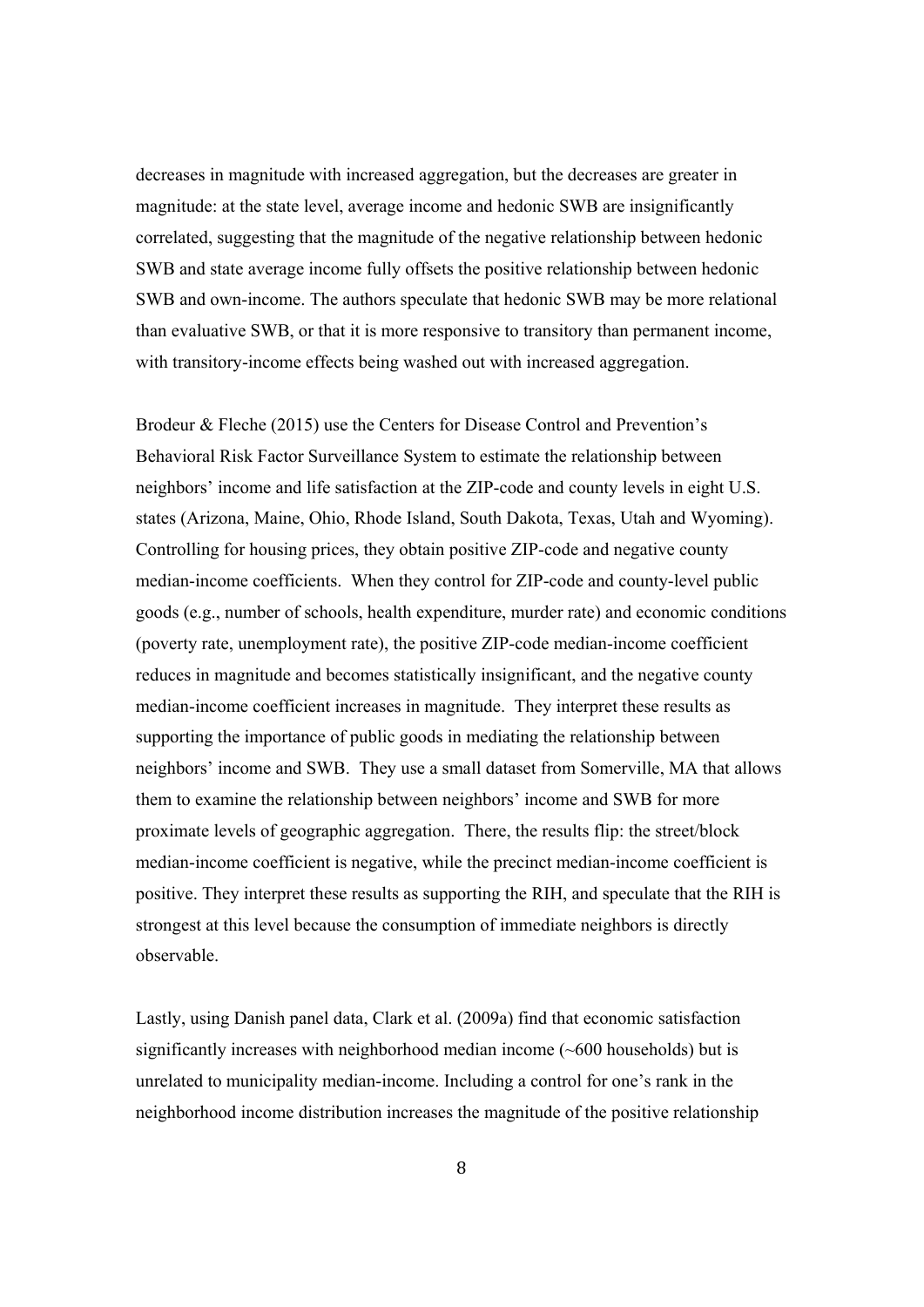between economic satisfaction and neighborhood median income but significantly diminishes the positive relationship between economic satisfaction and own income. The authors speculate that the positive relationship between economic satisfaction and neighborhood median income is mediated by public goods.

#### **3. Theoretical framework: channels connecting neighbors' income and utility**

We develop a theoretical framework that illustrates the channels through which neighbors' income affects utility; the model will provide the basis for interpreting the empirical results. The model integrates four distinct channels that have not yet been considered together in the literature: public goods, cost of living, expectations of future income, and direct effects (see Figure 1). The first channel includes public goods, such as, parks, public safety, schools, and utility-spillovers; the second channel accounts for the cost of living; the third channel captures the signaling effect of neighbors' income on expectations of future income; and the fourth channel captures the effects of RIH and/or altruism. The sign of each relationship is illustrated in Figure 1 as positive, negative, or ambiguous. 7

Based on the framework, and building on Hirschman & Rothschild (1973) and Senik (2008), the utility function can be expressed as follows:

(1) 
$$
U^A = V[Y^A, PG^A(Y^B), CL^A(Y^B), E^A(Y^B), Y^B]
$$

 

where individual A's indirect utility function depends on her income,  $Y<sup>A</sup>$ ; the level of public goods to which A is exposed,  $PG<sup>A</sup>$ ; cost of living,  $CL<sup>A</sup>$ ; expectations of future income,  $E^A$ ; and individual B's income,  $Y^B$ ,  $P G^A$ ,  $CL^A$ , &  $E^A$  are all functions of  $Y^B$ .

<sup>&</sup>lt;sup>7</sup> Utility spillovers refer to SWB-improvements that result from the increased SWB of neighbors, while altruism refers to SWB-improvements that result from the increased financial well-being of neighbors.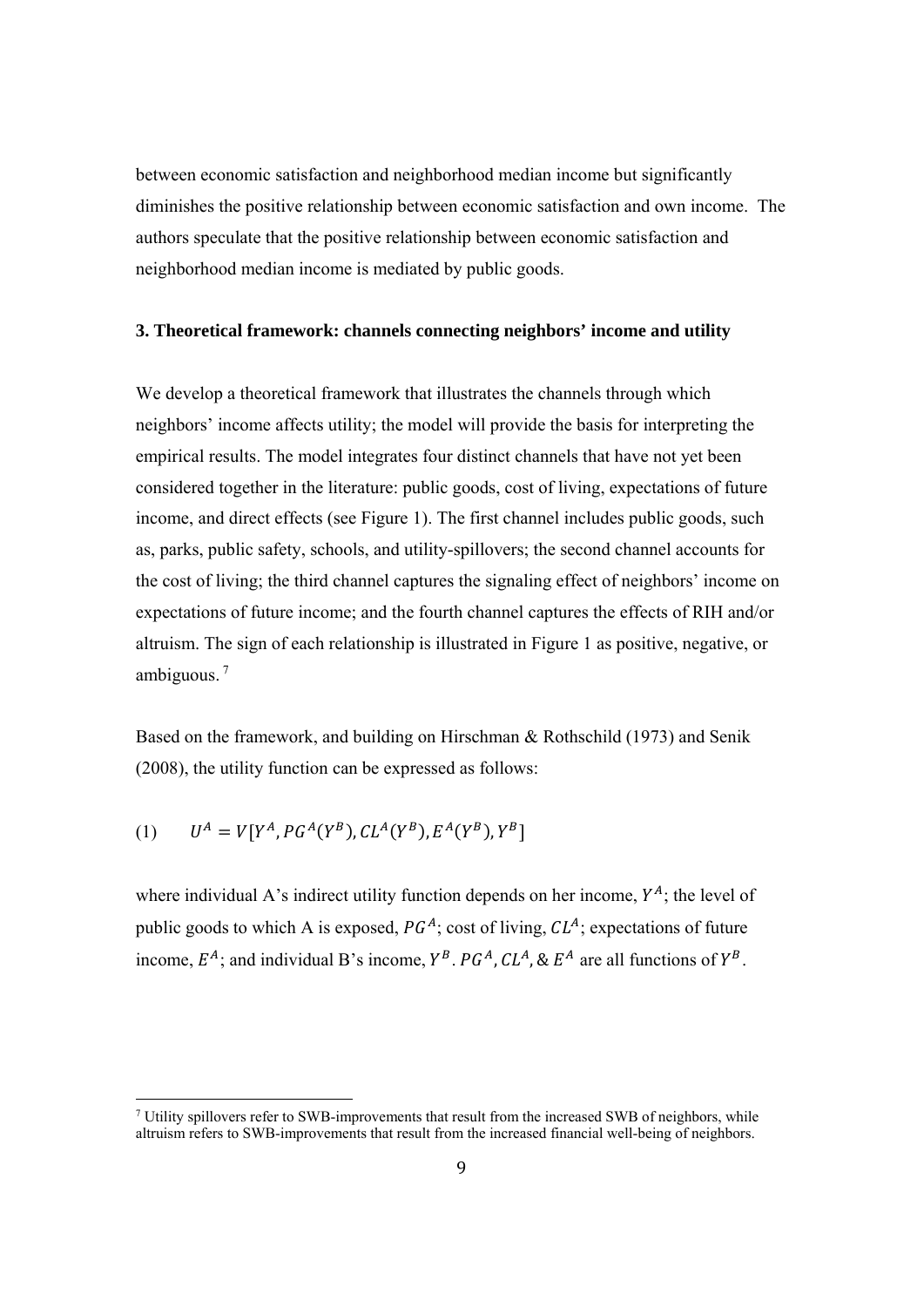The literature unambiguously suggests that  $\frac{dV}{dY}$  is positive (utility increases in own income). In contrast, the sign of  $\frac{dV}{dr^B}$  is ambiguous:

$$
(2) \qquad \frac{dV}{dY^B} = \left[ \left( \frac{\partial V}{\partial PG^A} \frac{\partial PG^A}{\partial Y^B} \right) + \left( \frac{\partial V}{\partial CL^A} \frac{\partial CL^A}{\partial Y^B} \right) + \left( \frac{\partial V}{\partial E^A} \frac{\partial E^A}{\partial Y^B} \right) + \left( \frac{\partial V}{\partial Y^B} \right) \right].
$$

The first term,  $\left(\frac{\partial V}{\partial P G^A}\right)$  $\frac{\partial P G^A}{\partial Y^B}$ , is positive, as public goods are increasing in neighbors' income  $\left(\frac{\partial P G^A}{\partial Y^B} > 0\right)$  and utility is increasing in public goods  $\left(\frac{\partial V}{\partial P G^A} > 0\right)$ . The second term,  $\left(\frac{\partial V}{\partial CL^A}\right)$  $\frac{\partial CL^A}{\partial Y^B}$ , is negative, as the cost of living is increasing in neighbors' income  $\left(\frac{\partial CL^A}{\partial Y^B} > 0\right)$  and utility is decreasing in the cost of living  $\left(\frac{\partial V}{\partial CL^A} < 0\right)$ . The third term,  $\int_{\partial E^A}^{\partial V}$  $\frac{\partial E^A}{\partial Y^B}$ , is ambiguous. As in Hirschman & Rothschild (1973) and Senik (2008), it is assumed that utility is increasing in expectations of own future income  $\left(\frac{\partial v}{\partial E^A} > 0\right)$ , but it is unclear whether expectations of one's own future income are increasing or decreasing in neighbors' income  $\left(\frac{\partial E^A}{\partial Y^B}\right)$  is ambiguous). For example, if the tunnel effect holds, then  $\frac{\partial E^A}{\partial Y^B} > 0$ ; but if the zero-sum effect holds, then  $\frac{\partial E^A}{\partial Y^B} < 0$ . (In Senik (2008) our third term is assumed to be positive and represents the tunnel effect.) Finally, the fourth term,  $\frac{\partial V}{\partial Y B}$ , represents the direct effect of  $Y^B$  on V, and its sign is ambiguous, as well. If the RIH dominates, then utility is decreasing in neighbors' income; if altruism dominates, then utility is increasing in neighbors' income. In summary, the effect of neighbors' income on utility is *a priori* ambiguous and will depend on the signs and relative magnitudes of the channels. Thus, an empirical analysis is warranted.

Our model is not necessarily exhaustive. The included channels are chosen because they have each been discussed in the literature, and they together provide a broad spectrum of how neighbors' income and SWB might be related. In our empirical analysis, we use "channel-proxies" in an attempt to test for the distinct channels. We find evidence that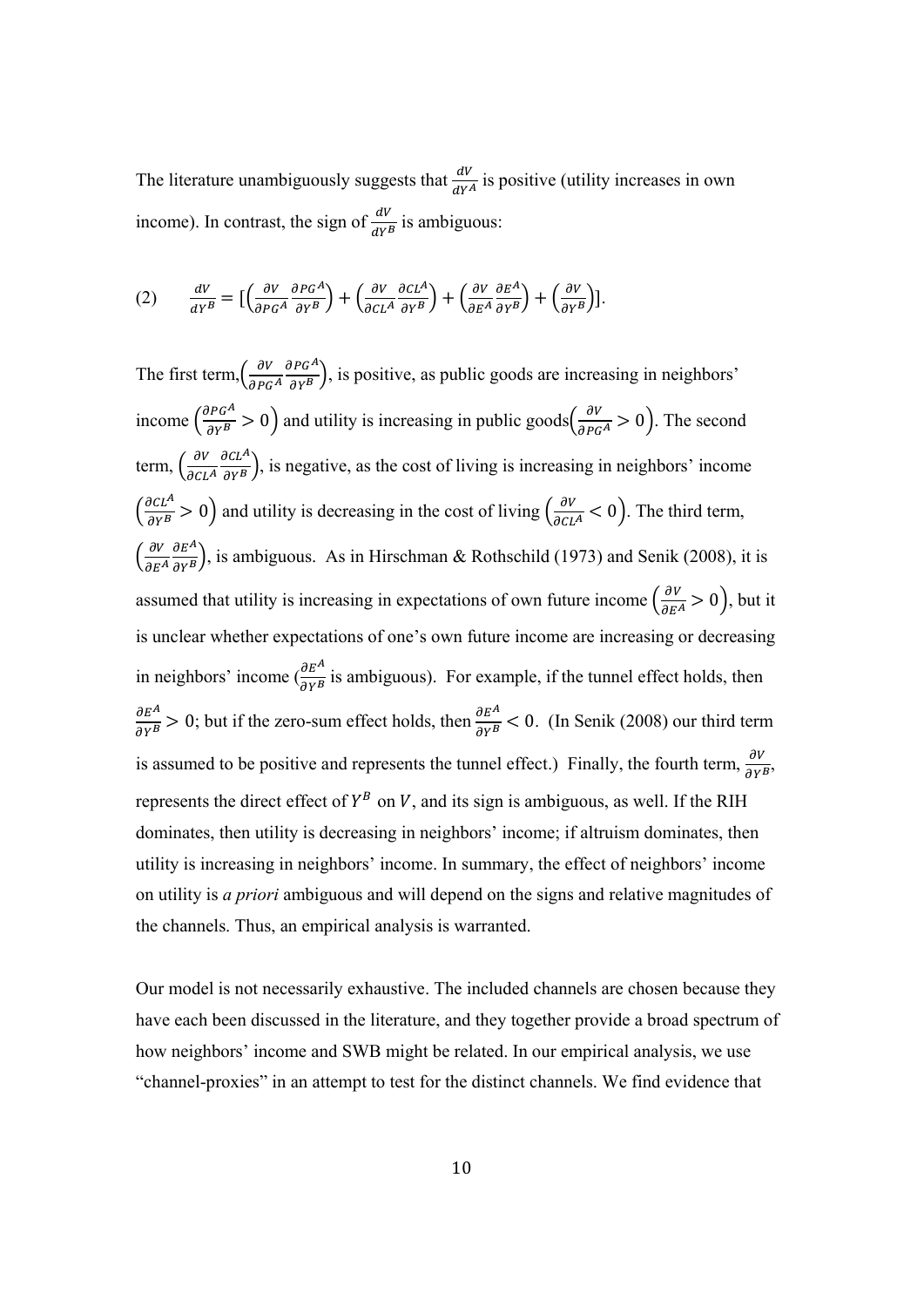the effect of neighbors' income on utility is mediated by three of the four channels: public goods, cost of living, and direct effects.

Lastly, the strength of a channel is presumably dependent on the reference group. For example, public goods may be important in narrowly defined geographic areas, as individuals benefit from local public goods. In contrast, cost of living may be more important in less narrowly defined geographic areas, as much of the variance in cost of living is determined by integrated regional economies. Thus, there can be a positive relationship between neighbors' income and utility with one reference group and a negative relationship with another. In our empirical analysis, we find evidence of such a pattern, with positive channels dominating locally and negative channels dominating regionally.

#### **4. Data and methods**

#### *4.1. Econometrics*

We begin with a brief presentation of a standard SWB equation:

$$
(3) \qquad y_i = \alpha_0 + \alpha_1 X_i + \varepsilon_i
$$

for  $i = 1, \ldots, I$ , where *i* indexes individuals. The dependent variable,  $y_i$ , is the SWB of the  $i<sup>th</sup>$  respondent; *X<sub>i</sub>* is a vector of SWB-correlates of the  $i<sup>th</sup>$  respondent, including demographic and socioeconomic characteristics; and εi captures unobserved characteristics and measurement error (Graham, 2005). In the context of this paper, the standard equation can be modified to explicitly illustrate the coefficients on income, both neighbors' and own:

(4) 
$$
y_i = \beta_0 + \beta_1 \ln(N \text{eighbour} \cdot \text{ln}(0 \text{wnl} \cdot \text{ln}(0 \text{wnl} \cdot \text{ln}(0)) + D_i \gamma + \mu_s + \mu_t + \mu_c + \mu_t + \varepsilon_i
$$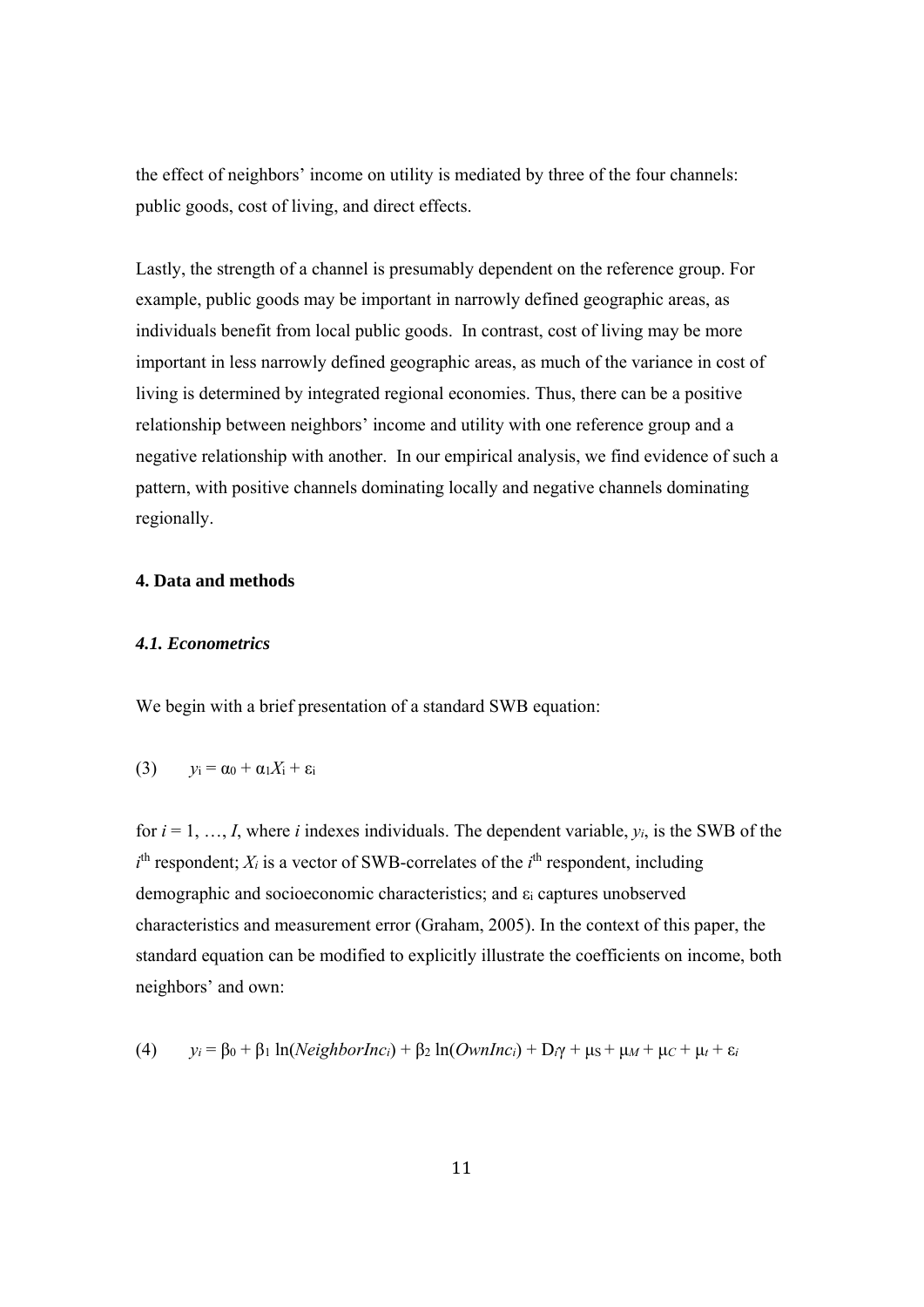The independent variable, *NeighborInc<sub>i*</sub>, is the  $i<sup>th</sup>$  respondent's reference income; and *OwnInc*<sub>i</sub>, is the  $i<sup>th</sup>$  respondent's self-reported income.  $D<sub>i</sub>$  is a vector of SWB-correlates of the *i*<sup>th</sup> respondent, including demographic and socioeconomic characteristics: gender, age, race, education, employment, marital status, and parental status. The model also includes state, MSA, county, and time (day, month, and year of interview) fixed effects ( $\mu$ *S*,  $\mu$ *M*,  $\mu$ *c*, and  $\mu$ *t*, respectively). Standard errors are adjusted for arbitrary forms of heteroskedasticity as well as the non-random clustering of observations by ZIP code. The coefficient of interest, β1, captures the relationship between neighbors' income and SWB, holding constant own income. A positive (negative) estimate of  $\beta_1$  indicates that SWB is increasing (decreasing) in neighbors' income. Estimates of  $\beta_1$  are commonly reported in the literature, and support for the RIH is often based on such estimates being negative.

We first measure reference income as median income in the *i*<sup>th</sup> respondent's ZIP code, and second, as median income in the *i*<sup>th</sup> respondent's MSA. When using ZIP-code median income, the fixed effects should control for economic and policy shocks at the state, MSA, and county level as well as for any relationship between state, MSA, and county median income and SWB. When using MSA median income, we drop the MSA and county fixed effects due to multicollinearity, as MSAs comprise counties. Further, we do not include ZIP-code fixed effects, as ZIP codes generally do not cross county or MSA lines. (Recall, standard errors are clustered by ZIP code.) Lastly, we estimate equation (4) with both measures of reference income on the right hand side. This is done in an attempt to control for the relationship between ZIP-code median income and SWB—and MSA median income and SWB—simultaneously.

#### *4.2. Data*

 

The GHWBI has conducted a telephone survey (landline or mobile) with approximately 1,000 U.S. inhabitants per day in repeated cross-sections since January 2008 using a stratified sampling technique. $8$  Our analysis uses data from 2011 through 2012, during

<sup>&</sup>lt;sup>8</sup> For full disclosure, Graham is an academic advisor to the Gallup Polls and in that capacity has access to the data.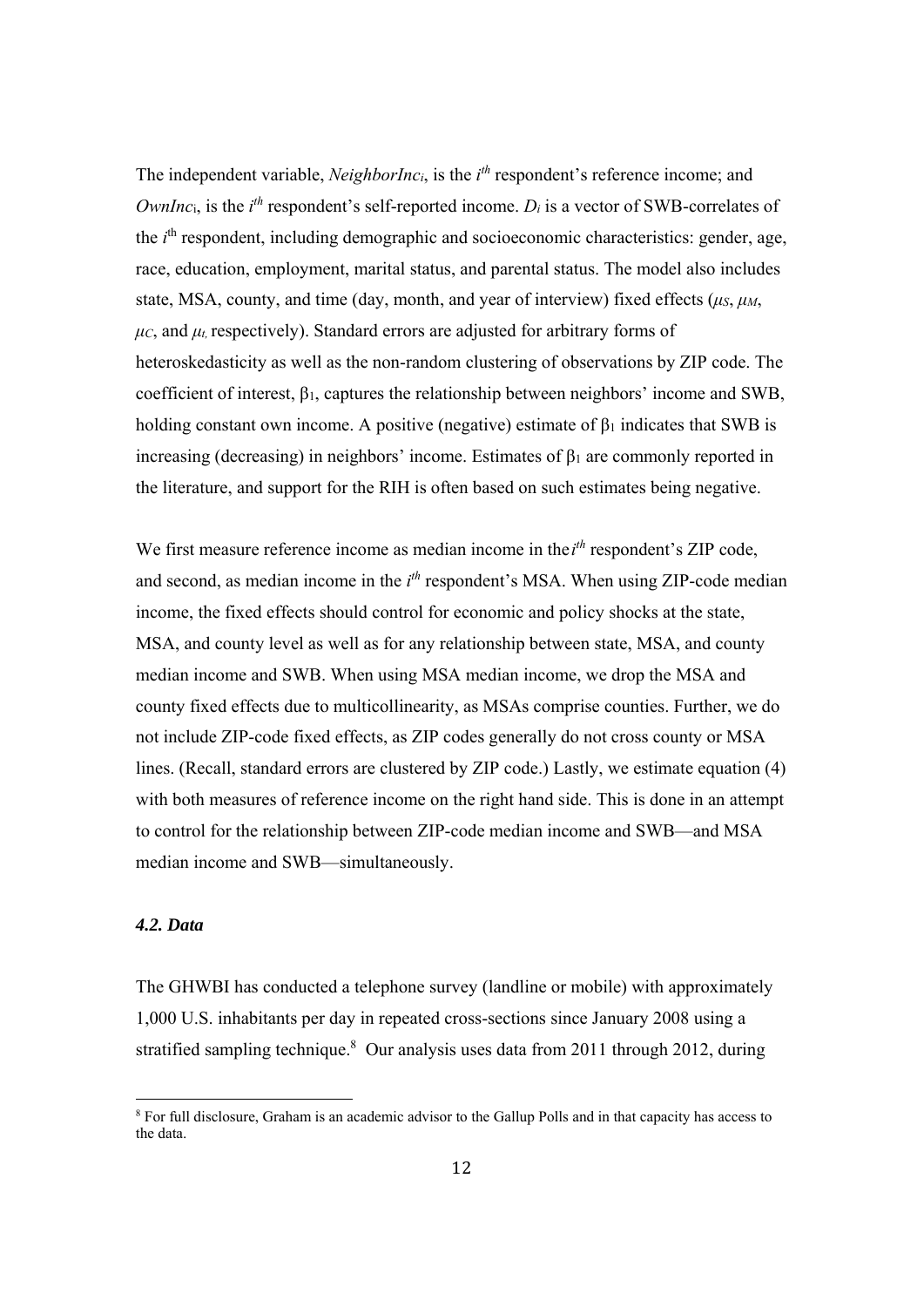which time 685,368 individuals were surveyed. Our final sample consists of 456,719 individuals; as explained below, observations missing necessary information were dropped. Summary statistics for the dependent and independent variables included are presented in Tables 1a and 1b, respectively.

#### *4.2.1. Dependent variables*

 

Various measures of well-being are used as dependent variables, *yi*. Our primary wellbeing measure is an evaluative SWB measure called the Cantril ladder "best possible life" (BPL) index. The item reads: "Please imagine a ladder with steps numbered from 0 at the bottom to 10 at the top. The top of the ladder represents the best possible life for you, and the bottom of the ladder represents the worst possible life for you. On which step of the ladder would you say you personally feel you stand at this time?"<sup>9</sup> Figure 2 illustrates the distribution of BPL. We also consider a second evaluative SWB item, an indicator variable for whether respondents report being satisfied (1) or dissatisfied (0) with the city or area where they live. In terms of hedonic SWB, the measures in the GHWBI indicate whether the respondent experienced certain feelings the day before. For each of the feelings (enjoyment, happiness, sadness, stress, and worry), respondents are asked: "Did you experience the following feelings during a lot of the day yesterday? How about <sup>2</sup>. An indicator variable is created for each of these feelings.

We also use various health measures as dependent variables. The first is a self-reported health measure that reads: "Would you say your own health, in general, is: poor, fair, good, very good, or excellent?" Possible answers are coded from 1 to 5, respectively. Second, the GHWBI asks respondents: "Have you ever been told by a physician or nurse that you have any of the following: high blood pressure, high cholesterol, diabetes, depression, heart attack, asthma, or cancer?" An indicator variable is created for each of these health markers. Third, the GHWBI contains measures of health-related behaviors, including current smoking, the number of days in the last week the respondent exercised

<sup>&</sup>lt;sup>9</sup> Of the total sample, 0.5% had missing values for BPL or refused to respond to that item. Those observations were dropped.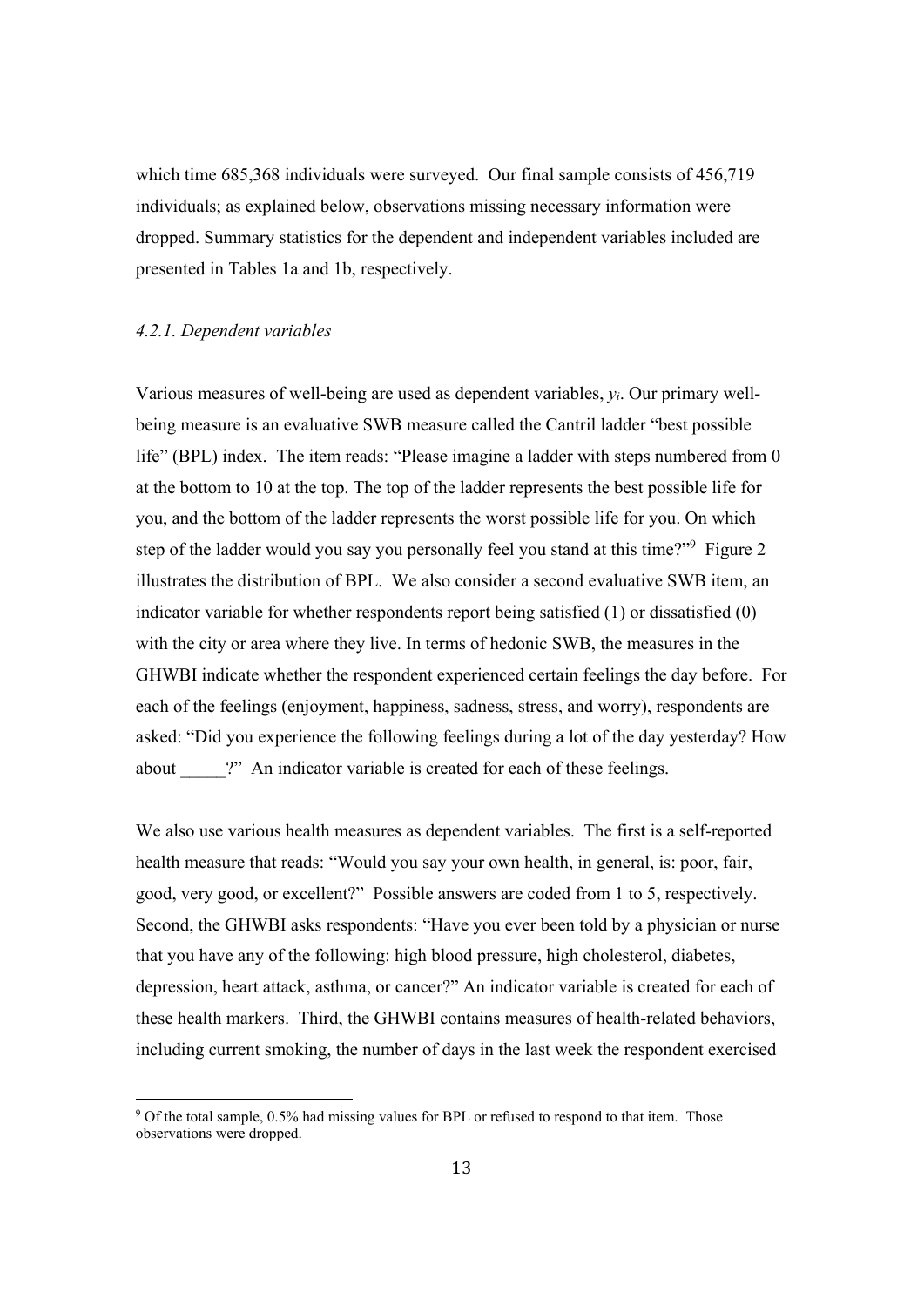at least 30 minutes, and the number of days in the last week the respondent ate at least five fruits or vegetables. Lastly, the GHWBI's height and weight items allow BMI to be calculated.

The evaluative and hedonic SWB measures in the GHWBI have been used to understand similarities and differences between evaluative and hedonic SWB-correlates (e.g., Deaton & Stone (2013), as discussed in Section 2.4). Using the GHWBI, Kahneman & Deaton (2010) find that annual income's positive relationship with hedonic SWB is insignificant for income greater than \$75,000 but find no such satiation point in the positive relationship with BPL. Diener et al. (2010) find a similar pattern using the same questions from the Gallup World Poll.

#### *4.2.2. Independent variables*

 

Data about ZIP-code and MSA characteristics come from the U.S. Census Bureau's 2011 and 2012 ACS. The ACS is administered by mail to roughly 2,000,000 households per year and includes questions regarding demographic, economic, financial, housing, and social characteristics. The ACS reports ZIP-code and MSA median incomes that we then match to the GHWBI data.<sup>10</sup> Median ZIP-code and MSA income are the main measures of neighbors' income; as a robustness check, we calculate ZIP-code and MSA median income from within the GHWBI. The ACS's ZIP-code level median income data is only available as five-year estimates (e.g., 2011 ZIP-code median income is the 2007-2011 median). This is not the case for MSA median income. As a robustness check, we use five-year estimates for MSA median income. Additional analyses use the ACS for other ZIP-code and MSA level statistics, like median rents and income inequality.

To measure own income, we use responses to the GHWBI item: "What is your total MONTHLY household income, before taxes? Please include income from wages and

<sup>&</sup>lt;sup>10</sup> Median ZIP-code income was missing from the ACS for a small number of observations; these observations were dropped. In the sample, 141,175 (20.6%) respondents did not live in an MSA; these observations were dropped.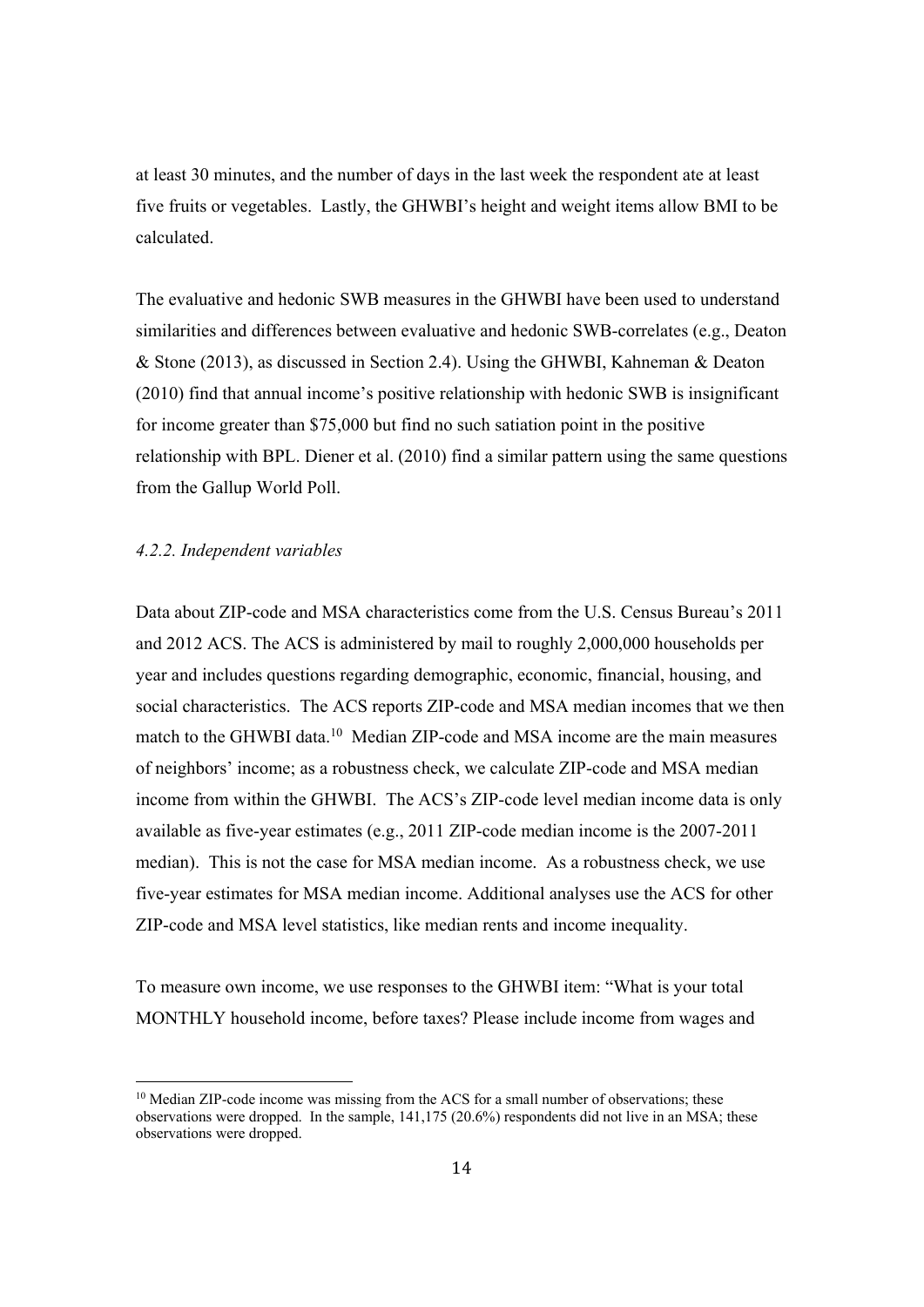salaries, remittances from family members living elsewhere, farming, and all other sources." Eleven possible response-categories are included: under \$60; \$60–\$499; \$500– \$999; \$1,000–\$1,999; \$2,000–\$2,999; \$3,000–\$3,999; \$4,000–\$4,999; \$5,000–\$7,499;  $$7,500–$9,999$ ;  $$10,000$  and over; and unknown.<sup>11</sup> Respondents' annual household income variable is calculated as twelve times the midpoint of the corresponding monthlyincome category. While reporting income in discrete categories may introduce noise compared to continuous measures, it is more forgiving in instances of imprecise recall. Importantly, the noise introduced should not bias our estimation of  $\beta_1$ . The only plausible systematic error introduced would be in top-coded income. As such, all regressions include an indicator variable for top-coded income.

#### **5. Results**

#### *5.1. Baseline results*

 

#### *5.1.1 Evaluative SWB: Best possible life and satisfaction with city*

Starting with ZIP-code median income as the measure of neighbors' income and BPL as the measure of SWB, the coefficient on neighbors' income is positive and significant ( $b =$  $0.08$ ,  $t = 7.2$ ) (see Table 2a, Column (1)). The magnitude indicates that doubling neighbors' income is associated with a 0.08 "step" increase in BPL. Recall that Column (1) conditions on known BPL-correlates, and county, MSA, state, and time fixed effects. This should control for observable individual characteristics; economic or policy shocks at the county, MSA, and state levels; and the relationships between county, MSA, and state median income and BPL. The only plausible causal channel we are not conditioning on is self-selection into geographic areas based on unobservable individual characteristics.

When MSA median income is used to measure neighbors' income, however, the coefficient on neighbors' income is negative and significant ( $b = -0.11$ ,  $t = -4.8$ ) (see Table 2a, Column (2)). The magnitude indicates that doubling neighbors' income is

<sup>&</sup>lt;sup>11</sup> Income data was missing for  $109,642$  ( $16\%$ ) observations; these observations were dropped.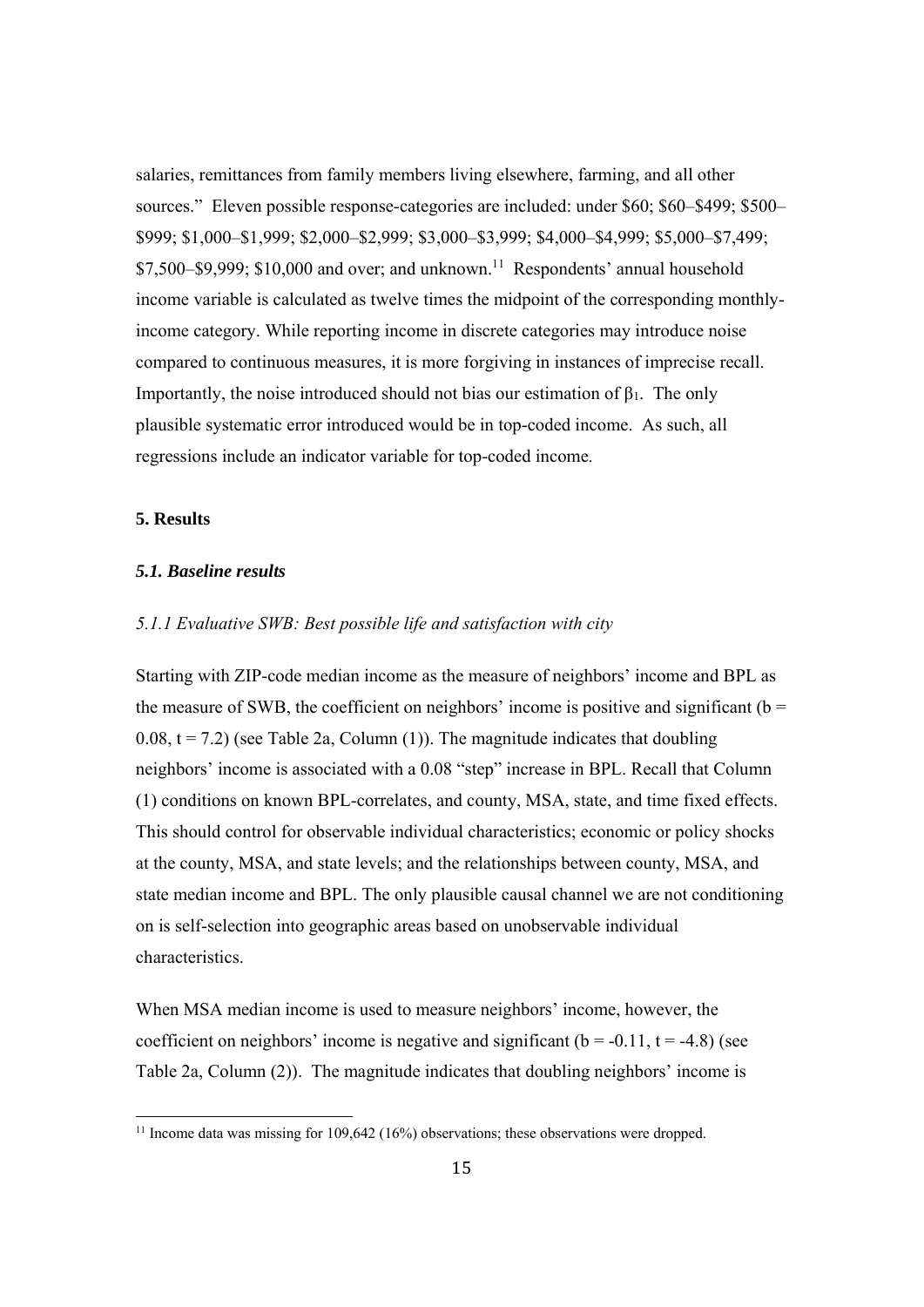associated with a 0.11 step decrease in BPL. Recall that when MSA median income is used to measure neighbors' income, we cannot include MSA, county, or ZIP-code fixed effects. Thus, in Column (2), the positive relationship between ZIP-code median income and BPL is not controlled for. To partially control for this, we estimate equation (4) with both ZIP-code and MSA median incomes on the right hand side (full model). The coefficients on ZIP-code and MSA median income are 0.06 ( $t = 6.1$ ) and -0.17 ( $t = -6.8$ ), respectively (see Table 2a, Column  $(3)$ ).<sup>12</sup>

The Column (1) and (3) ZIP-code median-income coefficients are statistically indistinguishable from each other. This is not surprising, as Column (1) includes state, MSA, and county fixed effects, which should control for the negative relationship between MSA median income and BPL. In contrast, the MSA median-income coefficient is significantly greater in magnitude in Column (3) than (2), likely because the positive relationship between ZIP-code median income and BPL is partially controlled for in Column (3), but not in Column (2). It should be noted that despite their correlation (Spearman  $= 0.50$ ,  $p = 0.00$ ), inclusion of both ZIP-code and MSA median incomes in Column (3) does not result in the increasing standard errors one would expect from multicollinearity. The standard errors on ZIP-code and MSA median income in Column (3) are similar to the corresponding standard errors in Columns (1) and (2).

In sum, the above results indicate that the positive channels (public goods, tunnel effect, and/or altruism) dominate in the relationship between ZIP-code median income and BPL; and that the negative channels (cost of living, zero-sum effect, and/or RIH) dominate in the relationship between MSA median income and BPL. It should be noted that the sign of the dominant channels does not imply that the dominated channels are not operant, merely that the gross effect of the dominant channels exceeds the gross effect of the dominated channels.

 

<sup>&</sup>lt;sup>12</sup> It warrants mention that if one simply regresses BPL on ln ZIP-code or MSA median income, the coefficients are positive and highly significant ( $b = 0.37$ ,  $t = 39.6$ ; and  $b = 0.27$ ,  $t = 13.2$ , respectively). If one then adds own income, then the others' income coefficients are roughly halved (compared to the Column (1) and (2) coefficients) to  $0.04$  (t = 4.0) and  $-0.05$  (t = -2.5), respectively.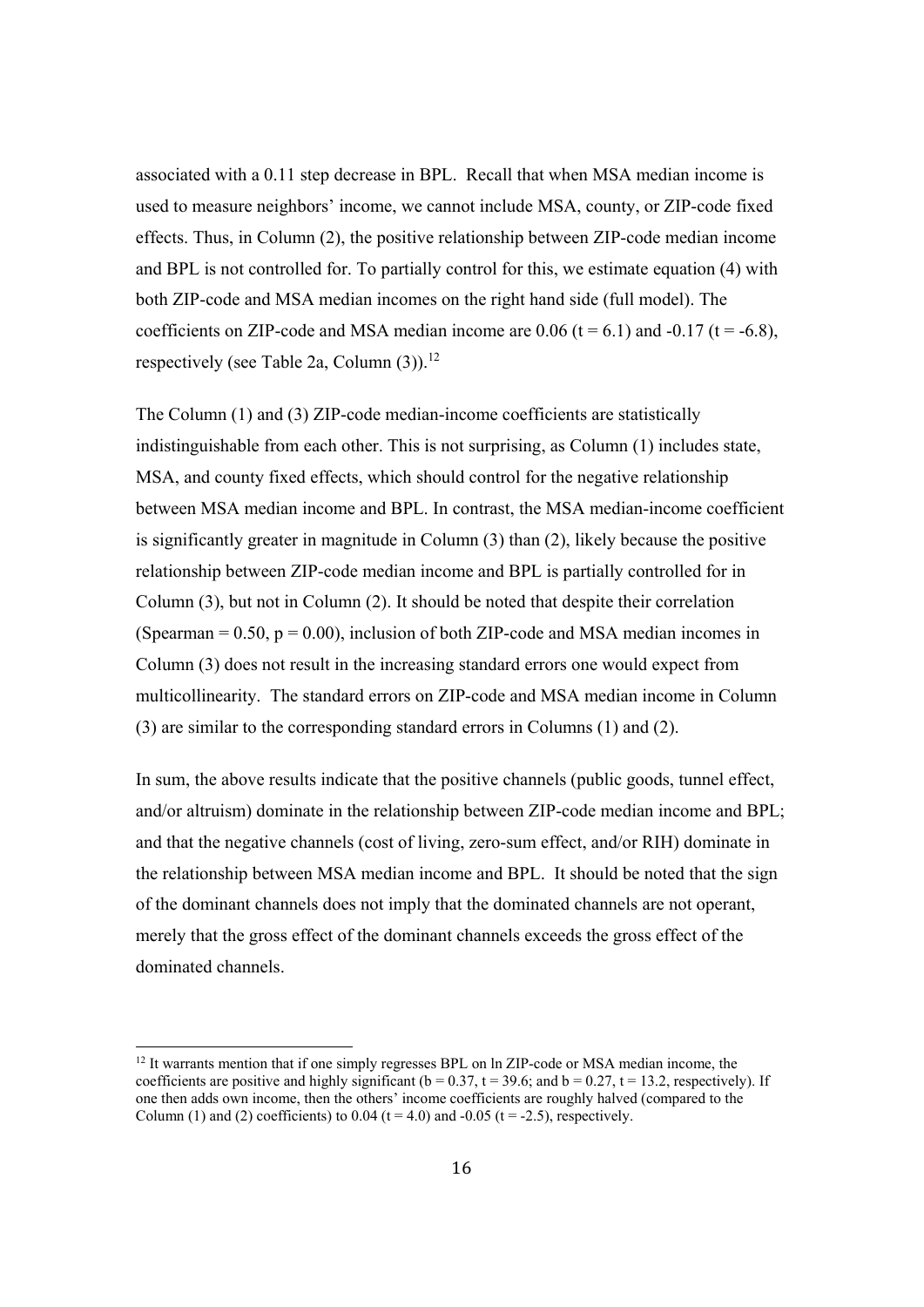Comparing the own and neighbors' income coefficients in Column (3) suggests that increasing ZIP-code median income increases BPL at a fifth of the rate of increasing own income; and increasing MSA-median income reduces BPL at half the rate of increasing own income.<sup>13</sup> These values are comparable to Deaton & Stone (2013) and Brodeur & Fleche (2015), both of which estimate that increasing ZIP-code median income increases evaluative SWB at roughly a quarter the rate of increasing own income. The former (latter) finds that increasing MSA (county)-median income reduces BPL at a fifth (fourth) of the rate of increasing own income. As in these two papers, our results do not align with the aforementioned Luttmer (2005) result that the neighbors-income coefficient is of the same magnitude but opposite sign as the own-income coefficient, or the Kingdon  $\&$ Knight (2007) result that the neighbors-income coefficient is of the same sign and greater magnitude than the own-income coefficient. In Clark et al. (2009a), increasing neighborhood median income increases economic satisfaction at roughly 60% (nine times) the rate of increasing own income when not controlling (controlling) for rank.

Lastly, in Column (4), the full model is estimated using satisfaction with city as the dependent variable. Qualitatively, the results mimic the BPL-results, with satisfaction with city increasing in ZIP-code median income and decreasing in MSA median income. The magnitudes, though, are quite different. Using satisfaction with city as the dependent variable, the ZIP-code median-income coefficient is the same sign as and approximately seven times the magnitude of the own-income coefficient. The MSA median-income coefficient more than offsets the own-income coefficient; the former is twice the latter in magnitude and of opposite sign. In the corresponding analysis using satisfaction with town/city as the dependent variable, Luttmer (2005) finds that the PUMA median-income coefficient is positive and six times the magnitude of the own-income coefficient, similar to our ZIP-code results.

 

<sup>&</sup>lt;sup>13</sup> In all models, doubling own income is associated with a roughly 0.33 step increase in BPL (t > 70 for all specifications in Table 2a), with no evidence of satiation at income levels below the top-coded threshold of  $$120,000$ . This finding is similar to Kahneman & Deaton (2010), who are not able to identify a satiation point in the relationship between own income and BPL. It is of course impossible to rule out a satiation point at income higher than \$120,000 given the enumeration of the income variable. This critique also applies to Kahneman & Deaton (2010), as the same survey is used.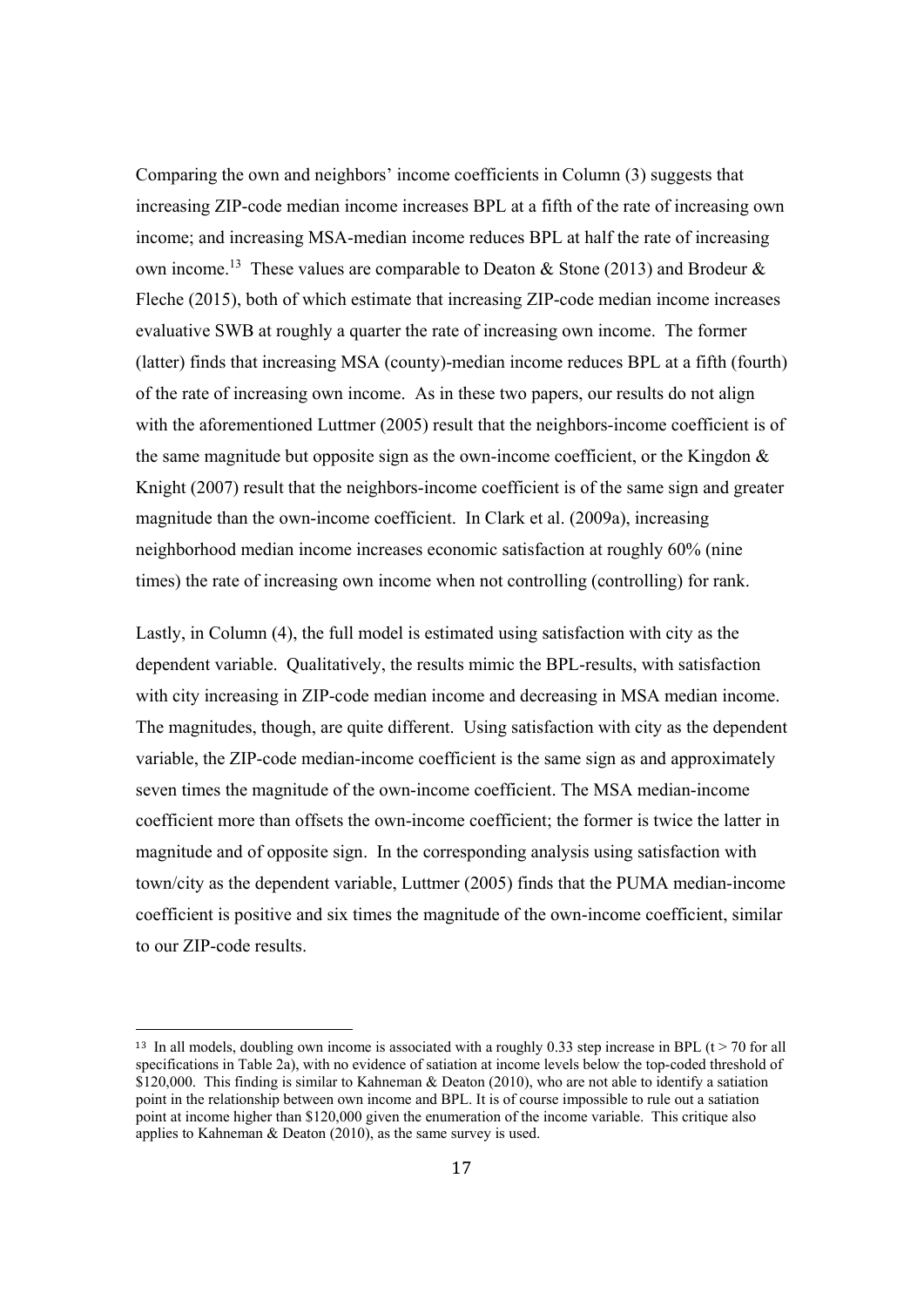## *5.1.2. Hedonic SWB: enjoyment, happiness, sadness, stress, and worry experienced yesterday*

The pattern of the baseline results is generally supported when the full model is reestimated with hedonic SWB measures in place of BPL (see Table 2b). Specifically, using enjoyment, happiness, or sadness experienced yesterday, ZIP-code median income is SWB-improving, and MSA median income is SWB-diminishing. Using the other two hedonic measures, stress and worry, there is no relationship with ZIP-code median income, and MSA median income is SWB-reducing.

For enjoyment and happiness, the magnitude of the MSA-median income coefficients relative to own-income coefficients align with the magnitudes reported in Luttmer  $(2005)$ .<sup>14</sup> Using either measure as the dependent variable, and comparing MSA medianincome and own-income coefficients, we, like Deaton & Stone (2013) (hedonic SWB results, see Section 2.3), find that the coefficients are of equal magnitude but of opposite sign.15 This suggests that, for both measures, an increase in MSA median-income would exactly offset the SWB-improvements associated with an equal-sized increase in own income.

#### *5.2. Results are consistent across health measures*

 

We present evidence that the qualitative relationships that we have identified between neighbors' income and both evaluative and hedonic SWB also extend to health. In Table 3, each row corresponds to a re-estimation of the full model, replacing BPL with the indicated measure of health. We find consistent evidence across the measures that health is increasing in ZIP-code median income and decreasing in MSA median income.

<sup>&</sup>lt;sup>14</sup> The Luttmer (2005) result reported in Section 2.1—that the coefficient on PUMA median income offsets the coefficient on own income—uses an evaluative SWB measure. In subsequent analyses using hedonic SWB, the PUMA median-income coefficients are insignificant.

<sup>&</sup>lt;sup>15</sup> The top-coded own-income coefficients indicate that the relationship between own income and hedonic SWB is subject to a satiation point; recall that no such satiation point was identified with BPL. The coefficients are either insignificant (e.g., enjoyment) or indicate that top-coded income is associated with reduced hedonic SWB (e.g., stress). This again is consistent with Kahneman & Deaton (2010).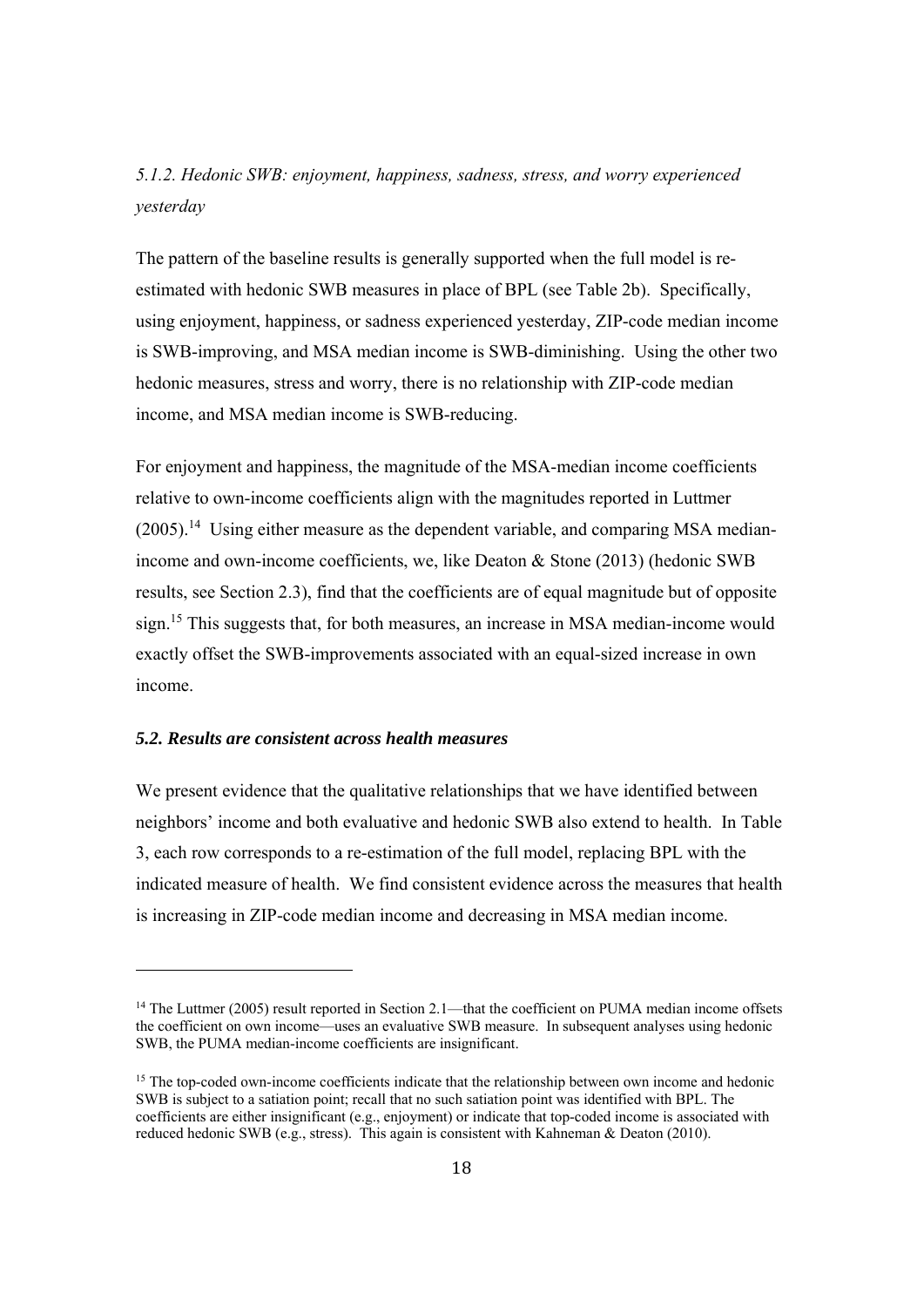Specifically, Column (1) shows that ZIP-code median income is positively related to selfreported health and exercise and negatively related to BMI, smoking, and the incidence of asthma, depression, diabetes, heart attack, high blood pressure, and high cholesterol. The only evidence of well-being decreasing in ZIP-code median income is the negative relationship between ZIP-code median income and healthy eating. There is no significant relationship between ZIP-code median income and incidence of cancer.

Following the pattern of the baseline results, Column (2) shows that MSA median income is negatively related to self-reported health and exercise and positively related to incidence of depression. The only evidence of well-being increasing in MSA median income is the negative relationship between MSA median income and BMI and incidence of diabetes and high blood pressure.<sup>16</sup> There is no significant relationship between MSA median income and smoking, healthy eating, or incidence of asthma, cancer, heart attack, or high cholesterol.

For most measures of health, ZIP-code median-income coefficients are each of the same sign as and of similar or greater magnitude than the own-income coefficient, suggesting that for these measures neighbors' income is at least as important as own income. The only exception is healthy eating. The relationship between the magnitude of the MSA median-income coefficients relative to own-income coefficients varies. For example, the MSA median-income coefficient for exercise (incidence of depression) more (less) than offsets the own-income coefficient. Luttmer (2005) finds that an increase in neighbors' income roughly offsets an equal-sized increase in own-income.<sup>17</sup>

#### *5.3. Conditioning on channel-proxies*

 

In an attempt to more explicitly gauge the relative magnitudes of the explanatory channels, in this section we condition the analyses on "channel-proxies." First, we use

<sup>&</sup>lt;sup>16</sup> These results may suggest that neighbors' income tends to be associated with improvements in measures related to the consequences of obesity. This may be mediated by the availability of healthy food and exercise options in areas with higher income.

<sup>&</sup>lt;sup>17</sup> Empirical evidence on the relationship between neighbors' income and health is mixed in the literature. Both positive and negative associations have been identified, and some researchers have found no discernible association (see Blanco-Perez, 2012).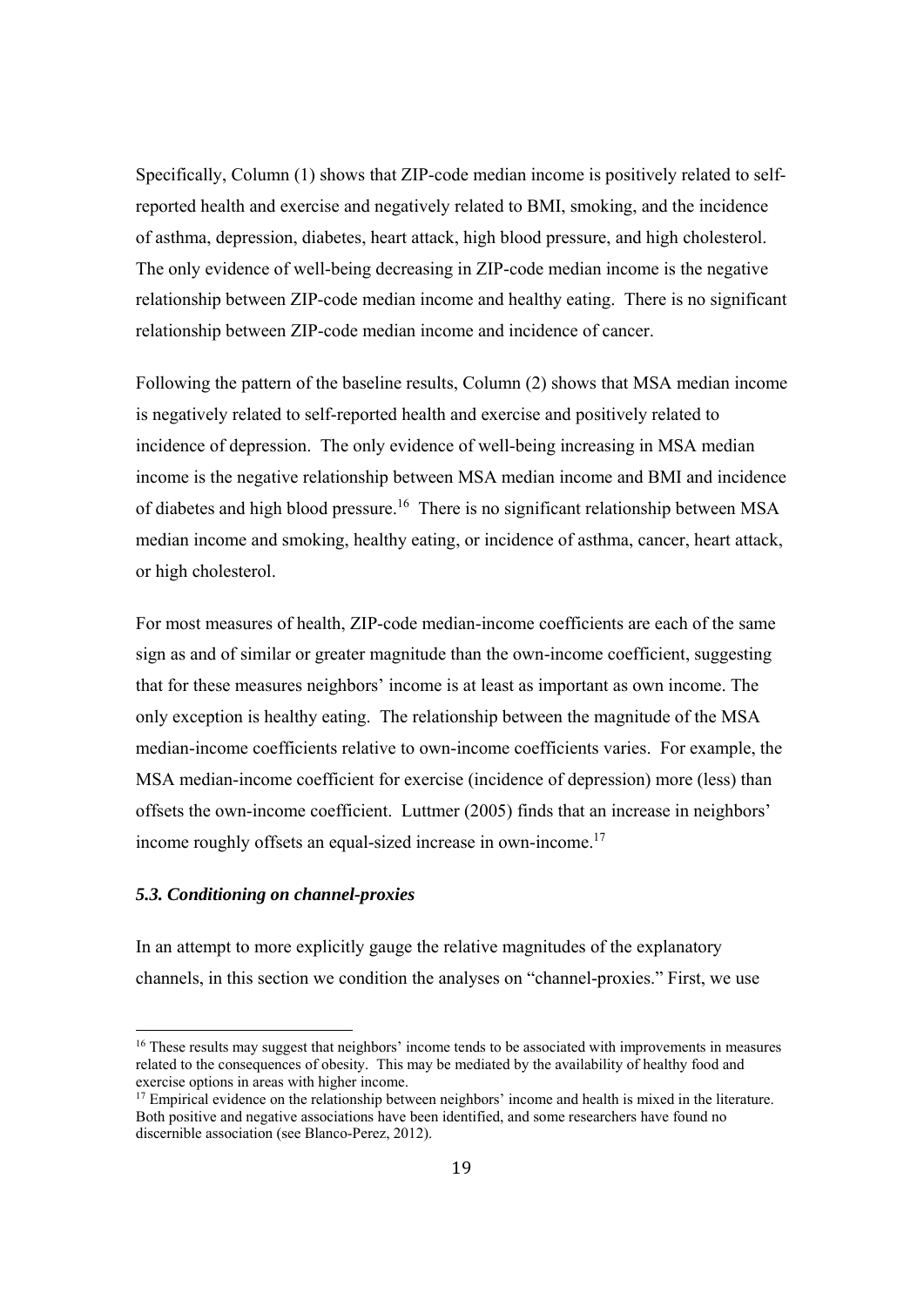ZIP-code and MSA means of BPL and satisfaction with city as proxies for public goods (means are calculated excluding the respondent's BPL and satisfaction with city). If the relationship between neighbors' income and BPL is fully mediated by pubic goods (and if neighbors' BPL or satisfaction with city captures the effect of public goods), then conditioning on neighbors' BPL or satisfaction with city should eliminate the estimated relationship between neighbors' income and BPL. We can also consider the BPL of neighbors itself a public good, resulting in utility spillovers.

The full model is estimated with ZIP-code and MSA means of BPL and satisfaction with city included as covariates and BPL as the measure of well-being. Comparing Columns (1) and (2) in Table 4a, the ZIP-code and MSA median-income coefficients both become more negative: the ZIP-code median-income coefficient becomes insignificant (from  $b =$ 0.06,  $t = 6.2$  to  $b = 0.01$ ,  $t = 0.8$ ), and the MSA median-income coefficient increases in magnitude (from  $b = -0.17$ ,  $t = -6.8$ , to  $b = -0.25$ ,  $t = -9.5$ ). The coefficients on ZIP-code mean BPL ( $b = 0.09$ ,  $t = 9.1$ ), ZIP-code mean satisfaction with city ( $b = 0.15$ ,  $t = 3.9$ ), and MSA mean BPL ( $b = 0.32$ ,  $t = 8.8$ ) are all positive and significant. Taken together, this suggests that BPL is increasing in public goods at the ZIP-code and MSA levels, and that conditioning on the positive impact of public goods renders more negative the residual estimated impact of neighbors' income on BPL. Our results align with the results of Brodeur & Fleche (2015), who find that controlling for public goods reduces and renders insignificant the ZIP-code median income coefficient and renders more negative the county median-income coefficient; our results contradict Kingdon & Knight (2007), who find that the clusters' average-income coefficient is still positive and significant when a host of public goods are controlled for.<sup>18</sup>

 

<sup>18</sup> As noted in Section 2.1, Kingdon & Knight (2007) point out that they cannot rule out unobserved public goods; the same can be said for Brodeur & Fleche (2015). (In the former, none of the observed pubic goods controlled for is statistically significantly associated with SWB; the latter does not report the publicgoods coefficients.) Our approach does not rely on the observability of public goods and allows for utility spillovers. Brodeur & Fleche (2015) include as public goods the unemployment and poverty rates and neighbors' demographic variables (e.g., marital status and education), suggestive of utility spillovers. Because they do not report coefficients, it is not clear which specific sub-channel's relationship to SWB is strongest.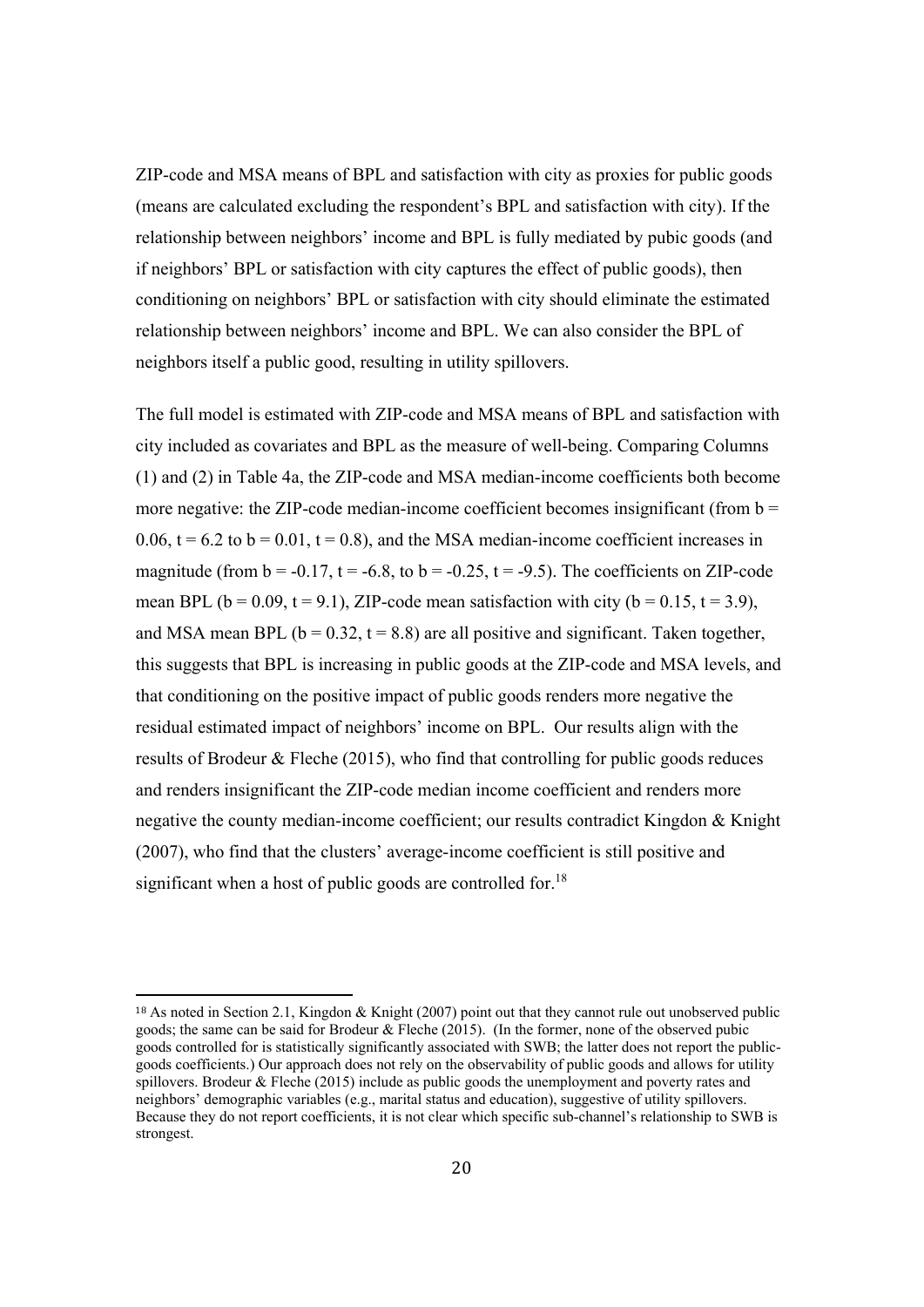Second, we attempt to condition on the cost-of-living channel using ZIP-code and MSA median rents, as housing costs are the single largest household expense in the U.S. (Bureau of Labor Statistics, 2014). The full model is estimated with ZIP-code and MSA median rents as covariates.<sup>19</sup> As shown in Column  $(3)$  of Table 4a, the ZIP-code medianincome coefficient is unaffected by the addition of these correlates (from  $b = 0.06$ ,  $t = 6.2$ ) to  $b = 0.06$ ,  $t = 4.1$ ). In contrast, the MSA median-income coefficient becomes insignificant (from  $b = -0.17$ ,  $t = -6.8$  to  $b = 0.01$ ,  $t = -0.2$ ). Further, the MSA median-rent coefficient is negative and significant ( $b = -0.23$ ,  $t = -4.8$ ), and the ZIP-code median-rent coefficient is insignificant ( $b = 0.01$ ,  $t = 0.6$ ). Taken together, this indicates that, at the MSA-level, BPL is decreasing in cost of living, and that conditioning on cost of living eliminates the observed negative relationship between neighbors' income and BPL. This suggests that cost of living explains the observed negative relationship between MSA median income and BPL. These results contradict both Luttmer (2005) and Brodeur & Fleche (2015). In the former, the negative relationship between neighbors' income and SWB continues to hold when housing-price controls are added; in the latter, all specifications and results include housing-price controls.

Third, we attempt to condition on the expectations-of-future-income channel using BPLin-five-years as a proxy.<sup>20</sup> If the relationship between neighbors' income and BPL is fully mediated by changes in expectations of future income (and if BPL-in-five-years captures the expected effect of future income on future BPL), then conditioning on BPL-in-fiveyears should eliminate the estimated relationship between neighbors' income and current BPL. The full model is estimated with BPL-in-five-years as a covariate. As shown in Column (4) of Table 4a, the ZIP-code median-income and MSA median-income coefficients are unaffected (ZIP code: from  $b = 0.06$ ,  $t = 6.2$  to  $b = 0.05$ ,  $t = 5.7$ ; and MSA:  $b = -0.17$ ,  $t = -6.8$  to  $b = -0.19$ ,  $t = -9.0$ ). This suggests that, despite the significant association of current BPL and BPL-in-five-years ( $b = 0.46$ ,  $t = 302.7$ ), the expectations-

 

<sup>19</sup> The model also includes indicator variables for the ZIP-code median rent being bottom- or top-coded. The bottom-code is \$100 per month; the top-code is \$2,000 per month. No MSA median rents are bottomor top-coded.

<sup>&</sup>lt;sup>20</sup> The question uses the same response scale as current BPL; specifically, it reads, "Please imagine a ladder with steps numbered from zero at the bottom to 10 at the top. The top of the ladder represents the best possible life for you and the bottom of the ladder represents the worst possible life for you. On which step do you think you will stand about five years from now?"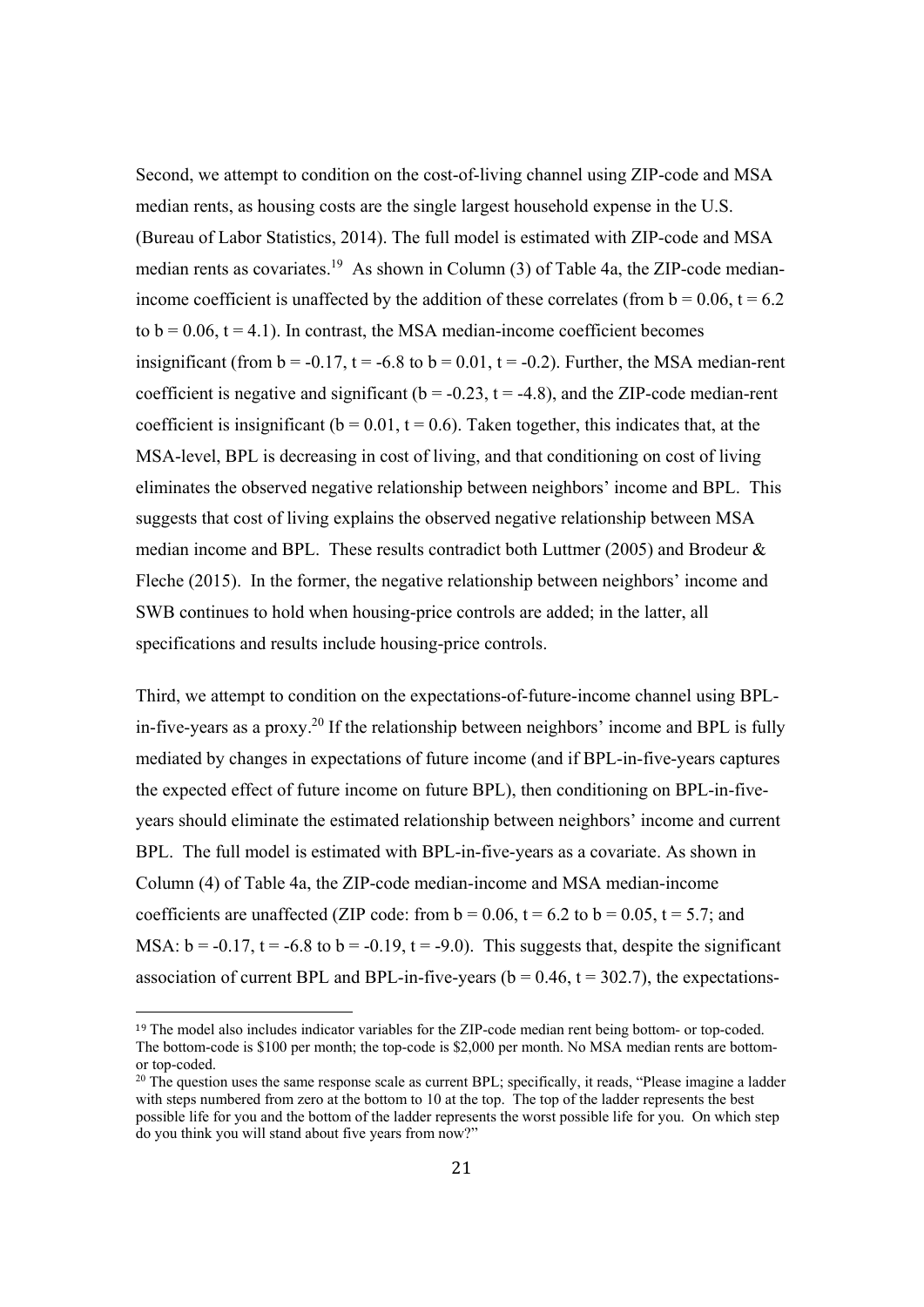of-future-income channel does not explain the relationship between neighbors' income and BPL at either the ZIP-code or MSA level.

Finally, in Column (5) of Table 4a, we attempt to control for the three channels simultaneously by estimating the full model with all channel-proxies included. If the channel-proxies are successfully conditioning on the channels, then the residual relationship represents an approximation of the direct effect of neighbors' income on BPL. The results indicate that the relationship between neighbors' income and BPL becomes insignificant at both the ZIP-code and MSA levels ( $b = 0.01$ ,  $t = 0.7$ ; and  $b = 0.05$ ,  $t = -1.2$ ). This suggests that either there are no direct effects, or that any effects of RIH are offset by altruism.

In Table 4b, we repeat the analysis from Column (5) of Table 4a; each column corresponds to a different hedonic-SWB dependent variable. For enjoyment and happiness controlling for the three channels maintains a positive and significant ZIP-code median-income coefficient and renders the MSA median-income coefficient insignificant. For sadness, stress, and worry, controlling for the three channels produces median-income coefficients that are SWB-improving and significant at both the ZIP-code and MSA levels. As with BPL, these results suggest that either there is no RIH, or that any effects of RIH are offset (or more than offset) by altruism.

#### *5.4. Subgroup analyses*

Our results above indicate that the relationship between neighbors' income and SWB depends on the geographic proximity of the reference group. The relationship may also depend on respondents' characteristics. For each of the demographic and socioeconomic characteristics included in the full model, we conduct subgroup analyses by interacting subgroups with neighbors' and own income, using BPL as the dependent variable. When the subgroup indicator is not binary, we create a binary indicator variable and add it as a covariate.

First, we consider four distinct income-categories based on whether respondents are lowor high-income and reside in low- or high-income ZIP codes. Low- (high-) income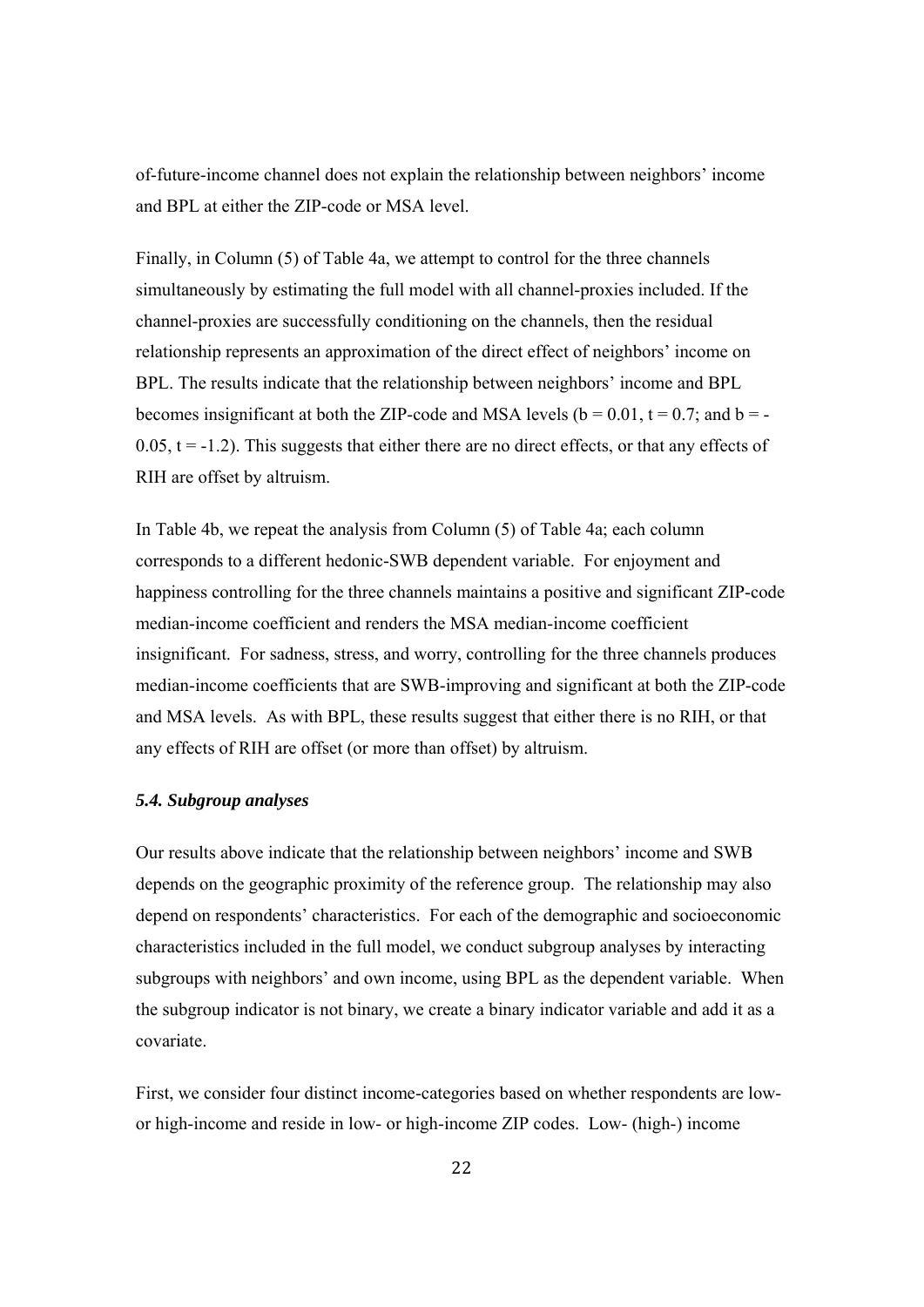respondents are defined as those whose own income is less than (greater than) ZIP-code median income. Low- (high-) income ZIP codes are defined as those with ZIP-code median incomes less than (greater than) MSA median income. The four categories of respondents are thus low-income respondents in low-income ZIP codes (LL), low-income respondents in high-income ZIP codes (LH), high-income respondents in low-income ZIP codes (HL), and high-income respondents in high-income ZIP codes (HH). Column (1) of Table 5 reports median incomes for each subgroup. Separating high- and lowincome respondents based not just on their income relative to their ZIP code's but also on their ZIP code's income relative to the MSA's controls for absolute-income differences that would otherwise be masked. For example, Column (1) shows that LL respondents have substantially lower median incomes than LH respondents (\$18,000 versus \$42,000); LL median income is also much closer to federal poverty thresholds.

Panel (A), Columns (2) and (3) of Table 5 show that for all income-subgroups except LL, the qualitative baseline results—that BPL increases with ZIP-code median income and decreases with MSA median income—hold. For LL respondents, the opposite pattern is observed: BPL decreases with ZIP-code median income and increases with MSA median income, so that negative channels dominate locally and positive channels dominate regionally.

Why might this be? Estimating the full model for LL respondents and including all the channel-proxies, the ZIP-code median-income coefficient is negative and statistically significant ( $b = -0.17$ ,  $t = -4.0$ ), suggesting that the RIH dominates altruism for LL respondents (see Panel (B), Column (2)). In the corresponding analysis for non-LL respondents, the ZIP-code median-income coefficient is insignificant ( $b = 0.01$ ,  $t = 1.2$ ), suggesting that the RIH is not operant or is offset by altruism (see Panel (B), Column (2)). It may be that LL respondents feel more alienated from their local communities than do non-LL respondents, making them more susceptible to the RIH.

Comparing the public-goods channel-proxies for LL and non-LL respondents, the MSA mean-BPL coefficient is more than two times larger in magnitude for LL respondents than for non-LL respondents ( $b = 0.47$ ,  $t = 5.1$  versus  $b = 0.18$ ,  $t = 5.0$ ) (estimates not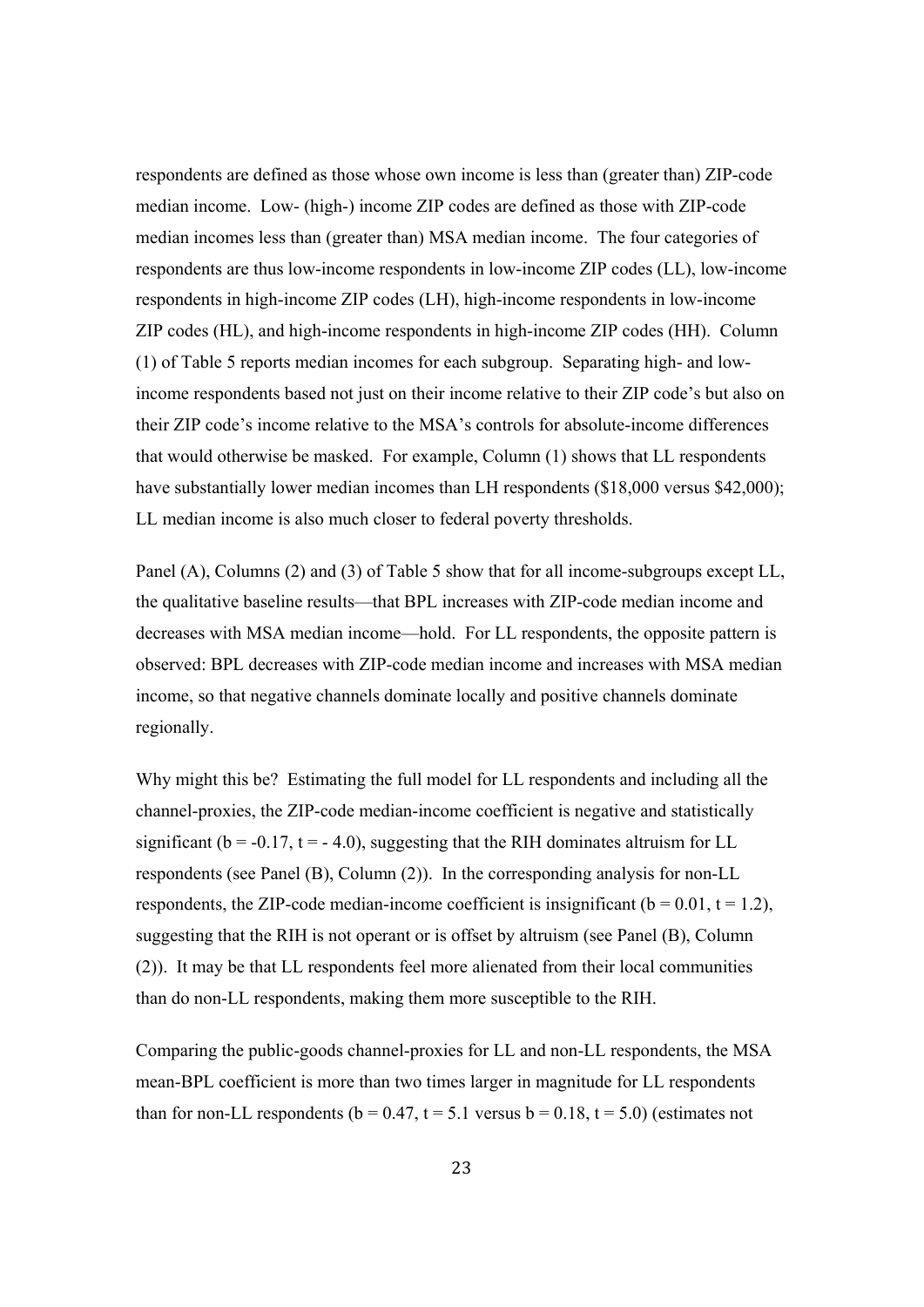reported in table). The ZIP-code mean-BPL coefficient is insignificant for LL respondents ( $b = 0.01$ ,  $t = 0.6$ ); in contrast, it is positive and significant for non-LL respondents ( $b = 0.05$ ,  $t = 6.3$ ). It may be that LL respondents are more dependent on regional public goods than local public goods (and likely unable to afford private substitutes for public goods). The only contradictory evidence is that the ZIP-code mean satisfaction-with-city coefficient is larger in magnitude for LL than for non-LL respondents ( $b = 0.31$ ,  $t = 3.9$  versus  $b = 0.19$ ,  $t = 5.0$ ). Finally, the MSA mean satisfaction-with-city coefficients for both LL and non-LL respondents are insignificant.

Luttmer (2005) uses a similar interaction analysis to determine whether the PUMA median-income coefficients are different for those above and below their PUMA median incomes; no difference is observed. It also bears note that Luttmer (2005) finds no difference in the own-income coefficient for those above and below their PUMA median incomes. In contrast, Panel (A), Column (4) of Table 5 shows that the own-income coefficients for HL and HH respondents are roughly double the magnitude of LL and LH respondents. Brodeur & Fleche (2015) separate their sample by whether household income is above or below the ZIP-code median. Their baseline results hold for those whose income is below the ZIP-code median, with ZIP-code median income even more SWB-improving than for the pooled sample. For those whose income is above the ZIPcode median, ZIP-code median income is less SWB-improving than for the pooled sample (and only marginally significant), and county median income is not significantly associated with SWB. Kingdon & Knight (2007) separate their sample by whether household income is above or below the poverty line. Their baseline results hold in both cases, but the cluster-income coefficient is roughly two times greater for those above than below the poverty line. In line with our results, both Brodeur  $\&$  Fleche (2015) and Kingdon & Knight  $(2007)$  find that the own-income coefficient is greater for their highthan low-income categories.

Panel (A) of Table 6 presents coefficients for neighbors' and own income for married and unmarried respondents. While our baseline results are qualitatively upheld for married respondents, the ZIP-code median income coefficient for unmarried respondents is insignificant. Further, both the ZIP-code and MSA median-income coefficients are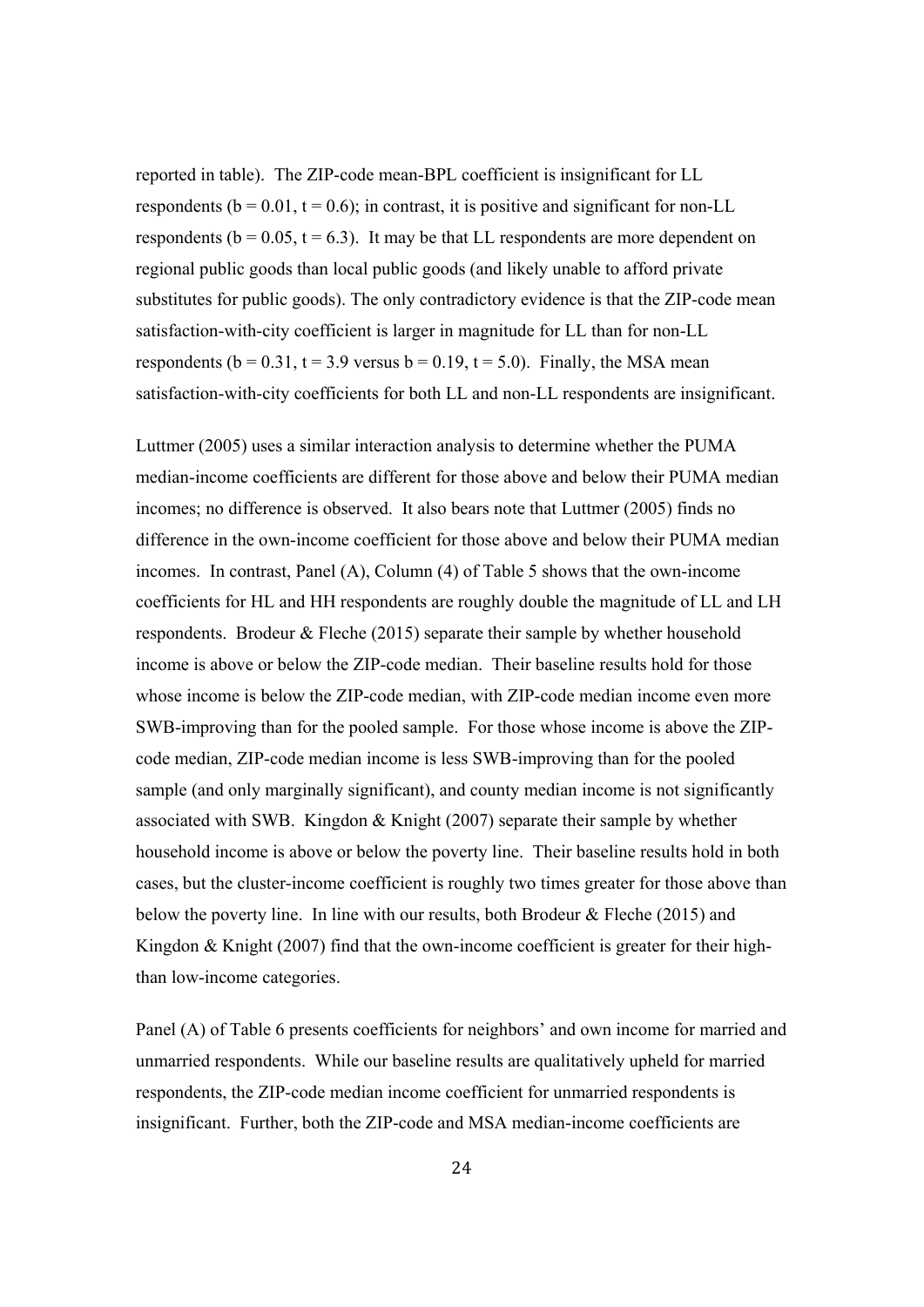significantly smaller in magnitude for unmarried than married respondents ( $p = 0.00$  for each). In Luttmer (2005), the main result and baseline regression are for married respondents only. In subsequent subgroup analyses, the PUMA median-income coefficient is insignificant for never-married and widowed respondents.

The relationship between neighbors' income and BPL is subgroup-variant for other demographic and socioeconomic characteristics, as well. For example, ZIP-code medianincome coefficients are significantly different for non-whites versus whites, those with at most versus more than a high school education, and the unemployed versus employed. The baseline ZIP-code result qualitatively holds for whites and for those with more than a high school education, but the ZIP-code median-income coefficient is insignificant for non-whites and negative and significant for those with at most a high school education. While the baseline ZIP-code result qualitatively holds for both the unemployed and employed, the coefficient for the unemployed is significantly larger in magnitude. It should be noted that the subgroup-variant ZIP-code median-income results by marital status, race, and education might be related to the subgroup-variant results by income, as LL respondents are disproportionately unmarried (69%), non-white (28%), and have at most a high school degree (41%); the corresponding proportions for non-LL respondents are 40%, 13%, and 18%, respectively (p-values of all three differences are 0.00).

The baseline MSA result qualitatively holds for all subgroups except those with at most a high school education, for whom the MSA median-income coefficient is insignificant. MSA median-income coefficients are significantly different for non-whites versus whites, those with at most versus more than a high school education, the unemployed versus employed, and females versus males. The baseline ZIP-code and MSA median-income coefficients do not vary by age or parental status. Lastly, there are subgroup differences in own-income coefficients, but for all subgroups the baseline own-income result qualitatively holds.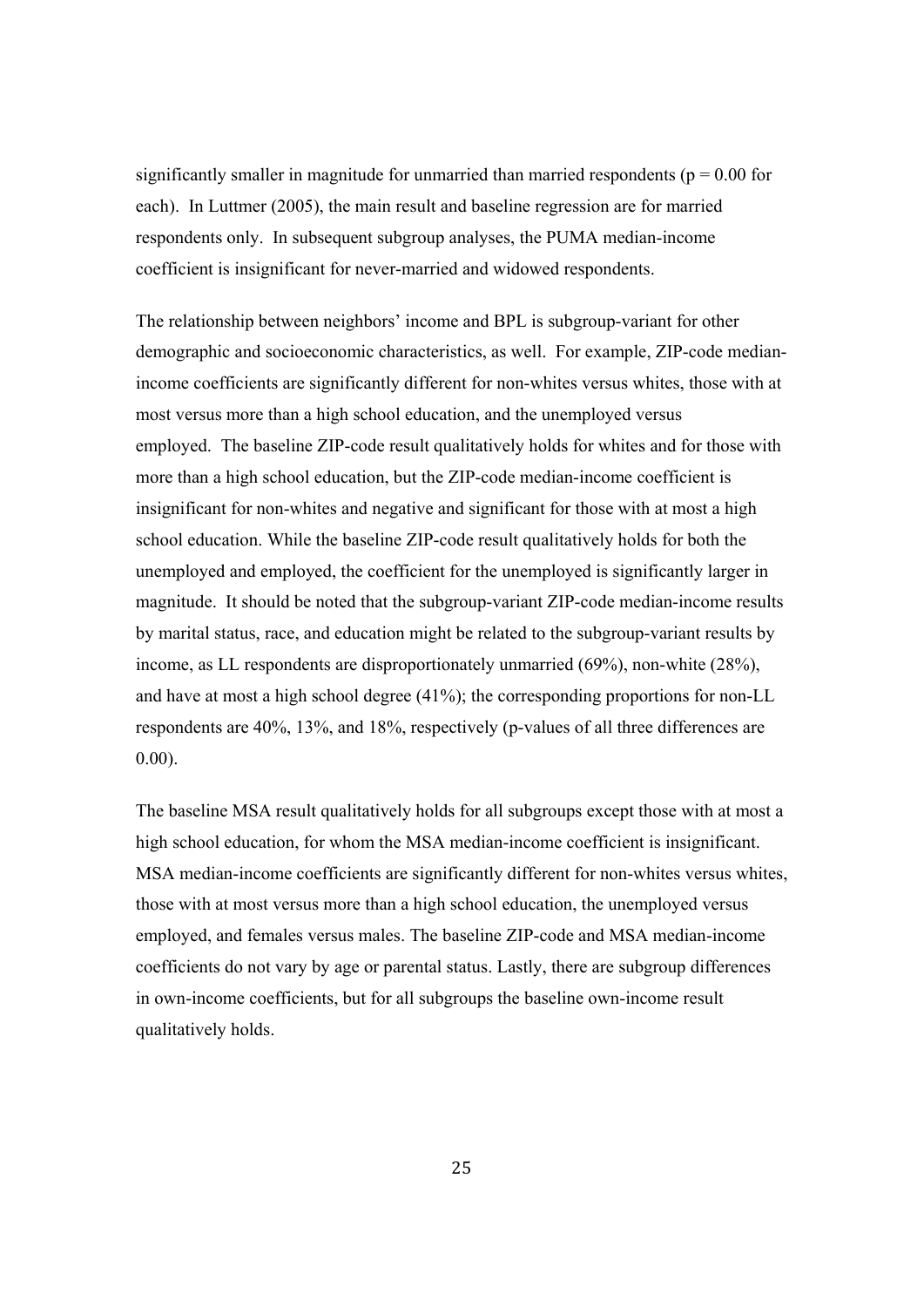#### *5.5. Other specification checks*

In this section, we present the results of a series of specification checks that test the limits of our baseline results, using BPL as the dependent variable (see Table 7; Column (1) repeats the baseline results from the full model). In Column (2), we estimate the full model, replacing MSA median income with county median income (this data also comes from the ACS). Compared to Column (1), the ZIP-code median-income coefficient is statistically indistinguishable ( $b = 0.07$ ,  $t = 6.1$  versus  $b = 0.06$ ,  $t = 6.2$ ), and the county median-income coefficient is smaller in magnitude than the MSA median-income coefficient ( $b = -0.10$ ,  $t = -5.2$  versus  $b = -0.17$ ,  $t = -6.8$ ). That the county median-income coefficient lies between the ZIP-code and MSA median-income coefficients is not surprising as counties are geographic areas with populations between those of ZIP codes and MSAs (ZIP codes  $\sim$  7,500 inhabitants; counties  $\sim$  100,000; MSAs  $\sim$  850,000). In Column (3), we estimate the full model with ZIP-code, county, and MSA median income on the right hand side simultaneously. The county median-income coefficient becomes insignificant ( $b = -0.4$ ,  $t = -1.6$ ). Comparing Columns (1) and (3), the ZIP-code and MSA median-income coefficients are unaffected ( $b = 0.06$ ,  $t = 6.2$  versus  $b = 0.07$ ,  $t = 6.3$ ; and  $b = -0.17$ ,  $t = -6.8$  versus  $b = -0.14$ ,  $t = -4.2$ ). Further, in Column (3), MSA median income has a significant relationship with BPL, while county median income does not. This validates our baseline choice of MSA (over county) as the reference group.

In Column (4) of Table 7, we calculate ZIP-code and MSA median incomes from within the GHWBI instead of using the ACS-reported medians. The ZIP-code and MSA median-income coefficients are unaffected, indicating robustness to the measurement of neighbors' income. Further, this addresses the potential problem that the positive ZIPcode coefficient in our baseline result is due to neighbors' income serving as a proxy for noisily measured individual income, as the ZIP-code median incomes calculated from the GHWBI presumably contain the same noise as the individual-income data. In Column (5), we estimate the full model, replacing the 1-year estimate of MSA median income from the ACS with the 5-year estimate of MSA median income from the ACS (recall that ZIP-code median income from the ACS was estimated over a 5-year period). The ZIPcode and MSA median-income coefficients are unaffected. In Column (6), we estimate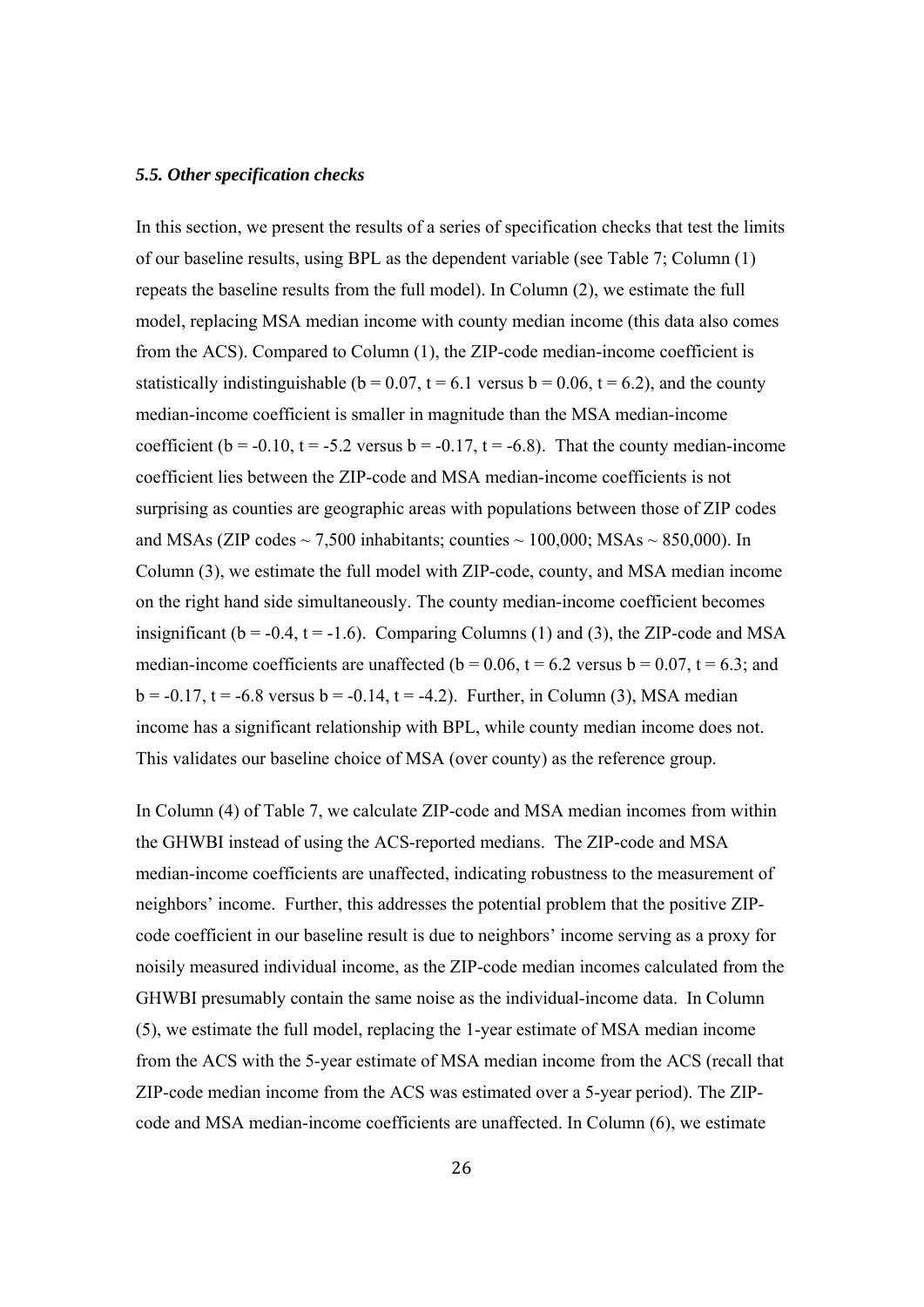the full model with ZIP-code and MSA Gini coefficients as covariates (this data also comes from the ACS), and our baseline results are qualitatively unaffected. Lastly, Columns (7) and (8) restrict the sample to respondents who live in ZIP codes with at least 30 and 60 observations in the GHWBI, respectively, and the baseline results are unaffected. Columns (4)-(8) rule out that our results are driven by measurement error in reference income, the distribution of reference income, or small ZIP codes (where reference income might be more salient). Taken together, Table 7 indicates the robustness of the baseline results.

#### **6. Discussion**

The current research contributes to the relative-income literature along four dimensions. First, we propose a theoretical framework that acknowledges the complexity of the relationship between neighbors' income and utility. In it, we identify four explanatory channels through which neighbors' income can impact utility: public goods, cost of living, expectations of future income, and direct effects. Based on the framework, the net effect of neighbors' income on utility is ex ante indeterminate and depends on the relative strengths of the channels. Second, we conduct empirical analyses to estimate the relationship between neighbors' income and various measures of evaluative and hedonic SWB and find that the relationships are generally positive locally and negative regionally. Third, we find that this pattern extends to well-being as measured by various health-related indices. Fourth, we condition on channel-proxies in an attempt to isolate the impact of the four explanatory channels on BPL. Our analyses indicate that the public-goods channel is operant at the ZIP-code and MSA levels, and the cost-of-living channel is operant at the MSA-level. The analyses of the expectations-of-future-income channel and direct effects suggest either that these channels are not operant or that the positive and negative sub-channels (tunnel effect versus zero-sum effect and altruism versus RIH) fully offset each other. Fifth, subgroup analyses show that the baseline results are reversed for low-income respondents in low-income ZIP codes: for these respondents, the relationship between neighbors' income and SWB is negative locally and positive regionally; for this vulnerable group (median income  $= $18,000$ ), the public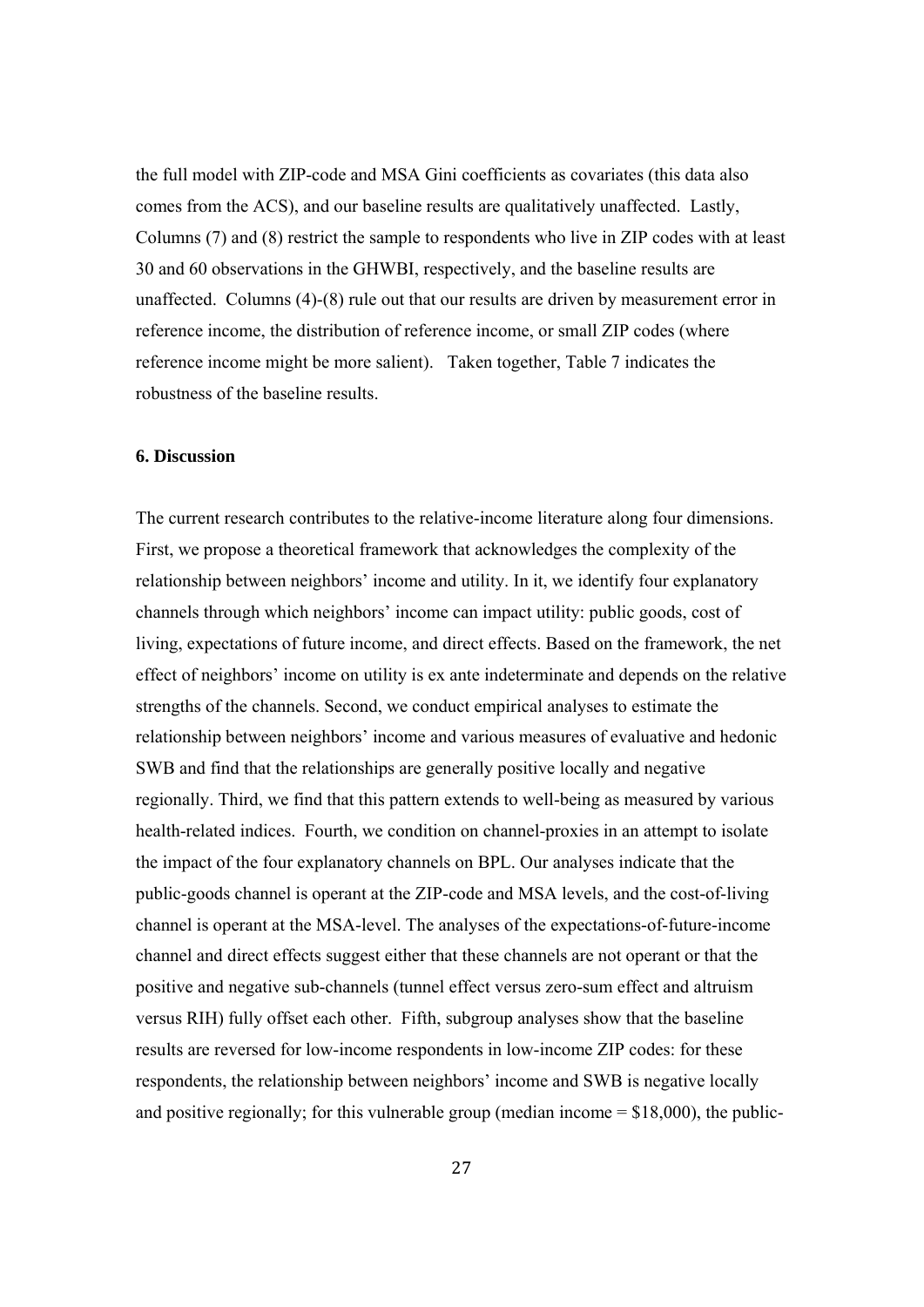goods channel appears to be operant regionally but not locally, while the RIH dominates locally.

Taken together, our results underscore the need to be cautious when generalizing reference-dependent outcomes, as the choice of reference group can affect not just the magnitude of the relationship between neighbors' income and utility, but also its direction. Further, our framework organizes variant explanatory channels. Our empirical results also corroborate those in Deaton & Stone (2013), Brodeur & Fleche (2015), and Clark et al. (2009a) which find that the relationship between neighbors' income and SWB is increasingly negative as the geographically-based reference group expands in population and size from the ZIP-code level. We cannot speak to the inversion of this relationship that Brodeur & Fleche (2015) identify when analyzing finer levels of geographic proximity than ZIP codes.

We leave it to further research to examine whether the relationship between SWB and the income of other kinds of reference groups (i.e., non-geographic) varies with referencegroup composition (i.e., non-geographic proximity). For example, the SWB-effects of family members' income may differ by age or for nuclear versus non-nuclear family members. The relevant channels for other reference groups may similarly depend on reference-group composition. For example, McBride (2010) conducts a laboratory experiment in which subjects rate their happiness with the results of a penny-matching game played against the computer. Restricting to subjects who are informed of other subjects' results, happiness with one's own results are found to decrease with other's success; this result is interpreted as supportive of the RIH. Subsequent analyses indicate that the result only holds when subjects are informed about players with the same randomly-determined success-probability, i.e., that the result is proximity-dependent.

Similarly, our results do not contradict the dominance of the tunnel effect identified for the U.S. in Senik (2008), as the reference group used there is occupation-based. It is plausible that the income of one's occupational peers is more relevant to, and less noisy a signal of, one's future income than one's geographical neighbors. Further, the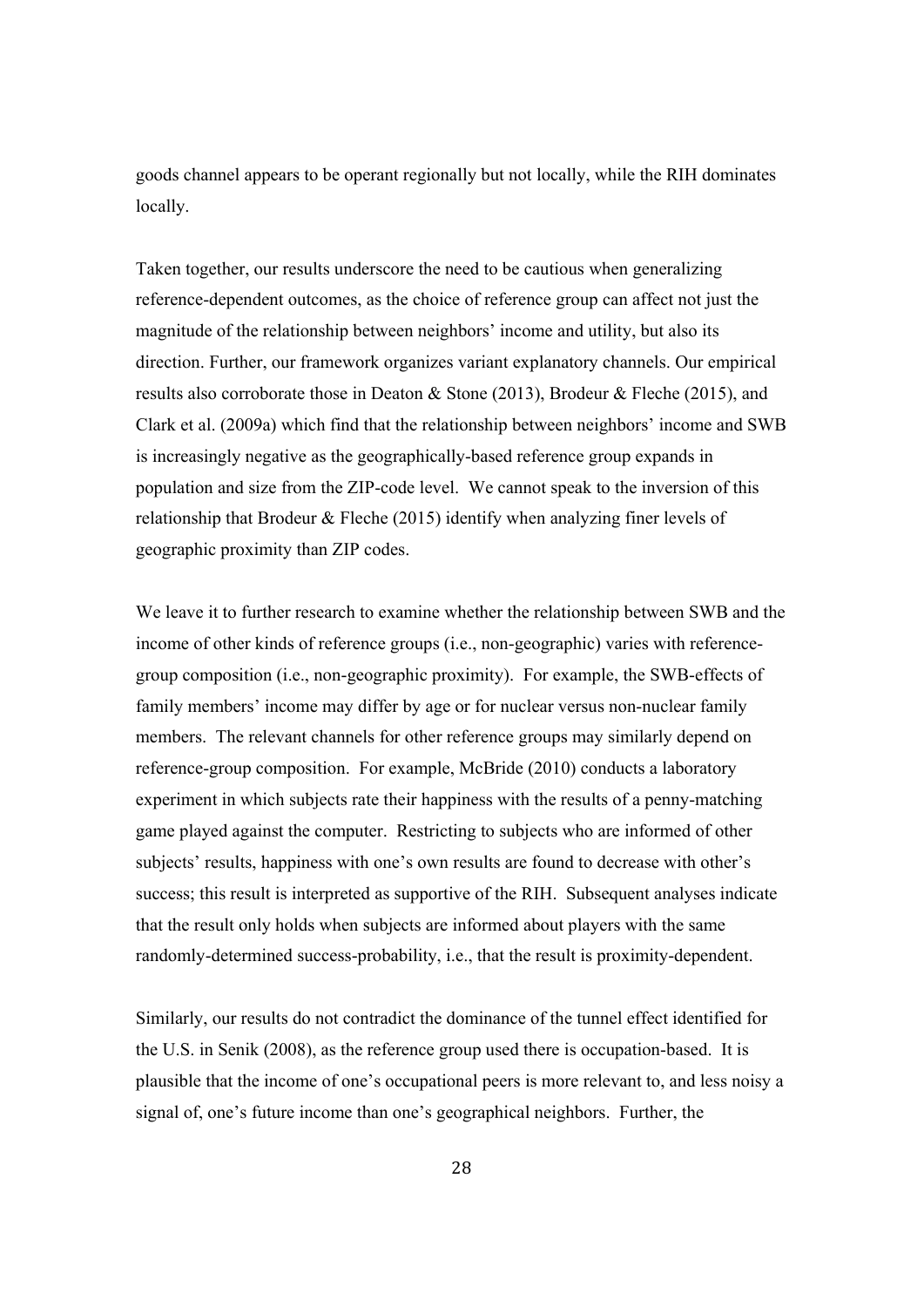discrepancy may be due to shifting demographics: Senik (2008) finds that the tunnel effect is stronger for the young than the old, and the median age in the 2011-2012 U.S. GHWBI is roughly ten years older than the 1974-2000 U.S. General Social Survey sample used in Senik (2008). Lastly, the discrepancy may be due to circumstances that shift the relationship between others' income and expectations of own future income. Senik shows that the effect of others' income on SWB is negative (positive) in Poland pre- (post-) transition. This is in line with Hirschman & Rothschild (1973), who explicitly assume that the tunnel effect has a shelf-life if positive expectations of future income go unrealized. One can speculate that the 2007-2008 financial crisis and increased awareness of middle-class income stagnation and of the concentration of economic gains by the one percent may have resulted in the zero-sum effect offsetting the tunnel effect.

It should be noted that while we use the median of the income distribution in respondents' geographic areas as reference income, there is no reason to assume that only the first moment of the distribution is related to well-being. A substantial literature concerns the relationship between income inequality and SWB (e.g., Alesina et al., 2004; Graham & Felton, 2006; Oishi et al., 2011; Van Praag & Ferrer-i-Carbonell, 2009). While it is shown in Section 5.5 that the baseline results hold controlling for ZIPcode and MSA Gini coefficients, the current paper does not present a thorough analysis of the income-inequality-SWB relationship. We directly examine this complex relationship in a separate paper (Ifcher et al., 2016).

Our results also resonate with recent evaluations of the U.S. Moving to Opportunity (MTO) demonstration (Chetty et al., 2015; Ludwig at al., 2012). In the mid-1990s, some families living in public or section-8 housing in low-income neighborhoods were given the opportunity to apply to MTO. Participants were randomized into the control group or one of two treatment groups—one offered vouchers to move anywhere and the other exclusively to low-poverty neighborhoods. While there is no evidence that treatment improves economic conditions after fifteen years (e.g., income, welfare dependency, etc.), treatment is associated with significant evaluative-SWB gains, marginally significant mental-health gains, and significant reductions in obesity and diabetes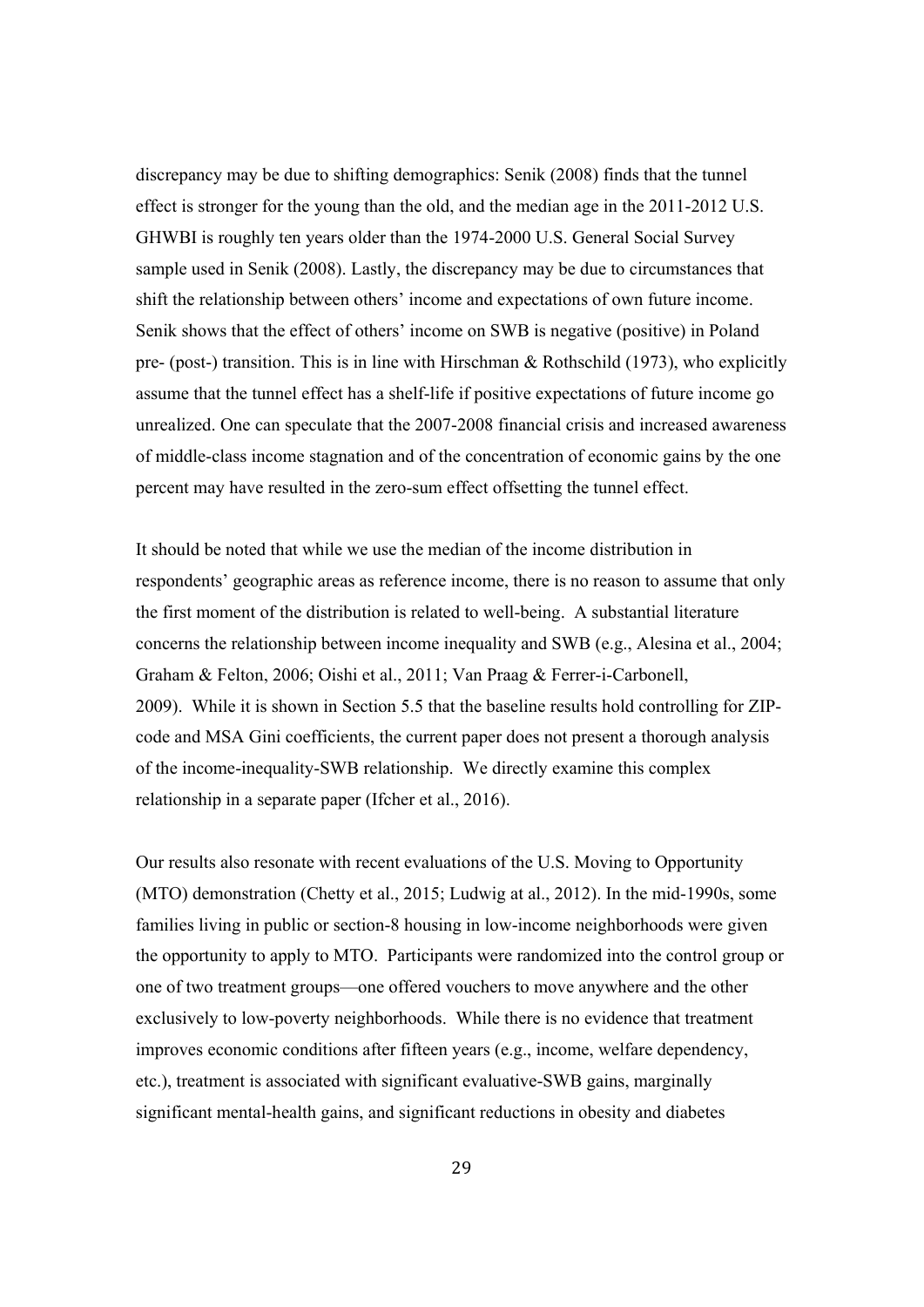(Ludwig et al., 2012). The SWB-increase associated with moving to a neighborhood with a standard-deviation lower poverty rate is the same as a 67% increase in own income. Again, these effects are without any identifiable increase in own income and cannot be explained by RIH, suggesting the dominance of other explanatory channels (e.g., public-goods). These results contradict the RIH and echo our subgroup analyses, which show that the ZIP-code median-income coefficient is negative for LL respondents and positive for LH respondents. In this spirit, the *New York Times* published an article on the effects of the rapidly rising incomes in the Chelsea neighborhood of New York City. Discussing the pros and cons of her changing neighborhood, a public-housing resident concludes, "I'd rather have Chelsea as it is today…. There's more people.… It's brighter, it's beautiful, it's more inviting than it used to be." (*New York Times*, October 23, 2015)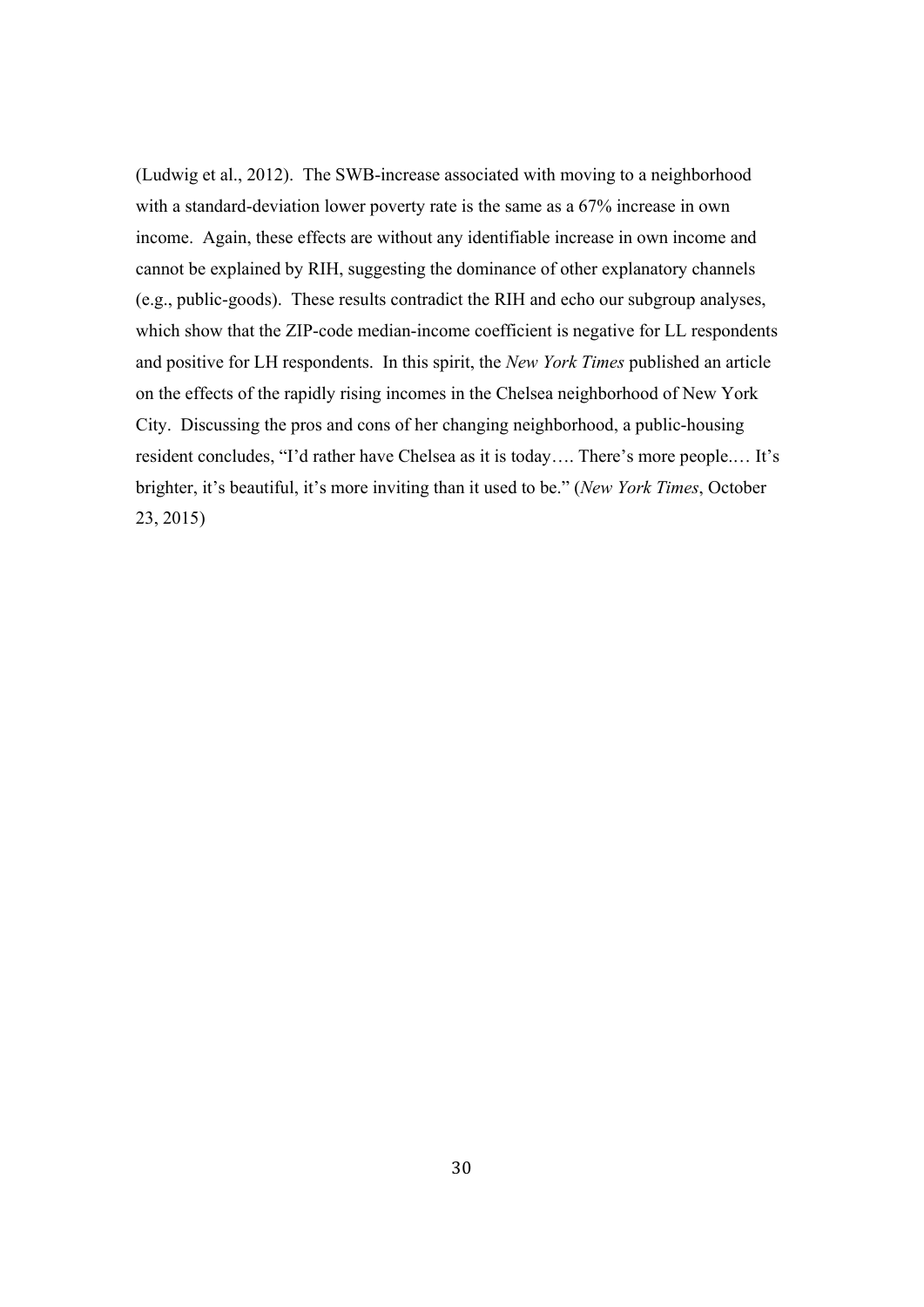#### **References**

Alesina, A. Di Tella, R., & MacCulloch, R. (2004). Inequality and happiness: Are Europeans and Americans different? *Journal of Public Economics*, 88 (9-10 August), pp. 2009-2042.

Angner, Erik. (2010). Subjective well-being. *Journal of Socio-Economics,* 39: 361–368.

Benjamin, D.J., Heffetz, O., Kimball, M.S., & Rees-Jones, A. (2012). What Do You Think Would Make You Happier? What Do You Think You Would Choose? *American Economic Review*, 102(5): 2083–2110.

Benjamin, D.J., Heffetz, O., Kimball, M.S., & Szembrot, N. (2014). Beyond Happiness and Satisfaction: Toward Well-Being Indices Based on Stated Preference. *American Economic Review*, 104(9): 2698–2735.

Blanchflower, D. G., & Oswald, A. J. (2004). Well-being over time in Britain and the USA*. Journal of Public Economics*, 88(7), 1359-1386.

Blanco-Perez, C. (2012). Rethinking the Relative Income Hypothesis. SOEP papers on Multidisciplinary Panel Data Research 501, DIW Berlin, The German Socio-Economic Panel (SOEP).

Brodeur, A., & Fleche, S. (2015). Neighbors, Income and Well-Being: Evidence from a Multi-scale Analysis. Working Paper.

Bureau of Labor Statistics. (2014). Consumer expenditure – 2013. Press release (dated September 9, 2014). Available at http://www.bls.gov/news.release/pdf/cesan.pdf.

Chetty, R. N. Hendren, & Katz, L. (2015). The long-term effects of exposure to better neighborhoods: New evidence from the Moving to Opportunity Experiment. Harvard University Working Paper.

Clark, A. E., Frijters, P., & Shields, M. A. (2008). Relative income, happiness, and utility: An explanation for the Easterlin paradox and other puzzles. *Journal of Economic Literature*, 46(1): 95-144.

Clark, A.E., Kristensen, N., & Westergard-Neilsen, N. (2009a). Economic Satisfaction and Income Rank in Small Neighbourhoods. *Journal of the European Economic Association,* 7(2-3): 519-527.

Clark, A.E., Kristensen, N., & Westergård-Nielsen, N. (2009b). Job satisfaction and coworker wages: Status or signal? *Economic Journal,* 119: 430–447.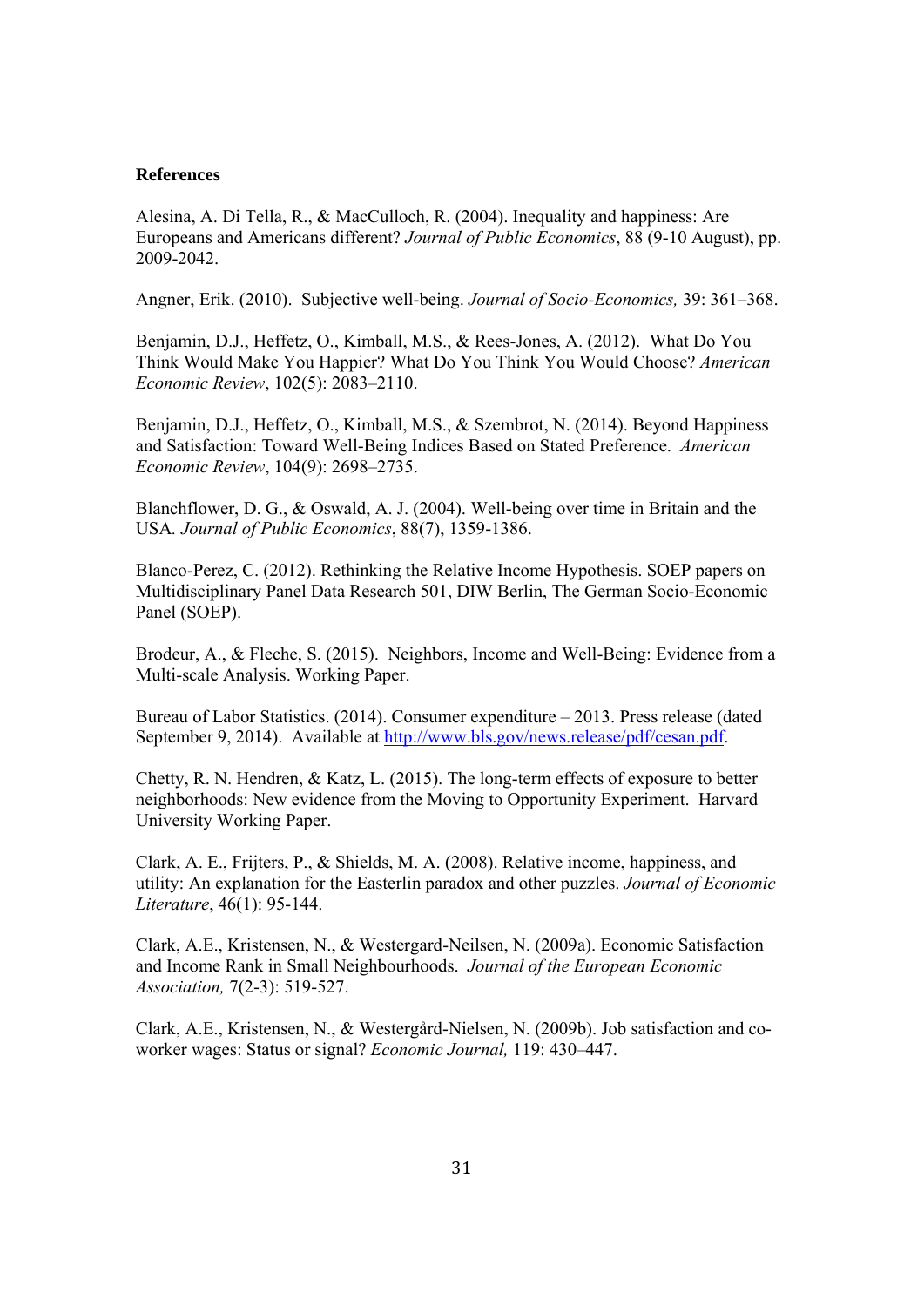Clark, A.E., & Senik, C. (2012). Income comparisons in Chinese villages. In A.E. Clark & C. Senik, eds. *Happiness and Economic Growth: Lessons from Developing Countries (Studies of Policy Reform)*. Oxford: Oxford University Press.

Dahlin, M.B., Kapteyn, A., & Tassot, C. (2014). Who are the Joneses? CESR-Schaeffer Working Paper No. 2014-004.

Daly, M.C., & Wilson, D.J. (2009). Happiness, unhappiness, and suicide: An empirical assessment. *Journal of the European Economic Association,* 7(2-3): 539-549.

D'Ambrosio, C., & Frick, J.R. (2012). Individual well-being in a dynamic perspective. *Economica*, 79: 284–302.

Davis, J.A. (1959). A formal interpretation of the theory of relative deprivation. *Sociometry*, 22: 280-296.

Deaton, A., & Stone, A.A. (2013). Two happiness puzzles. *American Economic Review*, 103(3): 591-597.

Diener, E., Suh, E.M., Lucas, R.E., & Smith, H.L. (1999). Subjective well-being: Three decades of progress*. Psychological Bulletin*, 125(2): 276-302.

Diener, E., Lucas, R., Schimmack, U., & Helliwell, J. (2009). *Well-Being for Public Policy*. Oxford: Oxford University Press.

Diener, E., Kahneman, D., Tov, W., & Arora, R. (2010). Income's association with judgments of life versus feelings. In E. Diener, J.F. Helliwell, & D. Kahneman, eds. *International Differences in Well-Being*. Oxford: Oxford University Press.

Di Tella, R., & MacCulloch, R. (2006). Some uses of happiness data in economics. *Journal of Economic Perspectives*, 20(1): 25-46.

Di Tella, R., MacCulloch, R.J., & Oswald, A.J. (2001). Preferences over inflation and unemployment: Evidence from surveys of happiness. *American Economic Review*, 91(1): 335-341.

Duesenberry, J. S. (1949). *Income, Saving and the Theory of Consumer Behaviour.* Cambridge: Harvard University Press.

Easterlin, R.A. (1974). Does economic growth improve the human lot? Some empirical evidence. In P.A. David & M.W. Reder (eds). *Nations and Households in Economic Growth: Essays in Honor of Moses Abramovitz.* New York: Academic Press, Inc.

Ferrer-i-Carbonell, A. (2005). Income and well-being: An empirical analysis of the comparison income effect. *Journal of Public Economics*, 89(5-6): 997-1019.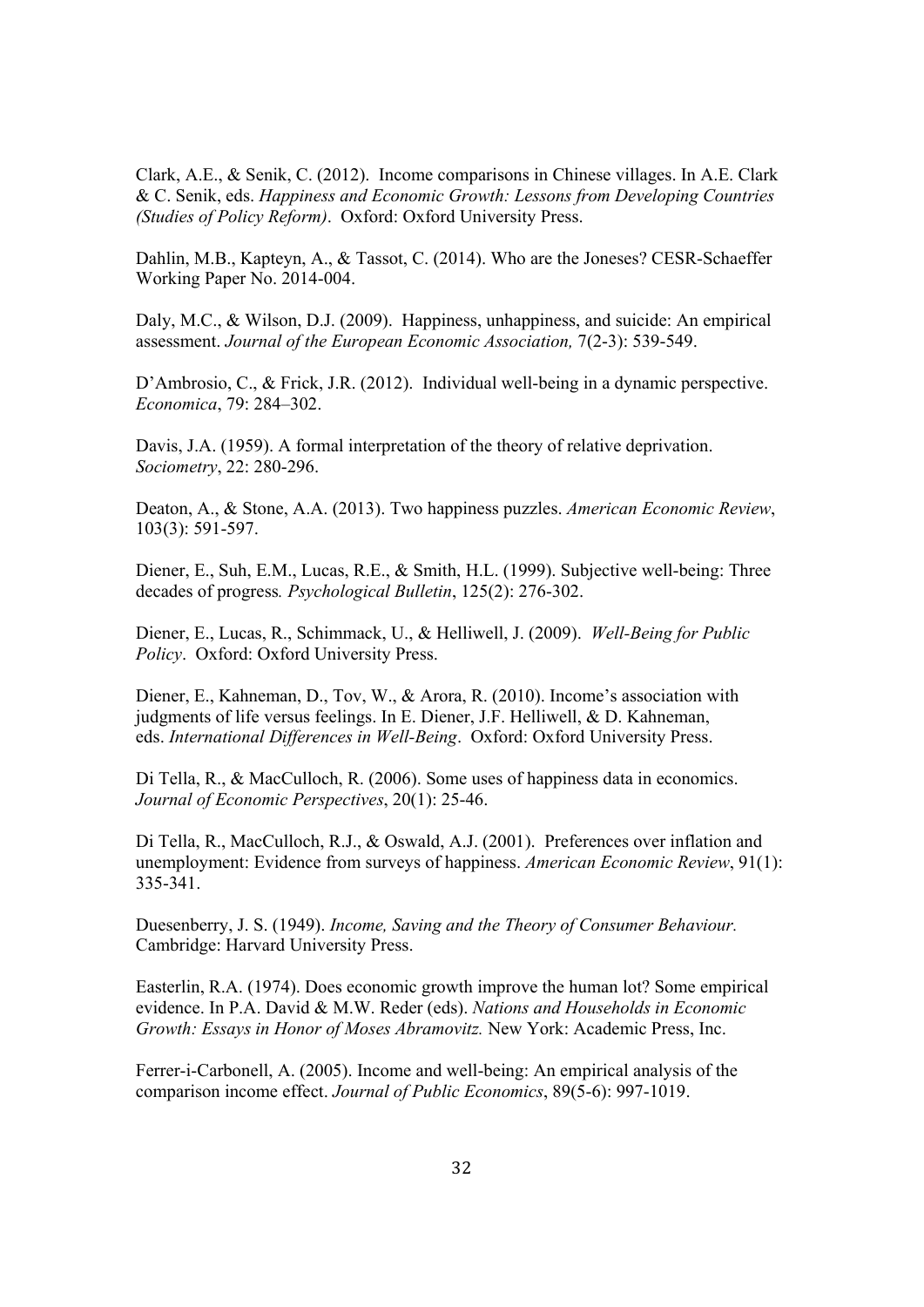FitzRoy, F., Nolan, M.N., Steinhardt, M.F., & Ulph, D. (2014). Testing the tunnel effect: Comparison, age and happiness in UK and German Panels. *IZA Journal of European Labor Studies*: 3(24): 1-30.

Frank, R.H. (1985). The demand for unobservable and other nonpositional goods. *American Economic Review*, 75(1): 101-116.

Frank, R.H. (2012). The Easterlin paradox revisited. *Emotion*, 12(6): 1188-1191.

Glaeser, E.L., Gottlieb, J.D., & Ziv, O. (2016). Unhappy cities. *Journal of Labor Economics*, 34(S2): S129-S182.

Graham, C. (2005). The economics of happiness. *World Economics*, 6(3): 41-55.

Graham, C., & Felton, A. (2006). Inequality and happiness: insights from Latin America. *Journal of Economic Inequality*, 4(1): 107-122.

Helliwell, J.F., Barrington-Leigh, C.P., Harris, A., & Huang, Haifang. (2010). International Evidence on the Social Context of Well-Being. In E. Diener, J.F. Helliwell, & D. Kahneman, eds. *International Differences in Well-Being*. Oxford: Oxford University Press.

Helliwell, J., Layard, R., & Sachs, J. *World Happiness Report 2012*. New York: The Earth Institute, Columbia University.

Hirschman, A. O., & Rothschild, M. (1973). The changing tolerance for income inequality in the course of economic development. *Quarterly Journal of Economics*, 87(4): 544-566.

Ifcher, J., Zarghamee, H., & Graham, C. (2015). Income inequality and well-being: Evidence from the U.S. Gallup-Healthways Well-Being Index. Working paper.

Kahneman, D., & Deaton, A. (2010). High income improves evaluation of life but not emotional well-being. *Proceedings of the National Academy of Sciences*, 107(38): 16489- 16493.

Kingdon, G. G., & Knight, J. (2007). Community, comparisons and subjective well-being in a divided society. *Journal of Economic Behavior & Organization*, 64(1): 69-90.

Knight, J., Song, L., & Gunatilaka, R. (2009). The determinants of subjective well-being in rural China. *China Economic Review*, 20(2): 635–649.

Krueger, A.B., & Schkade, D.A. (2008). The reliability of subjective well-being measures. *Journal of Public Economics*, 92(8-9): 1833-1845.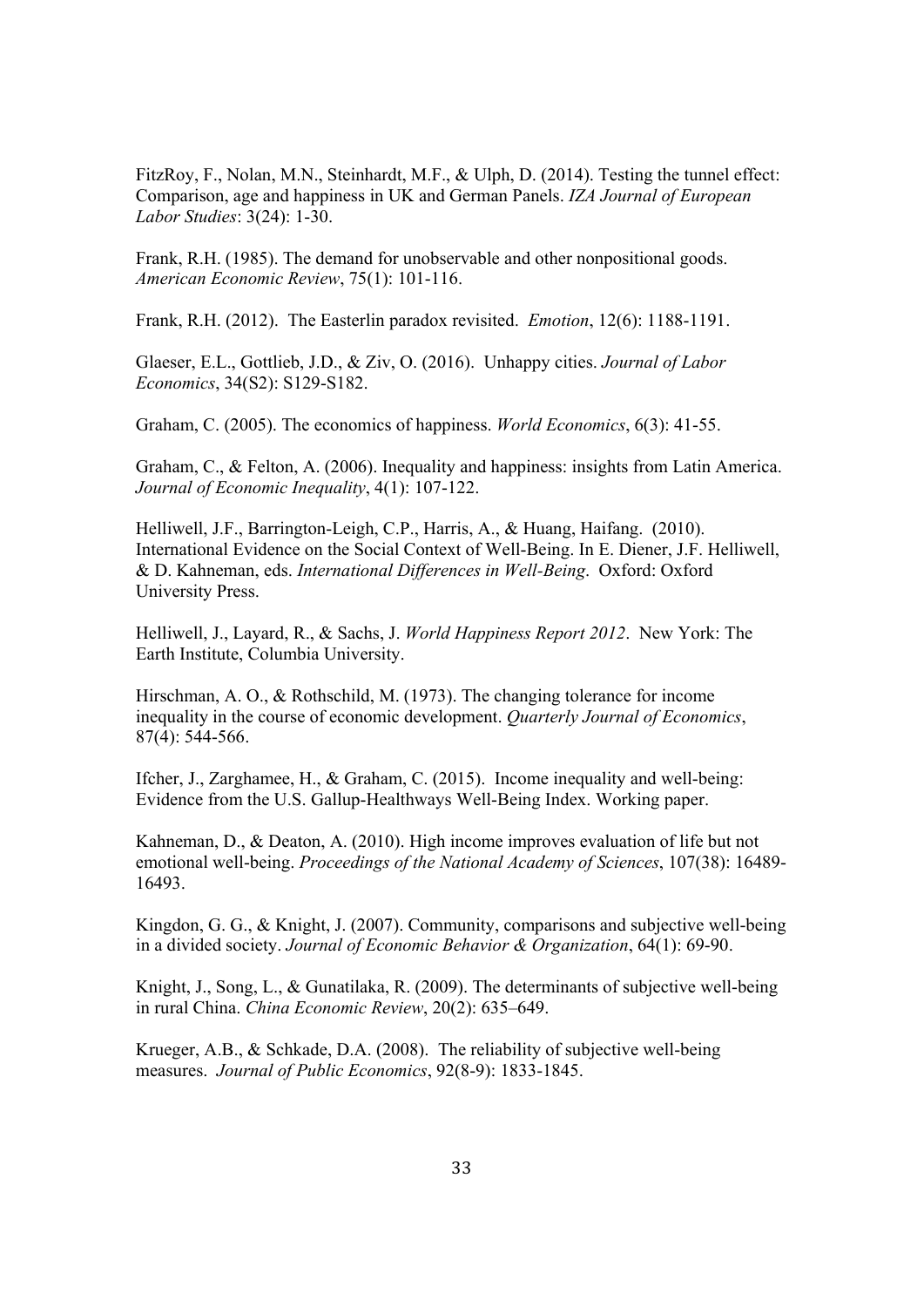Ludwig, J., Duncan, G., Gennetian, L. Katz, L, Kessler, R., & Kling, J. (2012). Neighborhood effects on the long-term well-being of low-income adults. *Science,* 337 (6101): 1505-1510.

Luttmer, E. F. (2005). Neighbors as negatives: relative earnings and well-being. *Quarterly Journal of Economics*, 120(3): 963-1002.

McBride, M. (2010). Money, happiness, and aspirations: An experimental study. *Journal of Economic Behavior & Organization*, 74: 262–276

New York Times. "In Chelsea, a Great Wealth Divide." Mireya Navarro. October, 23, 2015. http://nyti.ms/1S0mydB

O'Donnell, Gus. (2013). Using well-being as a guide to public policy. In J. Helliwell, R. Layard, & J. Sachs (eds). *World Happiness Report 2013*. New York: UN Sustainable Development Solutions Network.

Oishi, S., Kesebir, S, & Diener, E. (2011). Income inequality and happiness. *Psychological Science*, 22 (9): 1095-1100.

Pérez-Asenjo, E. (2011). If happiness is relative, against whom do we compare ourselves? Implications for labour supply*. Journal of Population Economics*, 24(4): 1411–1442.

Senik, C. (2004). When information dominates comparison: Learning from Russian subjective panel data. *Journal of Public Economics*, 88(9): 2099-2123.

Senik, C. (2008). Ambition and jealousy: Income interactions in the 'Old'Europe versus the 'New' Europe and the United States. *Economica*, 75(299): 495-513.

Senik, C. (2009). Direct evidence on income comparison and their welfare effects. *Journal of Economic Behavior & Organization*, 72: 408-424.

Stiglitz, J.E., Sen, A., & Fitoussi, J-P. (2010). *Mis-Measuring Our Lives*. New York: The New Press.

Stone, A., & Mackie, C. (2013). *Subjective Well-Being: Measuring Happiness, Suffering, and Other Dimensions of Experience*. Washington D.C.: The National Academies Press.

Van Praag, B., & Ferrer-Carbonell, A. (2009). Inequality and Happiness. In W. Salverda, B. Nolan, & T. Smeeding (eds). *The Oxford Handbook of Income Inequality*. Oxford: Oxford University Press.

Veblen, T. (1899). *The Theory of the Leisure Class: An Economic Study of Institutions.* New York: Penguin Books, 1994.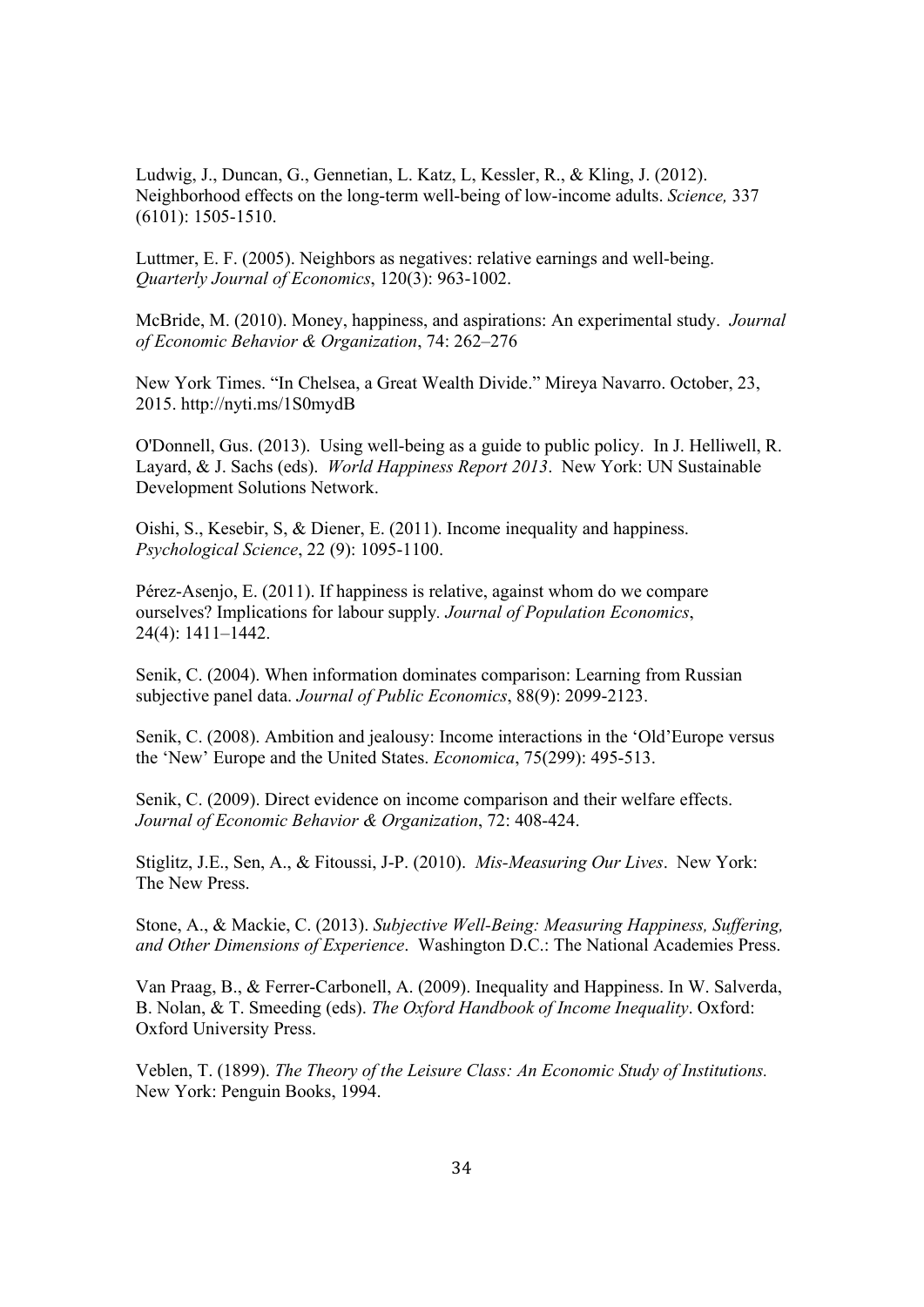Figure 1: Relationship between neighbors' income and utility

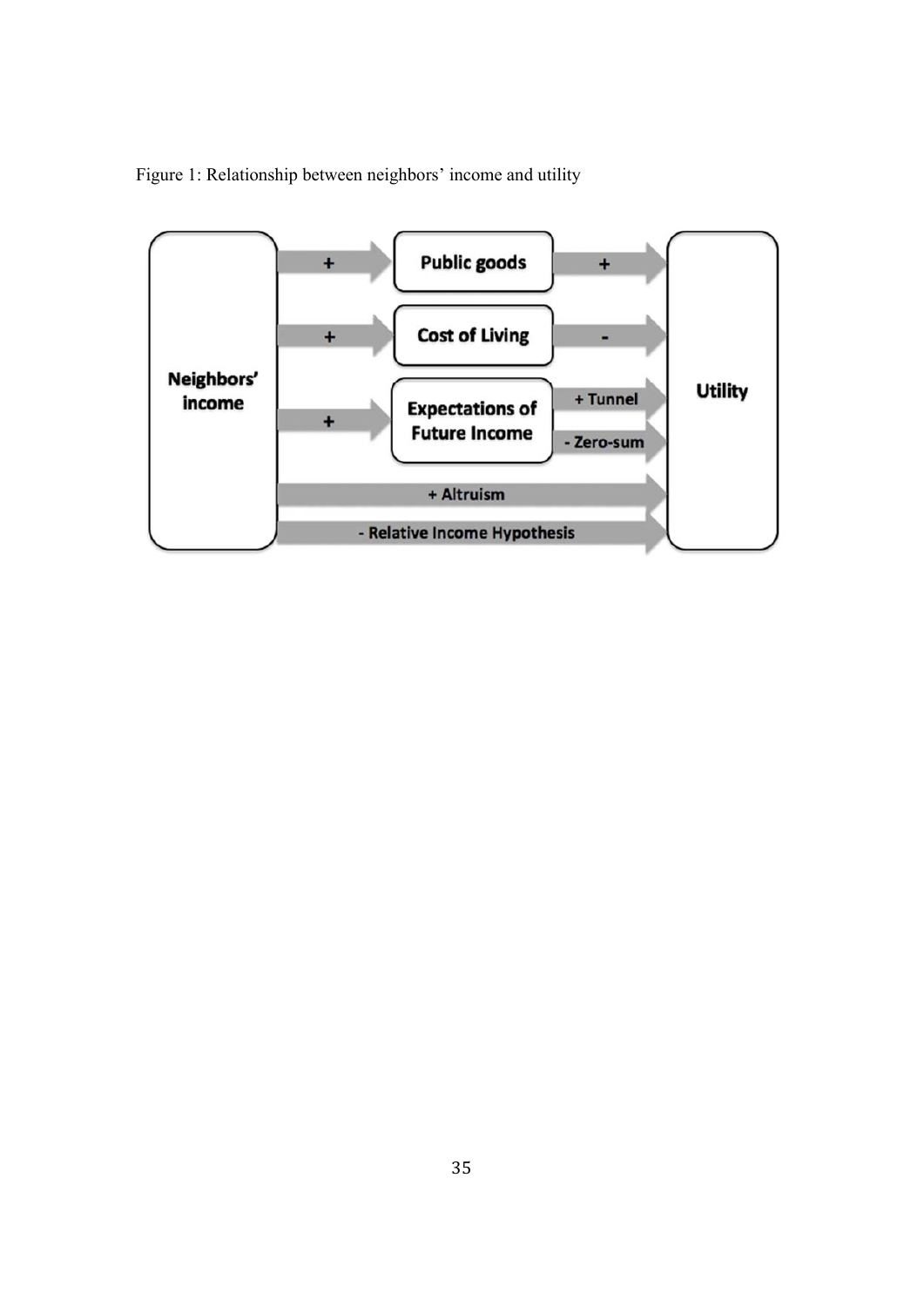

Figure 2: Histogram of BPL (mean and median = 7; mode = 8)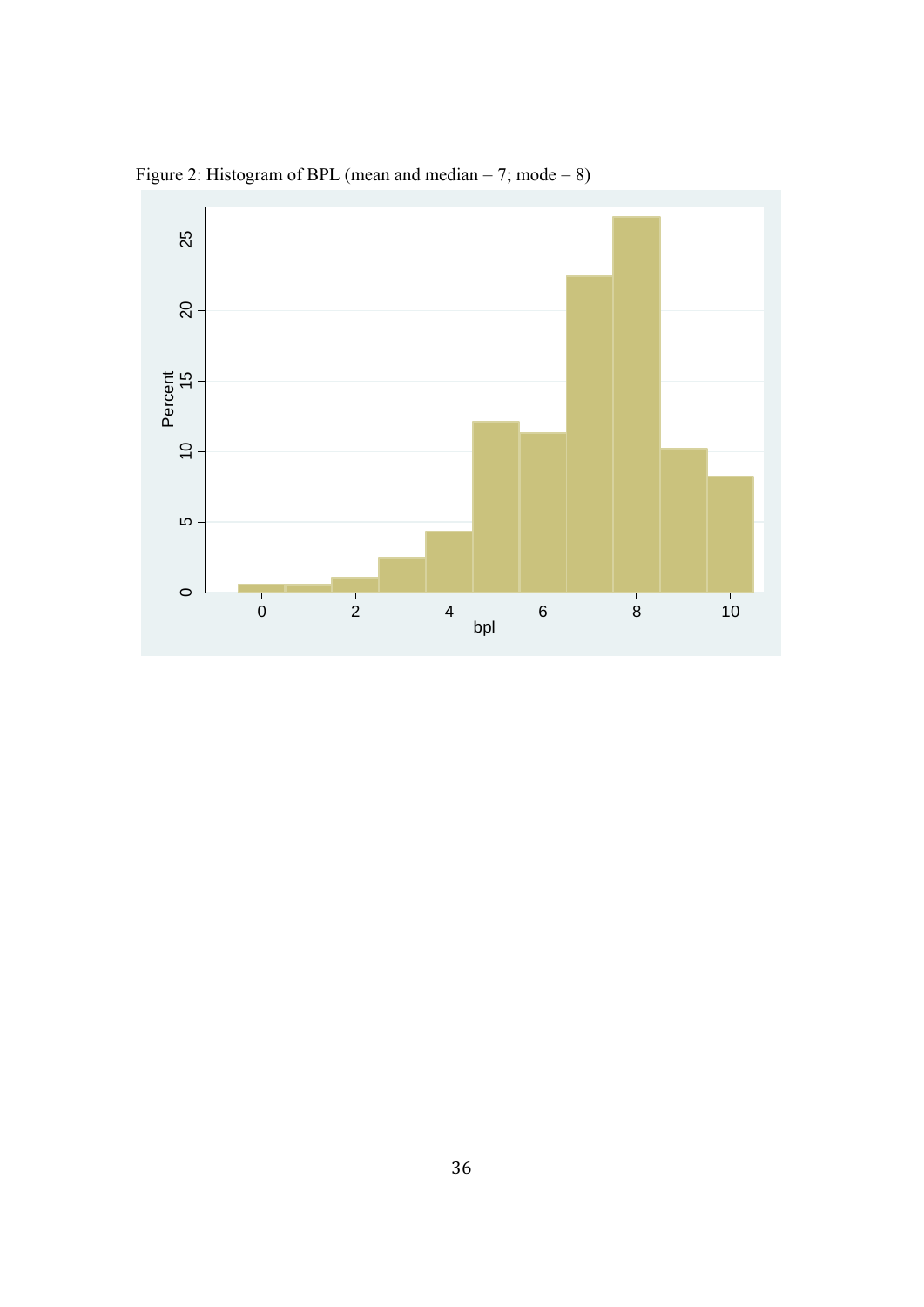| 0.01<br>$\frac{1}{2}$                | Mean  | St. Dev. |
|--------------------------------------|-------|----------|
| <b>BPL</b>                           | 7.00  | (1.89)   |
| Enjoyment yesterday                  | 0.89  | (0.32)   |
| Happiness yesterday                  | 0.86  | (0.35)   |
| Sadness yesterday                    | 0.17  | (0.37)   |
| Stress yesterday                     | 0.38  | (0.49)   |
| Worry yesterday                      | 0.30  | (0.46)   |
| Self-reported health                 | 3.55  | (1.10)   |
| Asthma                               | 0.11  | (0.31)   |
| Cancer                               | 0.10  | (0.29)   |
| Depression                           | 0.16  | (0.37)   |
| Diabetes                             | 0.12  | (0.32)   |
| Heart attack                         | 0.05  | (0.21)   |
| High blood pressure                  | 0.34  | (0.47)   |
| High cholesterol                     | 0.31  | (0.46)   |
| BMI                                  | 27.29 | (5.59)   |
| Smoke                                | 0.16  | (0.37)   |
| Days last week with 30 min. exercise | 2.82  | (2.40)   |
| Days last week ate 5 fruits/veggies  | 4.14  | (2.53)   |
| Satisfaction with city               | 0.88  | (0.33)   |
| Observations                         |       | 456,719  |

Table 1a: Summary statistics: Dependent variables

Notes: Standard deviations in parenthesis. BPL ranges from 0-10. Hedonic SWB, health markers, smoke, exercise, and satisfaction with city questions

coded  $1 = "Yes," \& 0 = "No." Self-reported health coded 1 = "Poor," 2 =$ "Fair,"  $3 =$  "Good,"  $4 =$  "Very good,"  $\&$   $5 =$  "Excellent." BMI ranges from 7.7-137.3.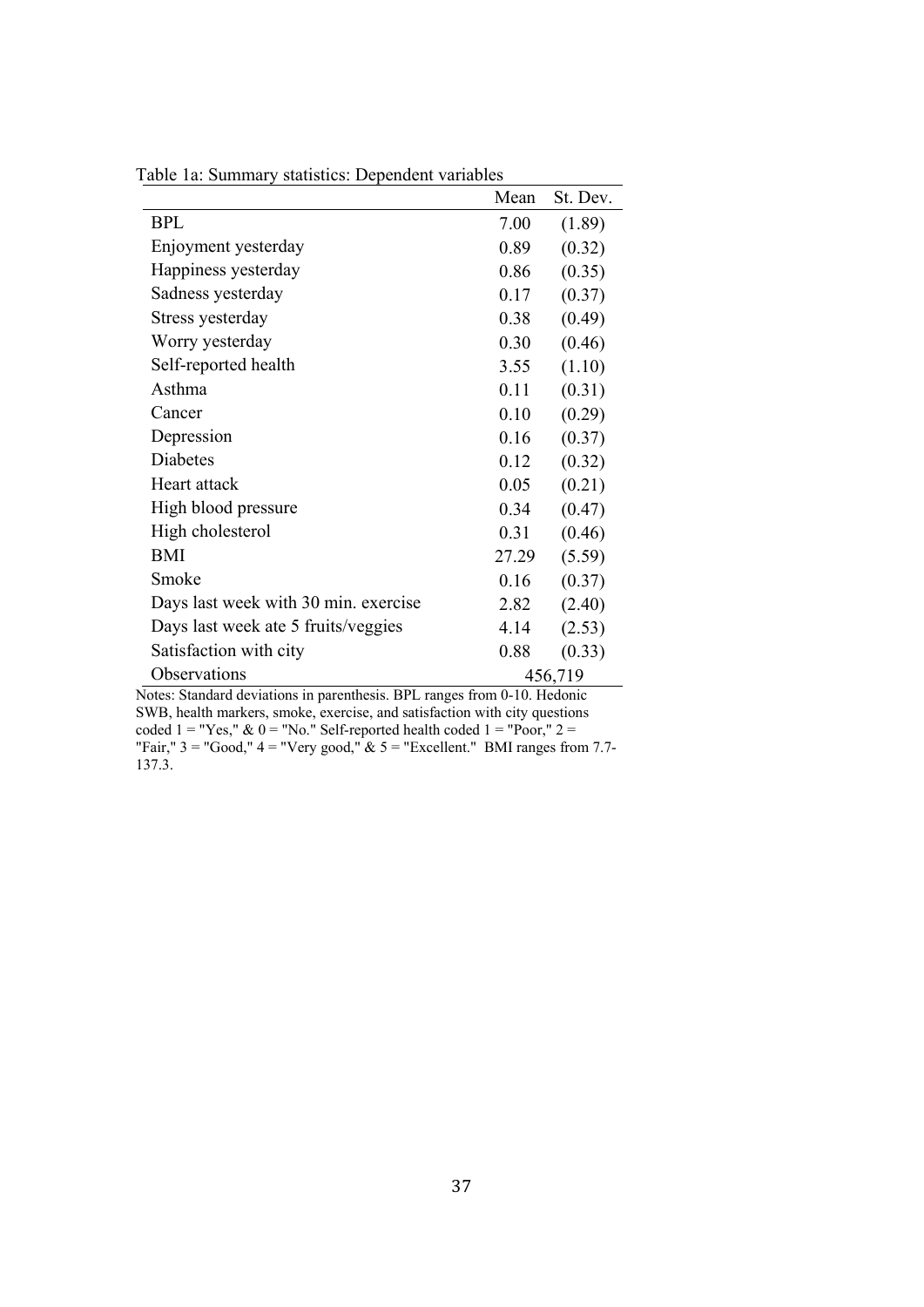|                              | Mean     | St. Dev.     |
|------------------------------|----------|--------------|
| Female                       | 0.50     | (0.50)       |
| Asian                        | 0.03     | (0.16)       |
| <b>Black</b>                 | 0.10     | (0.29)       |
| Hispanic origin              | 0.09     | (0.28)       |
| White                        | 0.84     | (0.36)       |
| Age                          | 52.79    | (17.74)      |
| Married                      | 0.54     | (0.50)       |
| Single                       | 0.19     | (0.39)       |
| Divorced                     | 0.11     | (0.32)       |
| Separated                    | 0.02     | (0.14)       |
| Widowed                      | 0.10     | (0.30)       |
| Domestic partner             | 0.04     | (0.19)       |
| Did not complete high school | 0.05     | (0.21)       |
| High school graduate         | 0.17     | (0.38)       |
| Technical degree             | 0.07     | (0.25)       |
| Some college                 | 0.25     | (0.43)       |
| College degree               | 0.25     | (0.43)       |
| Post graduate work or degree | 0.22     | (0.41)       |
| Children in household        | 0.30     | (0.46)       |
| Employed in last 7 days      | 0.51     | (0.50)       |
| Median annual household      |          |              |
| income                       | \$54,000 |              |
| Median ZIP-code incomes      | \$61,200 | $(\$23,325)$ |
| Median MSA incomes           | \$54,083 | (\$10,098)   |
| Median MSA incomes (5-year)  | \$56,327 | (\$10,203)   |
| Median ZIP-code rents        | \$973    | $(\$308)$    |
| Median MSA rents             | \$910    | $(\$203)$    |
| Median MSA rent (5-year)     | \$912    | $(\$202)$    |
| ZIP-code Gini Coefficient    | 0.43     | (0.05)       |
| <b>MSA Gini Coefficient</b>  | 0.46     | (0.02)       |
| Observations                 |          | 456,719      |

Table 1b: Summary statistics: Independent variables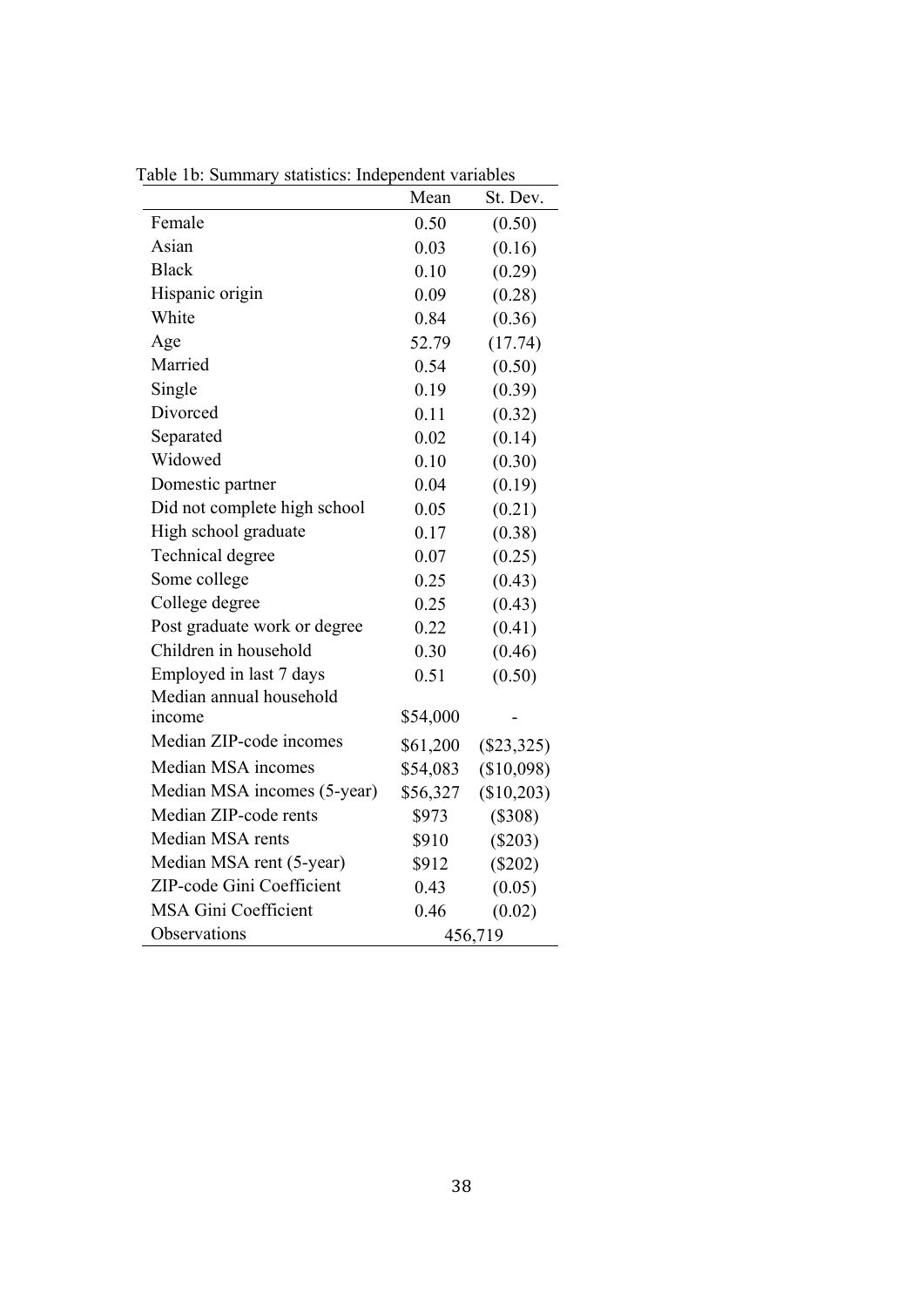|                           | <b>BPL</b>    | <b>BPL</b>    | <b>BPL</b>    | Sat. with City    |
|---------------------------|---------------|---------------|---------------|-------------------|
|                           | (1)           | (2)           | (3)           | $\left( 4\right)$ |
| Ln ZIP-code median income | ****<br>0.076 |               | ****<br>0.062 | $0.125$ ****      |
|                           | (0.010)       |               | (0.010)       | (0.003)           |
| Ln MSA median income      |               | $-0.114$ **** | $-0.173$ **** | $-0.043$ ****     |
|                           |               | (0.024)       | (0.025)       | (0.007)           |
| Ln own income             | $0.334$ ****  | $0.337$ ****  | $0.335$ ****  | $0.018$ ****      |
|                           | (0.005)       | (0.005)       | (0.005)       | (0.001)           |
| Own income top coded      | $0.279$ ****  | $0.284$ ****  | $0.279$ ****  | 0.001             |
|                           | (0.008)       | (0.008)       | (0.008)       | (0.001)           |
| <b>Observations</b>       | 439,844       | 437,849       | 437,849       | 436,410           |

#### Table 2a: Neighbors' income and evaluative SWB

Notes: Robust standard errors (clustered by ZIP-code) in parenthesis. Dependent variable in Columns (1) to (3) is BPL (range: 0-10  $\&$  sample mean = 7.0); dependent variable in Column (4) is satisfaction with city (coded  $1 = "Yes" \& 0 = "No"$ ). All models are estimated using OLS and condition on own income; gender; race; age; marital, parental, & employment status; education; state; and day, month, & year of interview. Column (1) also includes county and MSA fixed effects. \*\*, \*\*\*, \*\*\*\* signify the coefficient is statistically significant at  $p < 0.05$ , 0.01, 0.001, respectively.

#### Table 2b: Neighbors' income and hedonic SWB

|                           | Enjoyment        | <b>Happiness</b> | Sadness          | <b>Stress</b> | Worry         |
|---------------------------|------------------|------------------|------------------|---------------|---------------|
|                           | (1)              | (2)              | (3)              | (4)           | (5)           |
| Ln ZIP-code median income | ****<br>0.009    | ****<br>0.011    | ****<br>$-0.010$ | 0.003         | 0.000         |
|                           | (0.002)          | (0.002)          | (0.002)          | (0.002)       | (0.002)       |
| Ln MSA median income      | ****<br>$-0.031$ | $-0.032$ ****    | $0.020$ ****     | $0.010*$      | $0.030***$    |
|                           | (0.005)          | (0.004)          | (0.005)          | (0.006)       | (0.006)       |
| Ln own income             | $0.034$ ****     | $0.031$ ****     | $-0.044$ ****    | $-0.042$ **** | $-0.055$ **** |
|                           | (0.001)          | (0.001)          | (0.001)          | (0.001)       | (0.001)       |
| Own income top coded      | 0.001            | $-0.003$ ***     | $0.008$ ****     | $0.023$ ****  | $0.007$ ***   |
|                           | (0.001)          | (0.001)          | (0.002)          | (0.002)       | (0.002)       |
| Observations              | 437,051          | 436,878          | 437,453          | 437,374       | 437,416       |

Notes: Robust standard errors (clustered by ZIP-code) in parenthesis. Dependent variable indicate whether the emotion was felt yesterday (coded  $1 = "Yes" \& 0 = "No"$ ). All models are estimated using OLS and condition on own income; gender; race; age; marital, parental, & employment status; education; state; and day, month, & year of interview. \*\*, \*\*\*, \*\*\*\* signify the coefficient is statistically significant at  $p \le 0.05, 0.01, 0.001$ , respectively.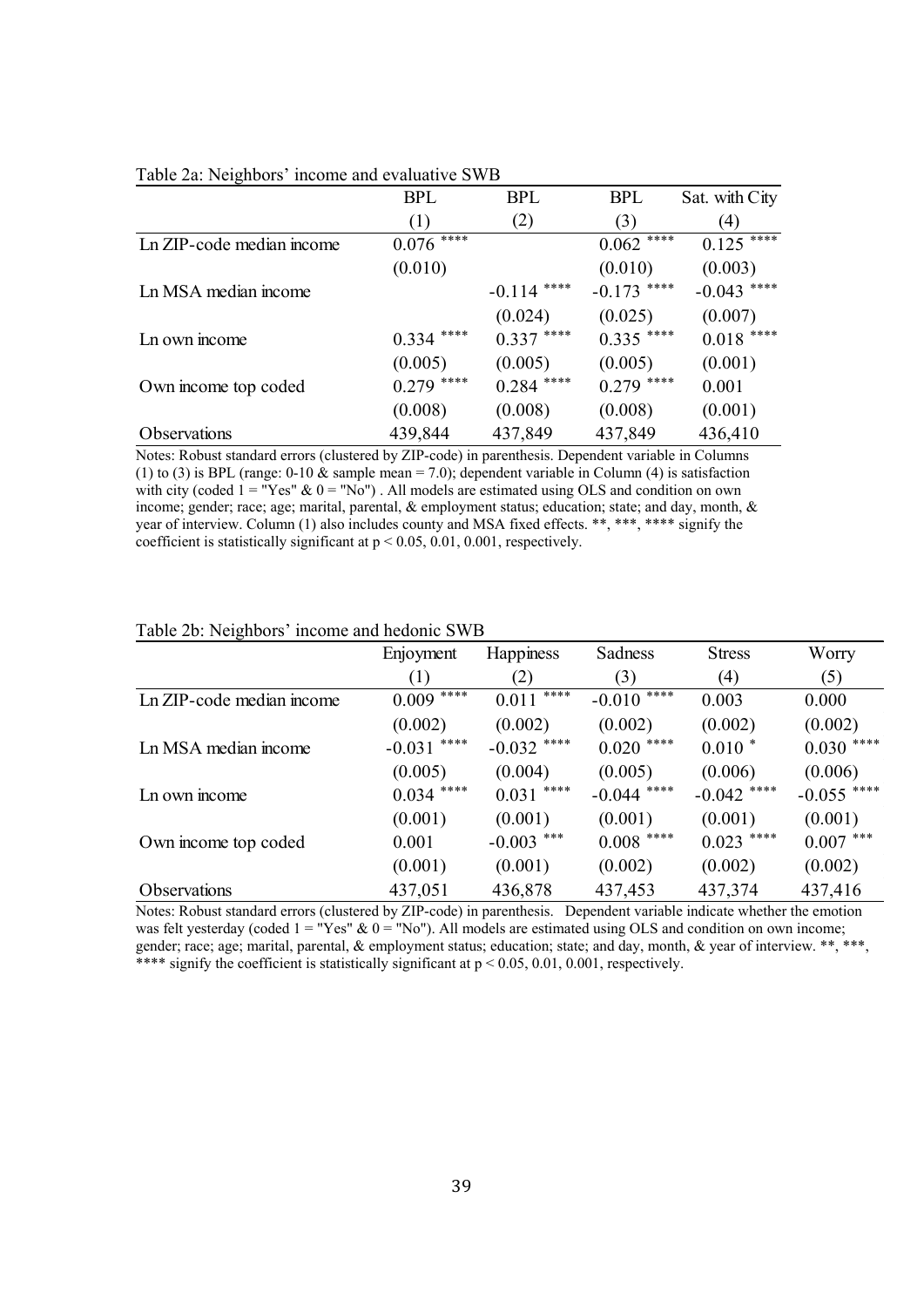|                                       | ZIP-code<br>median |      | <b>MSA</b><br>median |      |            |      | Own income |        |
|---------------------------------------|--------------------|------|----------------------|------|------------|------|------------|--------|
|                                       | <i>n</i> come      |      | <i>n</i> come        |      | Own income |      | top coded  |        |
|                                       | (1)                | **** | (2)                  | **** | (3)        | **** | (4)        | ****   |
| Self-reported health                  | 0.172              |      | $-0.055$             |      | 0.147      |      | 0.103      |        |
| Health markers                        |                    |      |                      |      |            |      |            |        |
| Asthma                                | $-0.014$           | **** | 0.001                |      | $-0.011$   | **** | 0.003      | $\ast$ |
| Cancer                                | 0.002              |      | $-0.004$             |      | 0.000      |      | $-0.005$   | ****   |
| Depression                            | $-0.030$           | **** | 0.014                | ***  | $-0.037$   | **** | $-0.005$   | ***    |
| Diabetes                              | $-0.029$           | **** | $-0.009$             | *    | $-0.010$   | **** | $-0.013$   | ****   |
| Heart attack                          | $-0.013$           | **** | $-0.001$             |      | $-0.007$   | **** | $-0.002$   | **     |
| High blood pressure                   | $-0.031$           | **** | $-0.017$             | **   | $-0.009$   | **** | $-0.023$   | ****   |
| High cholesterol                      | $-0.004$           | *    | $-0.009$             |      | $-0.004$   | **** | $-0.007$   | ****   |
| Health behaviors                      |                    |      |                      |      |            |      |            |        |
| BMI                                   | $-0.681$           | **** | $-0.717$             | **** | $-0.125$   | **** | $-0.534$   | ****   |
| Smoke                                 | $-0.042$           | **** | 0.000                |      | $-0.024$   | **** | $-0.014$   | ****   |
| days $(a)$ wk. exercise 30 min.       | 0.047              | **** | $-0.157$             | **** | 0.039      | **** | 0.143      | ****   |
| days $(a)$ wk. eat 5 fruit or veggies | $-0.040$           | **** | $-0.009$             |      | 0.041      | **** | 0.029      | **     |

Table 3: Neighbors' income and various measures of well-being

Notes: All models are estimated using OLS and condition on own income; gender; race; age; marital, parental, & employment status; education; state; and day, month, & year of interview. \*, \*\*, \*\*\*, \*\*\*\* signify the coefficient is statistically significant at  $p < 0.10, 0.05, 0.01, 0.001$ , respectively. Self-reported health coded  $1 =$ "Poor,"  $2 =$  "Fair,"  $3 =$  "Good,"  $4 =$  "Very good,"  $\& 5 =$  "Excellent." Health markers, smoke, and exercise questions coded  $1 = "Yes," \& 0 = "No." \nBMI ranges from 7.7-137.3.$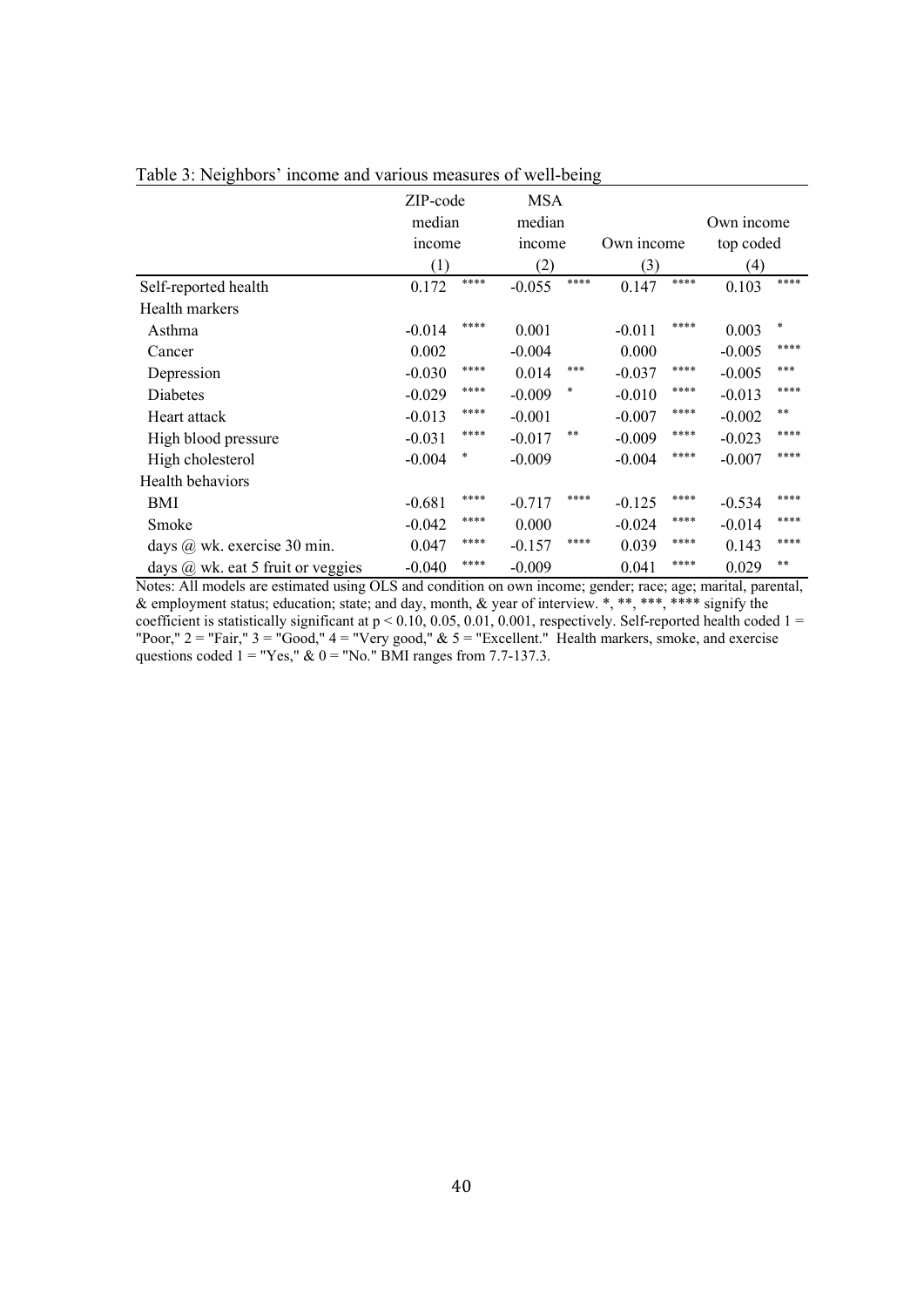|                                   | No            | Public-goods     | Cost of living | Expectations  | All           |
|-----------------------------------|---------------|------------------|----------------|---------------|---------------|
|                                   | channels      | channel          | channel        | channel       | channels      |
|                                   | (1)           | (2)              | (3)            | (4)           | (5)           |
| Ln ZIP-code median income         | $0.062$ ****  | 0.009            | $0.055***$     | $0.048***$    | 0.008         |
|                                   | (0.010)       | (0.011)          | (0.013)        | (0.008)       | (0.012)       |
| Ln MSA median income              | $-0.173$ **** | $-0.252$ ****    | 0.009          | $-0.194$ **** | $-0.046$      |
|                                   | (0.025)       | (0.027)          | (0.045)        | (0.022)       | (0.038)       |
| Ln own income                     | $0.335$ ****  | $0.335$ ****     | $0.334$ ****   | $0.239$ ****  | $0.239$ ****  |
|                                   | (0.005)       | (0.005)          | (0.005)        | (0.004)       | (0.004)       |
| Own income top coded              | $0.279$ ****  | $0.277$ ****     | $0.280$ ****   | $0.179$ ****  | $0.179$ ****  |
|                                   | (0.008)       | (0.008)          | (0.008)        | (0.007)       | (0.007)       |
| Mean ZIP-code BPL                 |               | $0.086\; ^{***}$ |                |               | $0.052$ ****  |
|                                   |               | (0.009)          |                |               | (0.008)       |
| Mean ZIP-code satisfaction w/city |               | $0.151$ ****     |                |               | $0.215$ ****  |
|                                   |               | (0.039)          |                |               | (0.034)       |
| Median ZIP-code rent              |               |                  | 0.013          |               | $-0.023$      |
|                                   |               |                  | (0.021)        |               | (0.017)       |
| Mean MSA BPL                      |               | $0.323$ ****     |                |               | $0.232$ ****  |
|                                   |               | (0.037)          |                |               | (0.033)       |
| Mean MSA satisfaction w/ city     |               | 0.104            |                |               | $-0.016$      |
|                                   |               | (0.110)          |                |               | (0.103)       |
| Median MSA rent                   |               |                  | $-0.233$ ****  |               | $-0.228$ **** |
|                                   |               |                  | (0.049)        |               | (0.039)       |
| BPL in 5 years                    |               |                  |                | $0.457$ ****  | $0.457$ ****  |
|                                   |               |                  |                | (0.002)       | (0.002)       |
| <b>Observations</b>               | 437,849       | 437,166          | 436,414        | 420,909       | 419,103       |

#### Table 4a: Conditioning on channel-proxies, BPL

Notes: Robust standard errors (clustered by ZIP code) in parenthesis. Dependent variable is BPL (range: 0-10 & sample mean = 7.0). All models are estimated using OLS and condition on own income; gender; race; age; marital, parental, & employment status; education; state; and day, month,  $\&$  year of interview. Columns (3)  $\&$  (5) also include an indicator variables for median ZIP-code rent being top- and bottom-coded (no median MSA rents are top- or bottom-coded). Median MSA rent is in thousands of dollars. \*\*, \*\*\*, \*\*\* signify the coefficient is statistically significant at  $p <$ 0.05, 0.01, 0.001, respectively.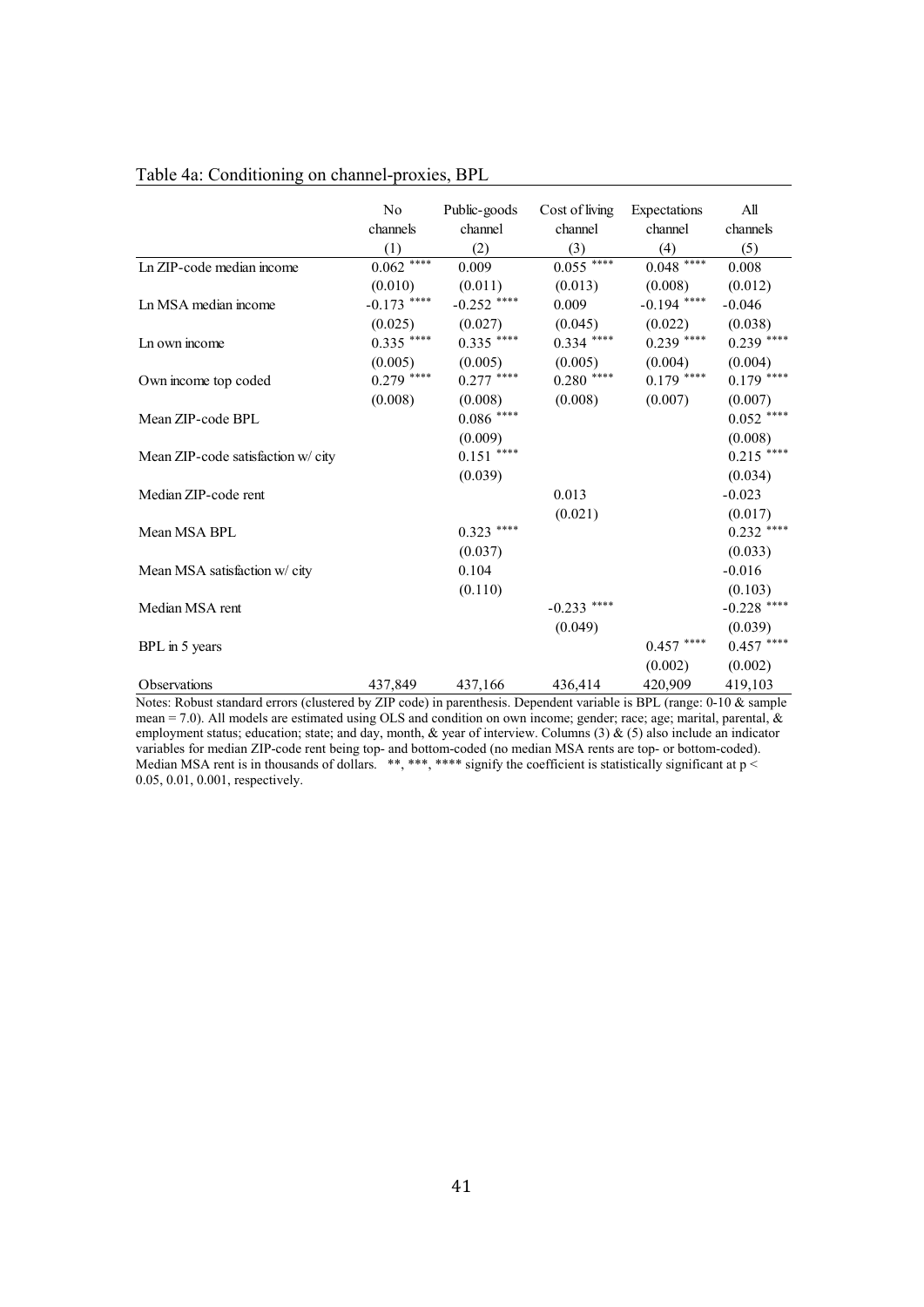|                                   | Enjoyment     | Happiness       | Sadness       | <b>Stress</b>    | Worry                    |
|-----------------------------------|---------------|-----------------|---------------|------------------|--------------------------|
|                                   | (1)           | (2)             | (3)           | (4)              | (5)                      |
| Ln ZIP-code median income         | $0.009***$    | $0.012$ ****    | $-0.009$ ***  | $-0.008$ **      | $-0.013$ <sup>****</sup> |
|                                   | (0.003)       | (0.002)         | (0.003)       | (0.004)          | (0.004)                  |
| Ln MSA median income              | $-0.006$      | $-0.011$        | $-0.031$ **** | $-0.035$ ***     | $-0.055$ ****            |
|                                   | (0.009)       | (0.008)         | (0.009)       | (0.012)          | (0.011)                  |
| Ln own income                     | $0.028$ ****  | $0.025$ ****    | $-0.038$ **** | $-0.036$ ****    | $-0.048$ ****            |
|                                   | (0.001)       | (0.001)         | (0.001)       | (0.001)          | (0.001)                  |
| Own income top coded              | $-0.004$ ***  | $-0.008$ ****   | $0.013$ ****  | $0.028$ ****     | $0.012$ ****             |
|                                   | (0.001)       | (0.001)         | (0.002)       | (0.002)          | (0.002)                  |
| Mean ZIP-code BPL                 | $0.003$ *     | 0.001           | 0.001         | $-0.001$         | 0.003                    |
|                                   | (0.001)       | (0.001)         | (0.002)       | (0.002)          | (0.002)                  |
| Mean ZIP-code satisfaction w/city | $0.015$ *     | $0.012$ *       | $-0.002$      | $0.032$ ***      | $0.021$ **               |
|                                   | (0.008)       | (0.007)         | (0.008)       | (0.011)          | (0.010)                  |
| Median ZIP-code rent              | $-0.009$ **   | -0.010 $^{***}$ | $-0.003$      | $0.013$ **       | $0.017$ ***              |
|                                   | (0.004)       | (0.003)         | (0.004)       | (0.005)          | (0.005)                  |
| Mean MSA BPL                      | $0.019$ **    | 0.009           | $-0.017$ **   | $-0.025$ **      | -0.026 $^{***}$          |
|                                   | (0.007)       | (0.006)         | (0.008)       | (0.010)          | (0.010)                  |
| Mean MSA satisfaction w/ city     | $0.072$ ***   | $0.061$ ***     | $-0.019$      | $-0.038$         | $-0.007$                 |
|                                   | (0.023)       | (0.020)         | (0.024)       | (0.032)          | (0.031)                  |
| Median MSA rent                   | $-0.041$ **** | $-0.031$ ****   | $0.073$ ****  | $0.068$ $^{***}$ | $0.113$ ****             |
|                                   | (0.009)       | (0.008)         | (0.009)       | (0.012)          | (0.012)                  |
| BPL in 5 years                    | $0.028$ ****  | $0.025$ ****    | $-0.024$ **** | $-0.031$ ****    | $-0.034$ ****            |
|                                   | (0.000)       | (0.000)         | (0.000)       | (0.000)          | (0.000)                  |
| Observations                      | 418,499       | 418,371         | 418,803       | 418,732          | 418,760                  |

Table 4b: Conditioning on channel-proxies, hedonic SWB

Notes: Robust standard errors (clustered by ZIP-code) in parenthesis. Dependent variable indicate whether the emotion was felt yesterday (coded  $1 = "Yes" \& 0 = "No"$ ). All models are estimated using OLS and condituon on own income; gender; race; age; marital, parental, & employment status; education; state; day, month, & year of interview; and whether median ZIP-code rent being top- and bottom-coded (no median MSA rents are top- or bottom-coded). \*\*, \*\*\*, \*\*\*\* signify the coefficient is statistically significant at  $p \le 0.05, 0.01, 0.001$ , respectively.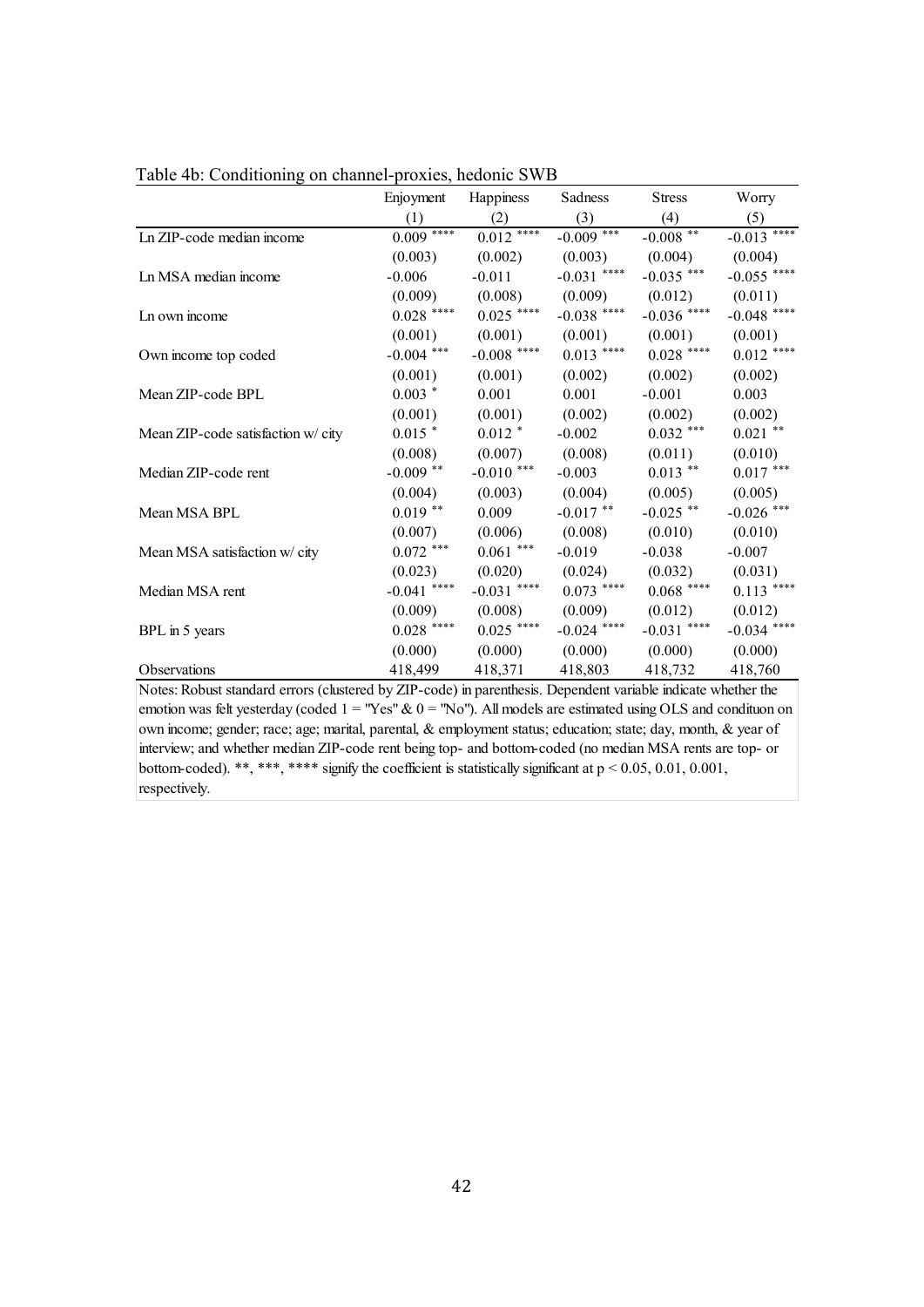| Median    | Ln ZIP-code<br>median     | Ln MSA<br>median | Ln own        |
|-----------|---------------------------|------------------|---------------|
|           |                           |                  | income        |
|           |                           |                  | (4)           |
|           |                           |                  |               |
| \$18,000  | $-0.203$                  | 0.289            | $0.209$ ****  |
|           | (0.039)                   | (0.053)          | (0.009)       |
| \$42,000  | ****<br>0.323             | $-0.277$         | $0.278$ ****  |
|           | (0.026)                   | (0.040)          | (0.007)       |
| \$75,000  | $0.070$ **                | $-0.256$ ****    | 0.480         |
|           | (0.030)                   | (0.043)          | (0.022)       |
| \$105,000 | $0.096$ ***               | $-0.315$ ****    | $0.529$ ****  |
|           | (0.029)                   | (0.040)          | (0.030)       |
|           |                           |                  |               |
|           | ****<br>-0.169            | $-0.003$         | $0.169$ ****  |
|           | (0.042)                   | (0.115)          | (0.009)       |
| \$75,000  | 0.014                     | 0.009            | 0.254         |
|           | (0.012)                   | (0.039)          | (0.005)       |
|           | income<br>(1)<br>\$18,000 | income<br>(2)    | income<br>(3) |

#### Table 5: Estimates by income-subgroups

Notes: Robust standard errors (clustered by ZIP-code) in parenthesis. Dependent variable is BPL (range:  $0-10 \&$  sample mean = 7.0). All models are estimated using OLS; and condition on own income; gender; race; age; marital, parental, & employment status; education; state; and day, month, & year of interview. Panel A includes interaction terms for ZIP-code median income, MSA median income, own income, and own income top-coded. Panel B coefficients are estimated with the sample restricted LL respondents and non-LL respondents and conditioning on all channel-proxies. \*\*, \*\*\*, \*\*\*\* signify the coefficient is statistically significant at p < 0.05, 0.01, 0.001, respectively.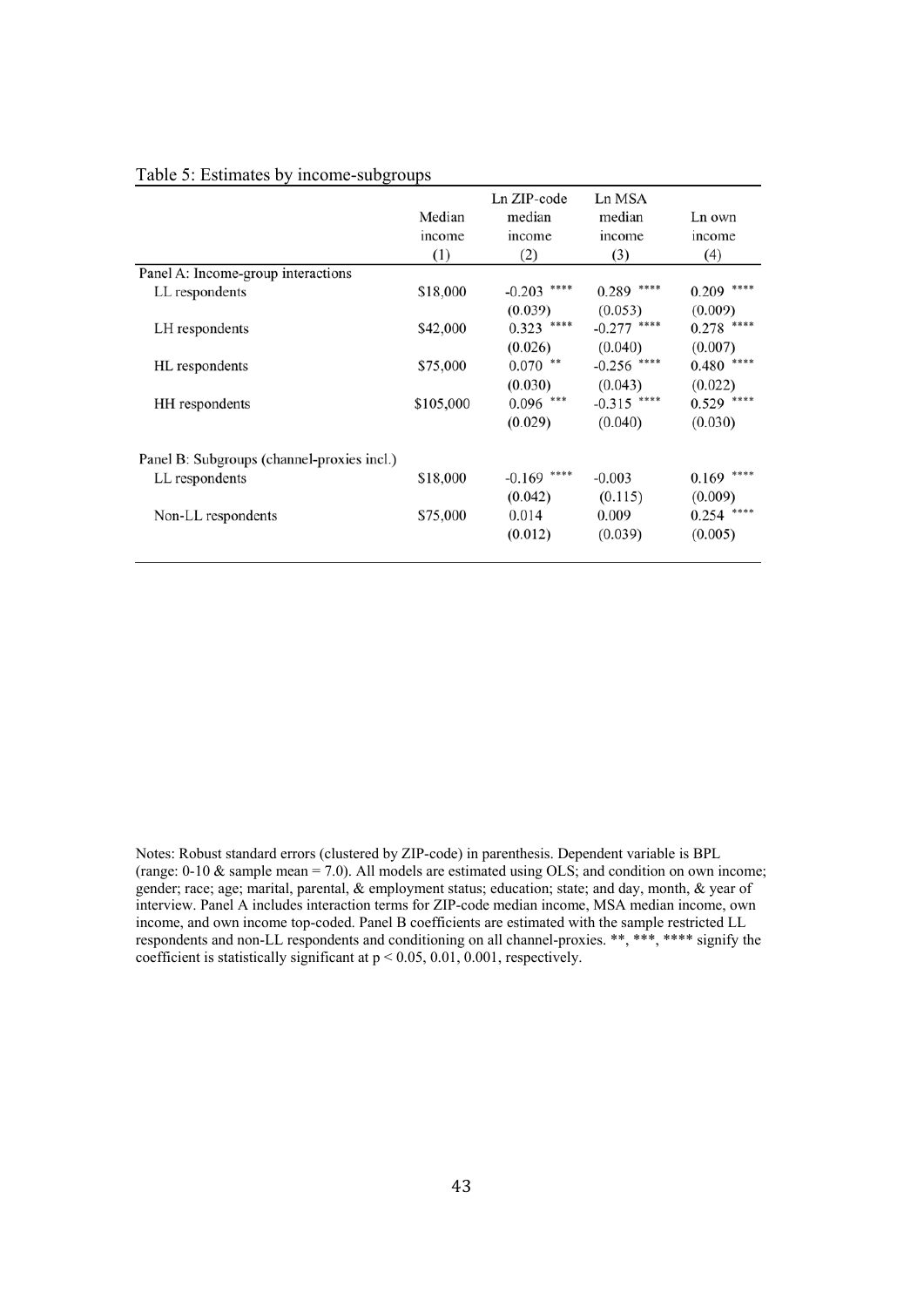|                                                   | Ln ZIP-code              |                             |                  |
|---------------------------------------------------|--------------------------|-----------------------------|------------------|
|                                                   | median                   | Ln MSA                      | Ln own           |
|                                                   | income                   | median income               | income           |
|                                                   | (1)                      | (2)                         | (3)              |
| Panel A: Marital status                           |                          |                             |                  |
| Unmarried^                                        | 0.018                    | $-0.092$ ***                | 0.303            |
|                                                   | (0.014)                  | (0.033)                     | (0.006)          |
| Married                                           | 0.100                    | $-0.251$                    | 0.420            |
|                                                   | (0.013)                  | (0.029)                     | (0.008)          |
| p-value on test of equality (two estimates above) | ${0.000}$                | ${0.000}$                   | ${0.000}$        |
| Panel B: Race                                     |                          |                             |                  |
| Non-white                                         | $-0.020$                 | $-0.270$ ****               | 0.208            |
|                                                   | (0.021)                  | (0.045)                     | (0.009)          |
| White                                             | $0.095$ ****             | ****<br>$-0.183$            | 0.374            |
|                                                   | (0.011)                  | (0.027)                     | (0.005)          |
| p-value on test of equality (two estimates above) | ${0.000}$                | ${0.065}$                   | ${0.000}$        |
|                                                   |                          |                             |                  |
| Panel C: Education                                |                          |                             |                  |
| High school or less                               | $-0.061$ **              | $-0.019$                    | $0.286$ ****     |
|                                                   | (0.024)                  | (0.048)                     | (0.009)          |
| More than high school                             | $0.094$ ****             | $-0.223$ ****               | $0.359$ ****     |
|                                                   | (0.010)                  | (0.026)                     | (0.005)          |
| p-value on test of equality (two estimates above) | ${0.000}$                | ${0.000}$                   | ${0.000}$        |
|                                                   |                          |                             |                  |
| Panel D: Employment                               |                          |                             |                  |
| Not employed                                      | ****<br>0.086            | $-0.127$ ****               | ****<br>0.327    |
|                                                   | (0.015)                  | (0.033)                     | (0.006)          |
| Employed                                          | $0.037$ ***              | $-0.218$ ****               | $0.353$ ****     |
|                                                   | (0.012)                  | (0.028)                     | (0.007)          |
| p-value on test of equality (two estimates above) | ${0.007}$                | ${0.009}$                   | ${0.003}$        |
|                                                   |                          |                             |                  |
| Panel E: Gender                                   |                          |                             |                  |
| Female                                            | 0.072                    | $-0.215$                    | 0.339            |
| Male                                              | (0.014)<br>****<br>0.051 | (0.032)<br>****<br>$-0.130$ | (0.006)<br>0.332 |
|                                                   |                          | (0.031)                     | (0.006)          |
| p-value on test of equality (two estimates above) | (0.013)<br>${0.242}$     | ${0.018}$                   | ${0.419}$        |
|                                                   |                          |                             |                  |
| Panel F: Child(ren)                               |                          |                             |                  |
| Child(ren) reside in household                    | $0.073$ ****             | $-0.199$ ****               | ****<br>0.311    |
|                                                   | (0.017)                  | (0.037)                     | (0.008)          |
| Child(ren) does not reside in household           | $0.056$ ****             | $-0.162$ ****               | $0.344$ ****     |
|                                                   | (0.012)                  | (0.028)                     | (0.005)          |
| p-value on test of equality (two estimates above) | ${0.380}$                | ${0.320}$                   | ${0.000}$        |
|                                                   |                          |                             |                  |
| Panel G: Age (median age $= 55$ )                 |                          |                             |                  |
| Less than median                                  | $0.074$ ****             | $-0.171$ ****               | $0.289$ ****     |
|                                                   | (0.013)                  | (0.030)                     | (0.006)          |
| Equal to or greater than median                   | $0.045$ ***              | $-0.166$ ****               | ****<br>0.406    |
|                                                   | (0.014)                  | (0.032)                     | (0.007)          |
| p-value on test of equality (two estimates above) | ${0.119}$                | ${0.895}$                   | ${0.000}$        |
|                                                   |                          |                             |                  |

## Table 6: Estimates by subgroup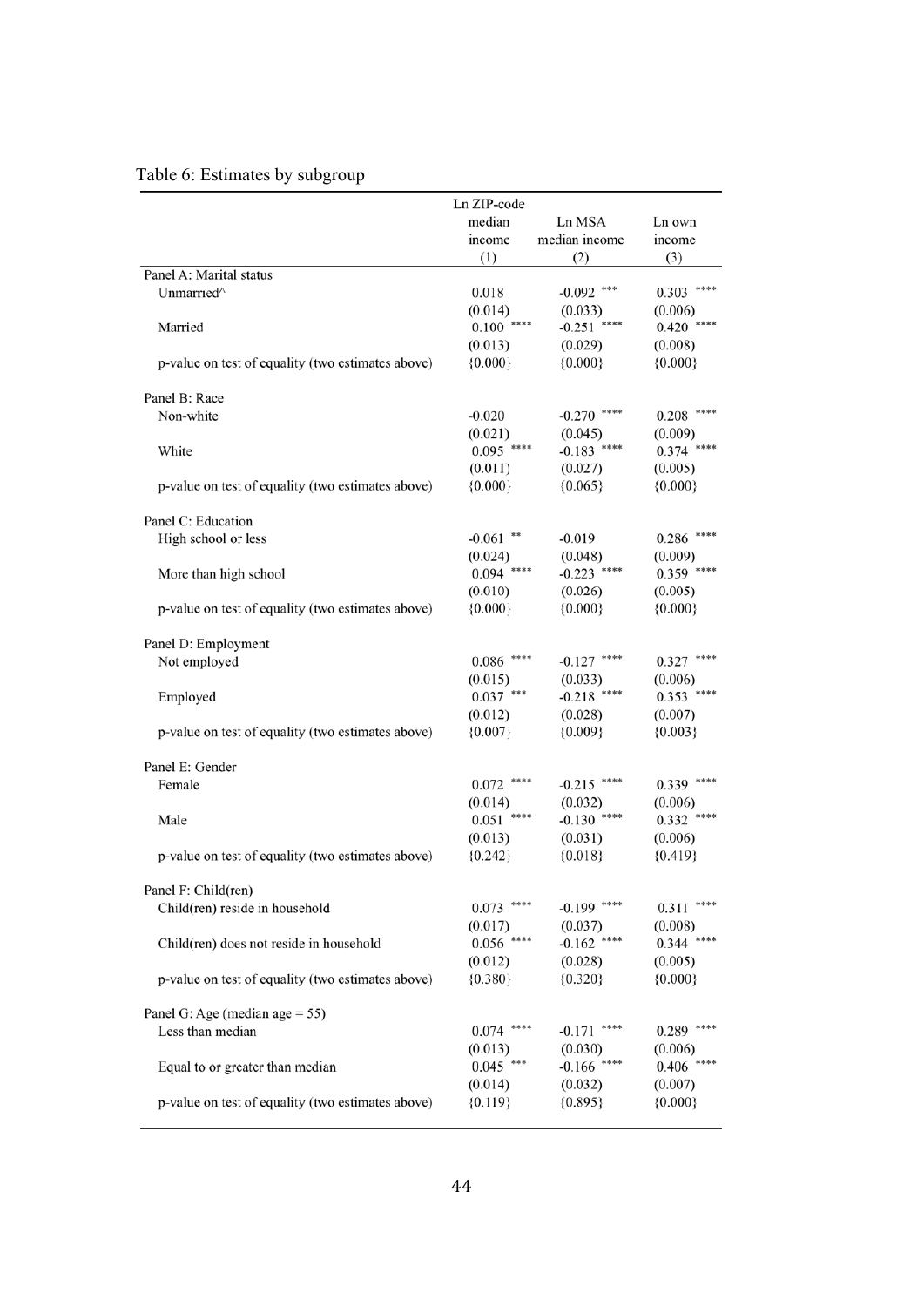Notes: Robust standard errors (clustered by ZIP-code) in parenthesis. Dependent variable is BPL (range: 0- 10 & sample mean = 7.0). All models are estimated using OLS; condition on own income; gender; race; age; marital, parental, & employment status; education; state; and day, month, & year of interview; and include interaction terms for ZIP-code median income, MSA median income, own income, and own income top-coded. ^Unmarried includes respondents who report being divorced, domestic partners, never married, separated, or widowed. \*\*, \*\*\*, \*\*\*\* signify the coefficient is statistically significant at  $p < 0.05$ , 0.01, 0.001, respectively.